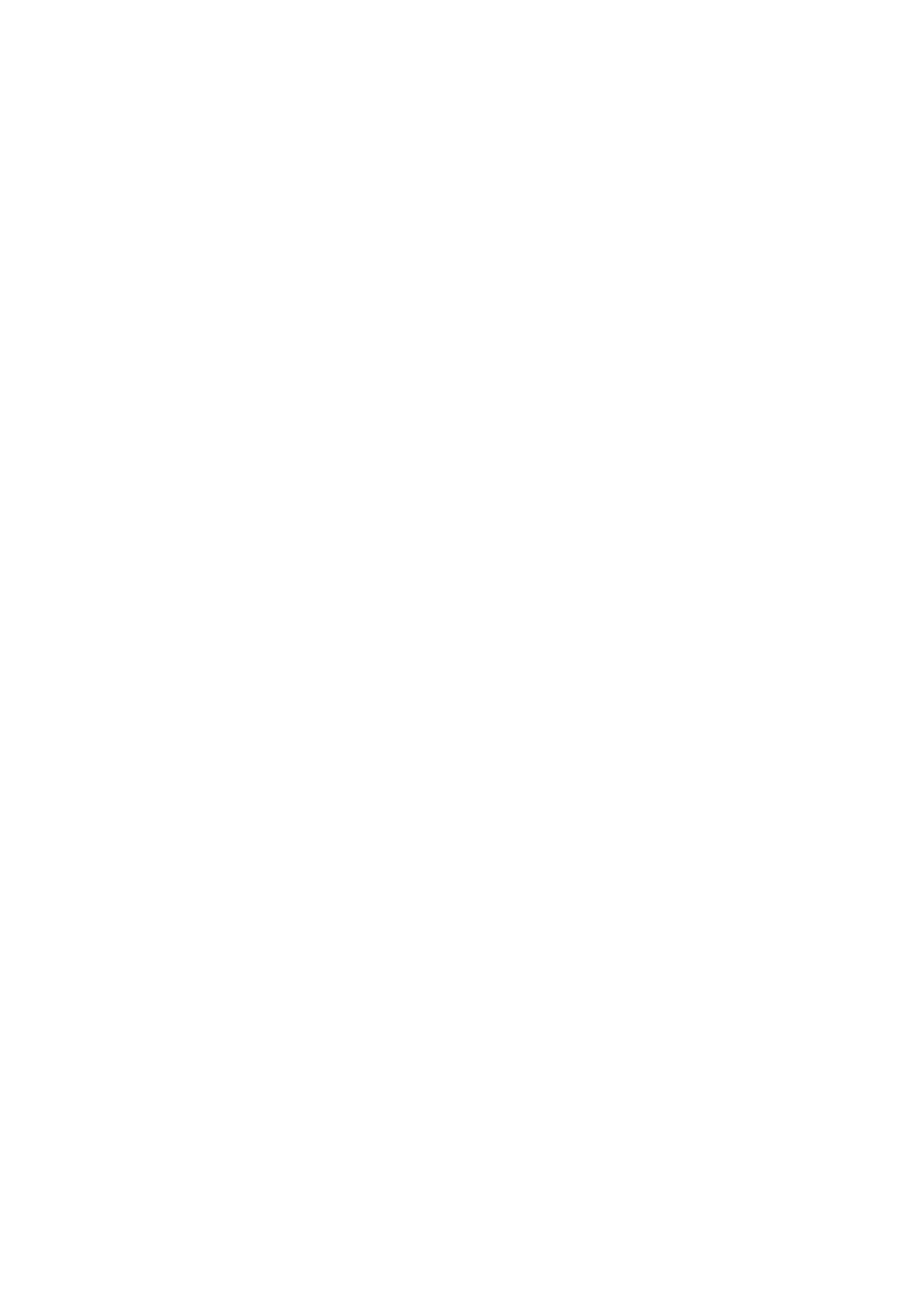# Of the nature of a pendulum, as primarily implying in itself; and secondarily as when according to any particular manner (good or bad) in which it may be applied to the draught of the wheels of a clock &c.

As first, or rather as here at the first (viz. as without the taking any notice of the great or chief matter, viz. of what pertains to different vibrations, or rather, as more properly speaking, of what advantage pertains to, or accrues, from the largeness of vibration) the bare length of a pendulum can be no otherwise rightly considered or esteemed, but as only to what it bears, or may (as according to the common application) bear in proportion to the length of the pallats, and as together with such improper powers or circumstances thereunto belonging, or may, as farther thereunto belong; i.e. in other words (and as still in the first place) to the equivalent distance from its centre of motion, to where the pallats, according to their construction, and as may, or will continually happen with their different states of the oil as in the common way touch or are applied to the wheel; nay, sometimes some men, as being quite ignorant in what I am here about to shew or speak of, and as when they are about to do something very extraordinary as they imagine, do render the matter as still worse than so, yea even by far; whenas the which, my good friend Mr Graham ordered the matter (viz. as in what are now called astronomical clocks; notwithstanding their being still, as an uncertain sort of regulators, or defective time-keepers) the pendulum, as with respect to the length of the pallats, and as here in the first place to be notified, being no more than as about 14½ to 1, so the which in effect is no better or can in power (as even in this point the length) be no better than as a long pendulum rendered a short one. And whenas farther, it is withal to be observed; viz. as according to Mr Graham's method, (and as even already in some measure intimated) that, as in the time in which his pendulum wheel is acting, so as whereby to maintain the motion, or as here to the purpose more properly speaking, the poor, little or feeble motion of his pendulum, that as I say, as the same is so to be let, viz. through or from the great sloping of the pallats or manner of 'scaping, so as to jam, wedge, push or press forward, viz. as with a much quicker motion, nay as thence to be suffered even to pass through twice so much space as in during that space of time the pallats, or each pallat has to recede or move from it, (viz. from the wheel or as in perpendiculars thereto) and as when the same (or as notwithstanding the same) must, as moreover be in effect as still a great shortening or disadvantage to the power or regulation of the pendulum; for upon a right consideration; as taken in with the other, (viz. the length of the pallats, or the distance of their action from their respective center, or that of the pendulum's suspension) the pendulum must, as thence in the whole, be rendered as a very short one indeed, yea so short (as with respect to the same construction of the pallats) as hardly to be esteemed so much as 10 to 1; nay, (from what has been shewn) it cannot be said to be amiss, if I say, but as 7¼ to 1; a very improper proceeding sure! 1 And that, as not only with

<sup>1</sup> And as here, by the by, a very bad example for church and turret clocks; for in them (in this disposition of the pallats, or dead-beat way, as according to Mr Graham) even the different weight of the rope, viz. betwixt the weight being up and almost down, will greatly affect the vibrations of the pendulum; as also the same in the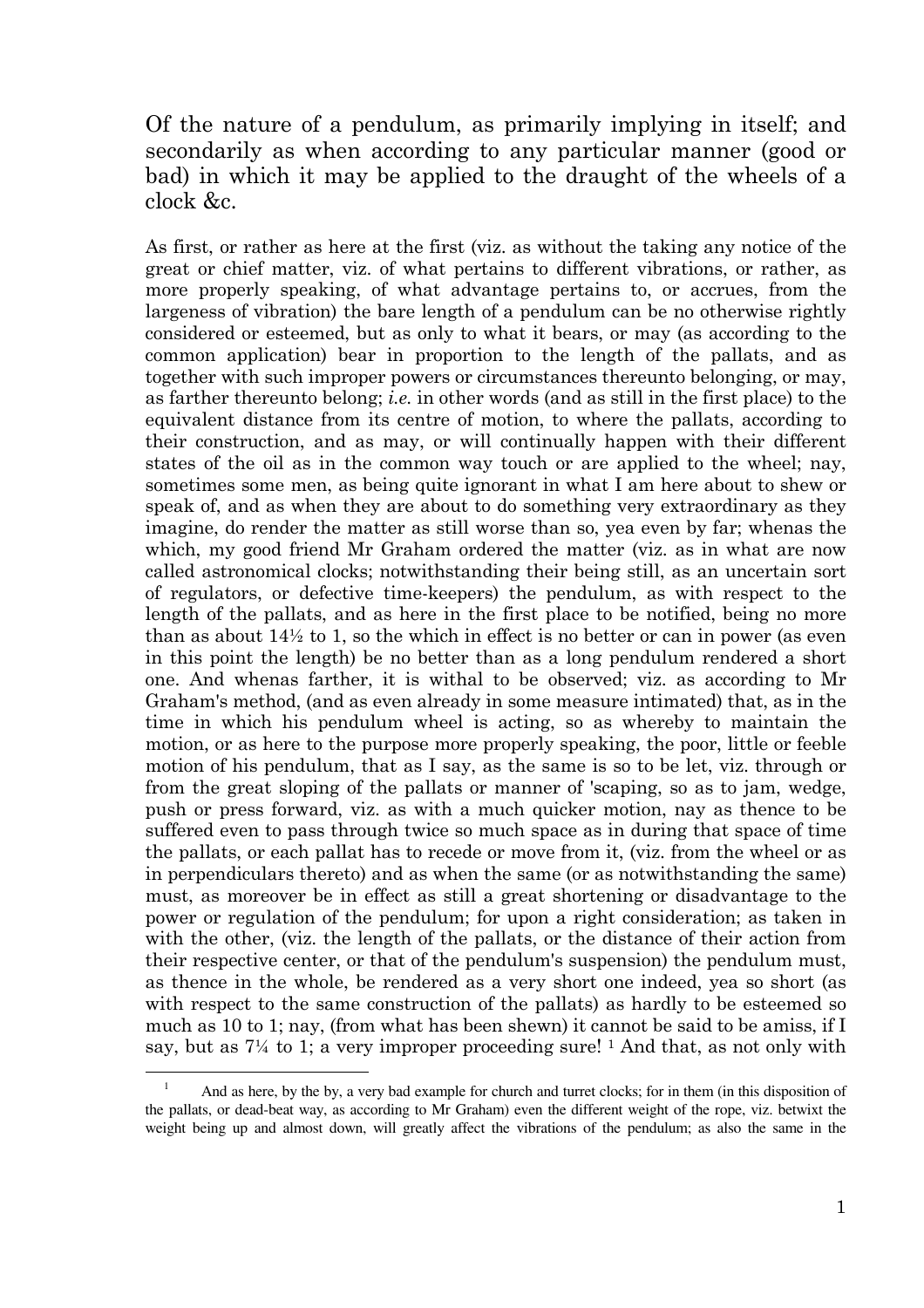regard to the inconstant action, dominion, or power of the wheel or wheels, by the said pallats to the pendulum, but as more especially, or as rather on the other hand, by or from the ill consequence of such an improper construction of the pallats; viz. as with regard to their communicating the natural stability or regularity of the pendulum to the clock; i.e. in the whole as in other words, and as without any provision to the contrary, viz. so as that no such uncertainty as might ever happen, and as in the first or chief place from the said pallats themselves, or the oil upon them, and that as at their vast length from the center of motion of the pendulum as above; neither, as secondly, from any difference in the draught of the wheels of the clock, as from the said oil at their pevets, nor as elsewhere, or otherwise to be occasioned, and as to be by such the same pallats conveyed to, or impressed upon the pendulum, should ever be able to prevent or affect the regularity of the same; whenas there is nothing at all towards these in the matter! but only as it were, on the contrary, the bad effects or embarrassment (and in a bad manner) of more or less uncertain friction! or of such differences as may or will continually happen therein! viz. such as must the most especially have a bad influence upon small vibrations, as being so nonsensically coincident in the pallats, as at so remote, or as even at so rudely remote a distance from the center of motion of the pendulum! But as notwithstanding, the learned part of the world (through Mr Graham) is become so stupidly confident in the nonsense, as hardly to be persuaded that any thing else can ever be better; they indeed, (viz. the public) not having as yet (as I have) any experience to the contrary; nor hitherto has right steps been taken ever for them to have it; but that they might still keep in the dark, or at least in a mist as they have done; whenas, it has ever been surprising to me, how such stupidity could take place and spread itself in the world; for the first time I saw Mr Graham, and he shewed it me, I thought, that either he must be out of his senses, or I must be so! Now, as touching the matter, or first matter in mine, viz. the length of the pendulum, as with respect to the distance from its center of motion, to where the force of the wheels is applied, is about in proportion as 100 to 1, and as without any such wedge-like thrusting as spoken of above, and as withal with no different clamminess of oil, there not being, from the construction and material of my pallats, any oil required, but as on the other hand, and as implying at a small distance from the center of motion of the pendulum, and that besides such other virtue or virtues as below, the friction at the said pallats to be so far diminished by the contrivance as not to come to the 100th part of what is in the common way, no, not when in that way (as meaning the same in Mr Graham's way) the oil is in its greatest state of fluidity; but, indeed, as with respect to this latter article, viz. the very small quantity of friction at the pallats, it in itself may be esteemed, as with respect to the length of the pendulum, to where its effect is from the center of motion of the pendulum, to be as about 44 to 1, but still, as whence from its smallness, as just above spoken of, it must be rendered so

#### (..continued)

discharging of the striking part. Nay, Mr Graham himself did not think it to be proper, that one of his clocks should so much as have a day of the month to shift, (and well he might not) whenas, to a right application of the pendulum, (and in supposing, as in common, all the wheels concerned) that must be as nothing, was it to go harder than what it needs to do; and as with regard to church and turret clocks, there is room for great improvement, viz. as in comparison to what is hitherto done.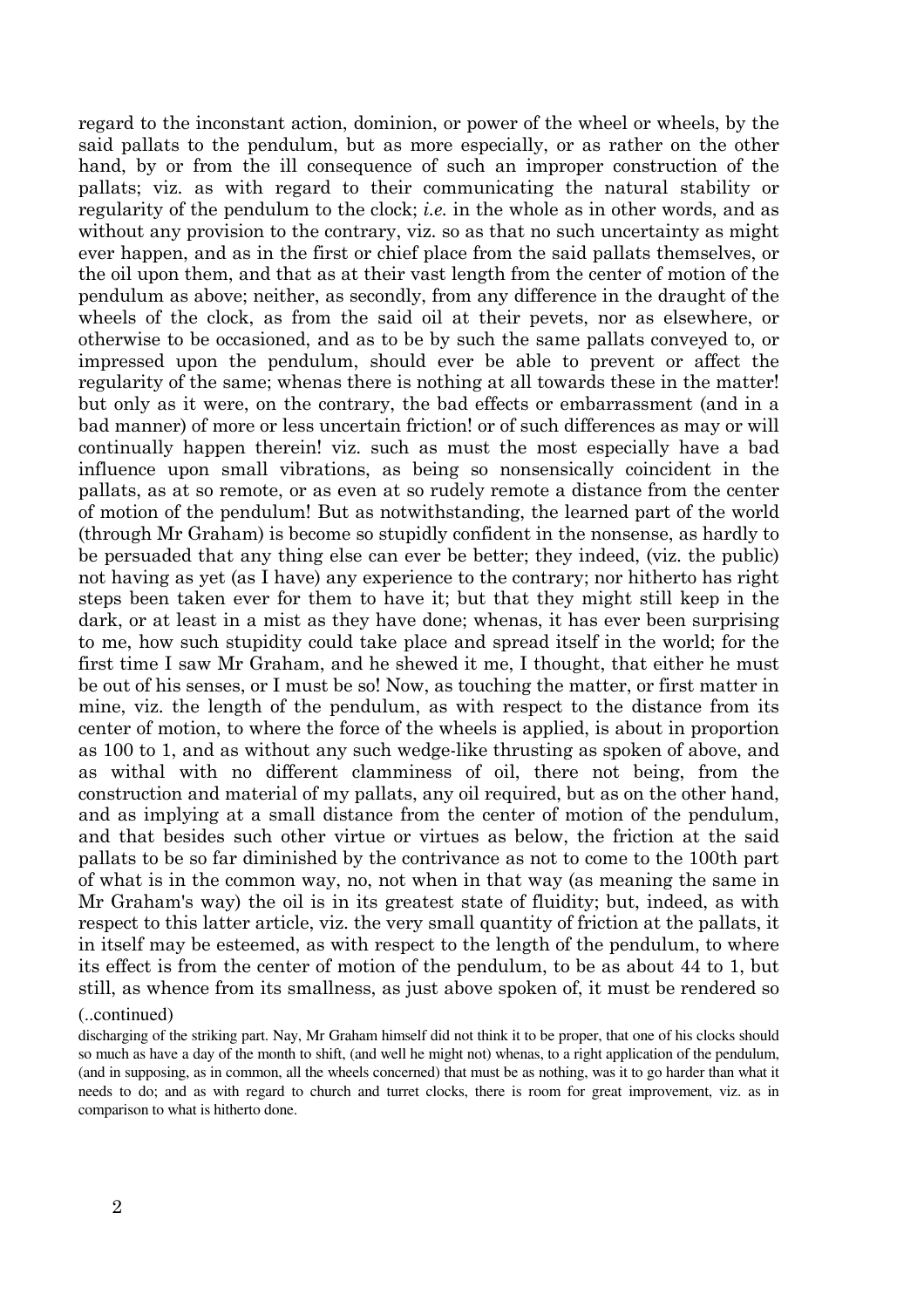as to become in effect even as quite insensible, immaterial or nothing, nay, as not in the whole, when rightly considered, to be worth any notifying at all; and withal, as the pevets of the arbor of the pallats and crouch are made of brass, and are only as edges of a very acute angle, and move in polished notches cut in glass, so the friction there must also be insensible; for, if for an example in the point, the said crouch (or communicator of the force of the wheel, by the pallats to the pendulum, and as for this experiment, without the pendulum upon a table) be set to vibrate only so far, as not to cause the pallats to touch or be concerned with the wheel, it will be 10 minutes before it comes to rest, the which the air (at the rate it will vibrate with its returns, and has so light a matter) may be supposed sufficient in that space of time to occasion. But it is alledged, in Mr Graham's case (viz. in the wheels acting on the pendulum) at so far a distance from the center of motion of the pendulum) that a much less force, or a very small force from the wheel, will keep the pendulum in motion; an idle way, indeed, to consider the thing! since (and even as already implied) it is not properly (or singularly) force from the wheel that can occasion a variation in the motion of the pendulum, for the bigger the force the wheel can well or rightly be permitted to have, the more constant or certain that force will be to itself; so from the point in hand, or from so far as belongs to it, 2 any variation in the mensuration of time, must, as above, be from the different states of the oil, and as chiefly at the pallats, viz. as with regard to the smallness of the force from the wheel (since differences therein will be the greater in proportion) and as when the same is withal to be taken or considered at the greatness of the distance from the center of motion of the pendulum, to where it is (as with such differences) applied by the pallats thereto, and as still together with the coherent, or rather coincident smallness, weakness, or feebleness in the vibration, there must I say, variations arise from the whole; for, as farther, was it to be better for a small force from the wheel to maintain the motion of the pendulum, it would then be the best for the wheel to act at such a length of pallats as to be equivalent to that of the pendulum, for then (and as withal to be with or for such an insignificant vibration, as could but hardly be said to be a vibration, but still such as must be coincident in the matter) a very minutely force would do; but, I pray, to what purpose? for where then would be the property or power of a pendulum at all, viz. as with regard to such instability as must or would attend such a force, (could, as most unreasonably, the same be always supposed to exist) and as even in supposing the bob to be immensely heavy? (and yet to this is Mr Graham's product is pretty much a kin, or at least bears thereunto too great a proportion!) And as therefore from whence, as by way of corollary, and as a tenor to be extended to all that can be said of this point in general, that through the pendulum wheel's passing by any means, as (if you please) in unregarded proportion, or as in any proportion through too much space in a second, (or piece of a second) and the pendulum through too little, (viz. in each of its swings) must give the wheel and pallats, with what may attend them, too much mastership over, or

<sup>2</sup> A firm suspension of the pendulum to be, as in the first place, made sure of, viz. from a firm wall, as not having, or to have any dependance from the clock, the clock-case, or any wainscot; for as without that, and as hitherto in common, all must be no better than chance, as with respect to any true performance of a clock.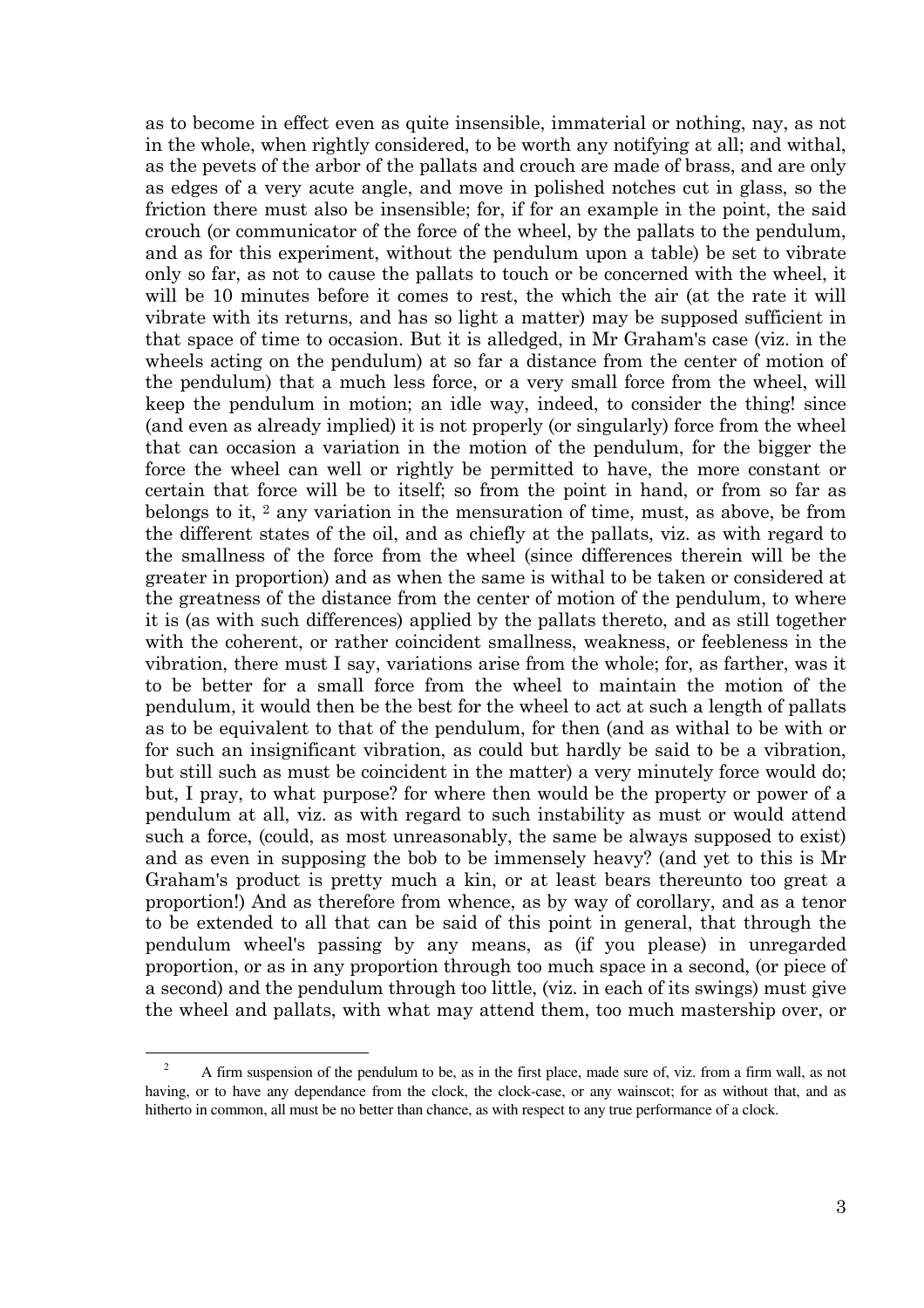bad effect upon the pendulum; insomuch, that the different states of the oil, and as chiefly at the pallats, and as together, and as partly thereby occasioned from the different states of the air, both must and will occasion considerable variations in the motion of the clock; for as when from either of these, or any cause whatever, friction at the pallats is increased, a touch of fresh oil thereunto applied, (viz. at one or two of the teeth of the pendulum-wheel) I mean, whether in Mr Graham's way, as now very common, or whether in the other, as yet, or still the more common, will occasion a different motion of the pendulum; but as in Mr Graham's way, through the very great or improper sloping, or as it were wedge-like thrusting or jamming scapement of the pallats, viz. so as whereby to suffer the wheel to move or pass much faster forward, than each pallat as at right angles has to recede from it, and at so great a distance from the center of motion of the pendulum, and as together with the coherent weakness or feebleness of the motion thereof, and that as through the smallness of its vibration or arch it describes, (O fie!) and as most especially so, when the clock or its oil grows foul, the touch of oil (as here above mentioned) will occasion the pendulum to fetch a greater arch, and the clock thereby to go the faster, (O fie, I say!) as was (according to my reason for the matter) occasionally experienced and testified by Dr. Bradley, for from which he found (as at the juncture, season, or as upon the occasion he did it) a variation or alteration in its motion of about 2 seconds a day faster; and had the pevets of the wheels been also (as at the same time) touched with oil, it would doubtless then have gone faster still; <sup>3</sup> whenas the same touch or touches of oil, as upon occasion applied to the other way, viz. where the vibrations are larger, will (as above) make the pendulum to fetch the farther, but the clock thereby to go the slower, the which must be, nay, is in this point the better, because as here (or as in this latter case) it is according to the nature of the pendulum whenas it is plain that as in the other, it proves the contrivance to be even as quite contradictory to it, meer corruption! yea, as notwithstanding any such massiness as may or ever can be in the bob, viz. as with respect to the force that is to maintain the motion! <sup>4</sup>

<sup>3</sup> Now it is to be notified, that as Mr Graham had not the redoublings of his brass and steel wires (viz; as in my invention of the compound pendulum) so long by a good deal, no, not even by 2 inches or more, than as what I had found to be required therein, (for, as otherwise, my clock would go too slow in summer) whence it must be plain, or as a proof of the matter, that from the extravagant length of pallats he used, viz. as acting upon the pendulum at so great a distance from the center of motion of the pendulum, and as together with their powerful sloping, pushing, jamming or wedging; and when, as farther, in or for such little or feeble vibrations thereof, as thence to be described, must have as generally speaking when warm, a greater power through glibness, to hasten such the said feeble or small vibrations of the pendulum, (the pendulum being then, had matters been right, as here above to be understood, too long) than as when from that, their improper principles, to be attended with clamminess when cold (I say this must be the case, as generally speaking) and to which the result of Dr. Bradley's touching his pendulum-wheel with oil, agrees exactly well; it being to be understood, viz. from what is here above as first advanced in this note, that the shorter the redoublings of the wires, the longer the pendulum when warm.

<sup>4</sup> And upon this head it may, or is to be notified, that some have spoke of how long a pendulum will vibrate when exempt from the wheels of a clock, as taking no notice of how long it will vibrate when at a clock, and as when set at so low a vibration, as not to suffer the pallats to interchange, but as when the force or action of the pendulum-wheel is to lean against one of the pallats, or long pallats, for during the time of that experiment; neither any notice of the most chief, viz. of the difference there will be (in that case) betwixt when the pallats and wheel are clean and new oiled, to what there will be when foul.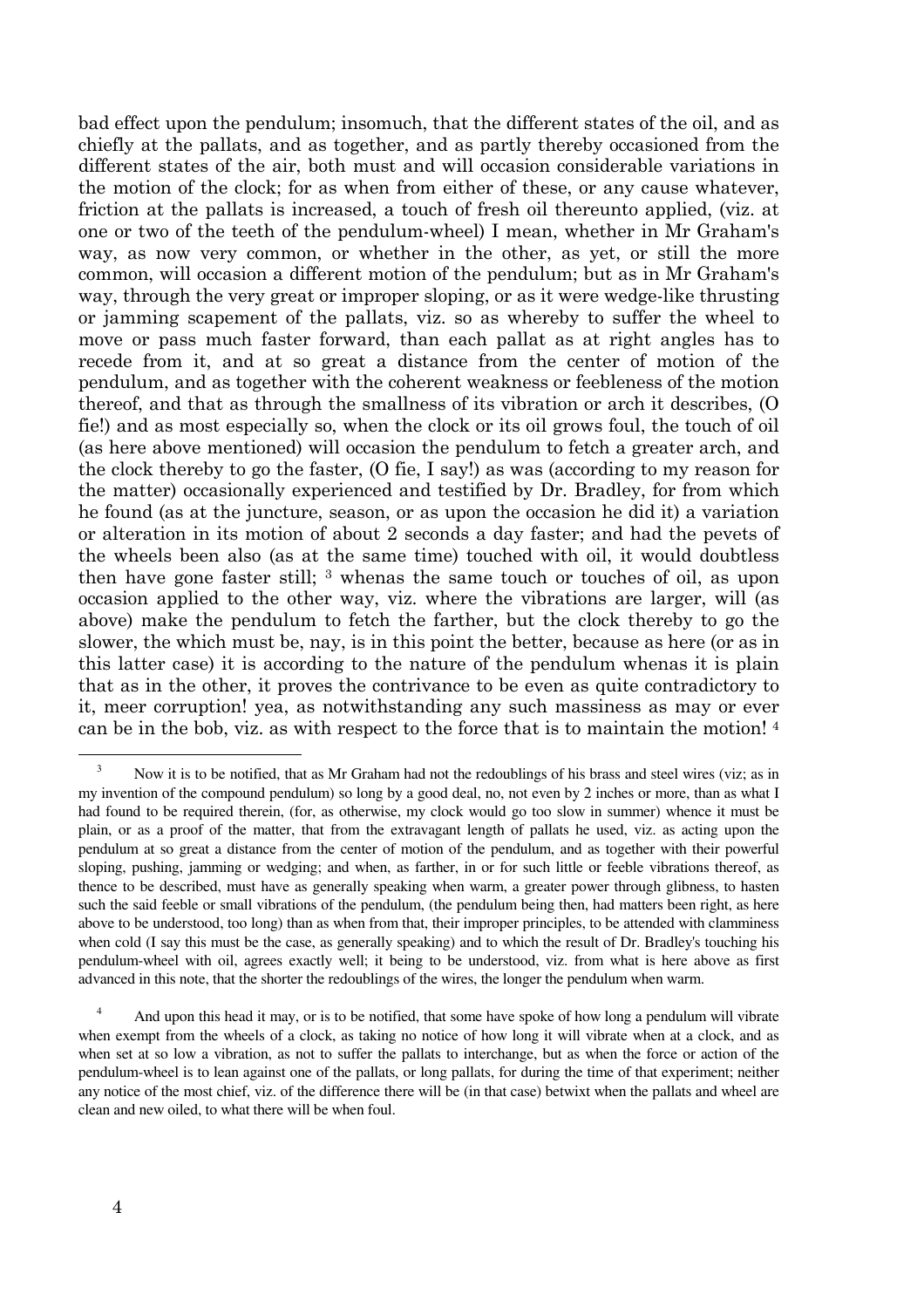consequently, was there no other matter or matters in the affair but this, whenas, to come to the truth, or to a continuing truth, there are other things besides this, and they of very great moment; but I say, as in consequence to the matter here, and as with the pallats shorter, and the wheel with a draught suitably bigger, a properness, viz. as when, as thence from experience in the largeness of the pendulum's vibrations, and as with a proper recoiling of the wheel instead of lying dead ought to have been acquired, and not to have let or occasioned so many things to be made as upon so very improper, or as it were, degenerated principle; <sup>5</sup>

 $\overline{a}$ 5 Now it is, or must be very proper, that this should be put into writing, lest at any time, or as still hereafter, even so much as 2 seconds a day, as in Mr Graham's clocks, at distant times may or will sometimes, or rather often times happen, from natural causes, (viz. *as in supposing the nut of the pendulum screw to be let to remain untouched, or unhitched, after it is once supposed, or the clock supposed, or to be taken to be as truly adjusted*) I say it must be proper, lest such a matter should never be thought to be rightly accounted for, as here above I am very sure it is; but had he, and as even with the same preposterous length of pallats he used, so ordered the matter, as that the sloping of said pallats, viz. as in the manner he did it, (and as intimated, at such an enormous, extravagant, or unreasonable distance from the center of motion of the pendulum) was not to have been suffered to begin its action upon the pendulum (viz. as from the wheel) till some time after, or past the middle of each vibration, viz. so much after as perhaps about one 6th part of such a vibration, (or of such his small vibration) or perhaps (as differences must continually happen therein) somewhat more or less, but as best to have been acquired from experience, viz. so far as that might have been able to do it, as not meaning as thence, of from its nature, ever in anywise to have been done to perfection, and as when meaning withal, the pendulum to be firmly suspended with brass or iron from the wall; for, as without which, it could but be as a very short or deficient progress; but as then, viz. as from a more proper beginning of the action of the pallats upon the pendulum, the case as much for the better might have been different, and that, not only with respect to the touch of oil at the pallats, (or, as above, pendulum-wheel) but as also with respect to a different force from the wheels; for here I must let it be understood, that the later any help or force in any vibration is given, (viz. for the maintenances thereof) the longer time it will take up in its being performed; and as thence withal, (or as in consequence) the greater that force (or rather pop, as I may here, viz. as in Mr Graham's case, term it) the longer each vibration will, or would as thence still be, viz. as jointly from its lateness, or, as mathematically speaking, the more time each must as still take up in its being performed; consequently glibness here might not occasion the clock to go faster, but might as easily make it go slower, the matter (as under such circumstances as above shewn) not being as a thing exactly to be nicked: but here as withal, this must be with supposing the contrivance to admit of such lateness of the pop, whenas it could not well do that, because of such length of weakness that would as thence be required at the ends or extremities of the teeth of the pendulum-wheel; no, neither would that be all, but that the clock would as thence, viz. from the lateness of the pop, and as with the littleness of the vibration, and instability of the force or draught of the pendulum-wheel, viz. as from its smallness, be sooner in danger of standing; therefore, in the whole, a very deficient proceeding; and one would even wonder, that among all our mathematicians and geometricians, that any thing material should, for so long a time, or for any length of time, be pretended by it. I say, it ought at least, as with regard to their honour, to be taken as a wonder that they have not as yet seen this, viz. the nonsense or over-sight in the matter, and that as in the following light, where even Dr. Bradley's touch of oil, as under the improper circumstances as above shewn, (viz. of so small or feeble a vibration, and as to be maintained by a sudden, but as still with respect to the matter, by such a powerful impulse or pop, viz. at so great a distance from the center of motion of the pendulum) has not as yet fairly unveiled to them the weakness of the matter, must (I say) be short indeed, viz. so that instead of a lying dead, there ought (as in the improper case) to be or to have been a little hooking, or, as more properly speaking, a little convexical slanting or bowing in that same part of the pallats the other way, in order (as in some measure) towards helping up the last part of each vibration of the pendulum, viz. in its ascents, and the same to hinder it in the beginning of each of its descents, (the teeth of the wheel being so to be curved forward as to admit of that, - bad to execute) but from whence in the whole, (though undiscovered by such learned men as above) the clock to have gone somewhat slower, (but that to be, or to have been taken in, in the common adjusting) and not, as thence, faster by a touch of oil; but this indeed where, or as together with so much friction or difference therein, as here above attending, would be a very uncertain matter, viz. in what portion it might want to be done, or could be rightly done; and the redoubling of the wires (viz. the provision for heat and cold) would require to be longer as also the same from the lateness of the pop,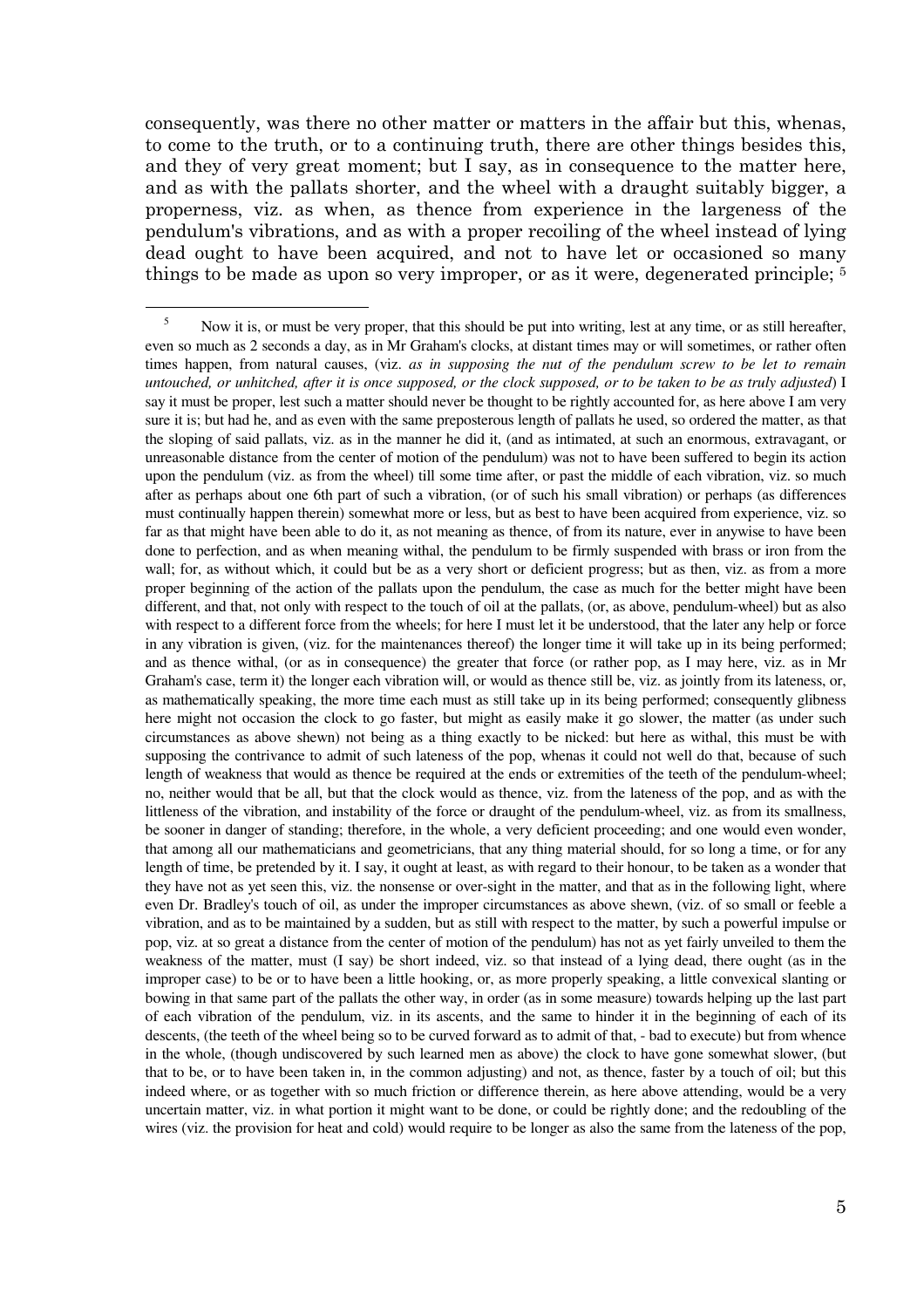but still, though it might have come pretty much nearer, as according to what I have illustrated, viz. as thence nearer to the truth in general, yet still, as I may make bold to say, that if any oil be required at the pallats, (viz. in such pallats, case or cases, as I am here speaking of) it will but hardly let the clock to go, as strictly speaking, two days alike, viz. as when the state of the weather is pretty much varying; nay, neither as in Mr Graham's way, nor as in the other more common, even whether any oil was required at the pallats or not, as the weather is variable, it or they would not continue as quite the same, viz. as with respect to their action upon the pendulum, and certainly Mr Graham's could not in that case have the odds of the other, consequently the wires, or the compound of the pendulum for heat and cold, never as thence to be truly adjusted, viz. as by or from any provision whatever thereto, and so, as even in consequence of that, (was there nothing else) never to be rightly fit for astronomy. But as here to desist from treating of such pallats as those, viz. as where oil must be concerned, and not as only so, but as also (as hath been shewn) from such imperfections as otherwise attending, (and as from Mr Graham received in the world) it is to be understood as followeth, viz. that in my contrivance or construction of the pallats, no oiling (at the same) could ever occasion the vibrations of the pendulum to alter, but as on the other hand, would occasion such mischief at the said pallats, as not to suffer them to interchange at all, consequently the clock not to go at all; but, as without that, they will as not only at all times go, (viz. as in all seasons) but that with so great a freedom from friction, as whence with such their other properties or qualifications as of which hereafter, (and as being withal upon a far more proper foundation, viz. as touching the whole clock than any heretofore) so that indeed a very great truth, viz. as to less than a second in a month, is as thence ascertained; and it is certain that my next clock, when finished, properly set up, and duly adjusted, will come to the truth nearer still. And now if this, or any part of this, should be thought strange, as touching my friend Mr Graham's proceedings, then (as in some measure parallel thereto) I may ask the reason, why, out of so many hundreds of musicians as there are, and have been in the world, (and some of them also mathematicians) why, I say, that no one had ever as yet before discovered the true or real scale of music, or its foundation? as of which hereafter; but towards the matter, as they thought it to be, (or that it must be) was always an acting in some measure contrary, and that as not to be taken in a small degree, contrary, I say, to the nature of the thing, viz. in tuning the organ, harpsichord, and spinett! Nay, the great Mr Handel had his organ, &c. so tuned! But as notwithstanding, if it should still be thought strange as with respect to my worthy friend Mr Graham, I will here certify, and that was it upon oath, (as according to Lord Morton's proceedings) that I neither have said, nor shall express, any thing more than what, or as according to the tenor of which I expressed by times to Mr Graham himself, face to face, as I may say, for we reasoned the cases, or upon the principles, more than once; nay once, and that in a very extraordinary manner, was at the very (..continued)

as here above, as may be gathered from what I have shewn in the note last above. But now as hence, or as from these affirmative supposals, (and that as the chief matter aimed at) is fairly shewn the improperness, or rather the impracticability, of a small vibration, viz. as for any certain good or truth; as the same of which I have as otherwise shewn, and shall as hereafter farther shew.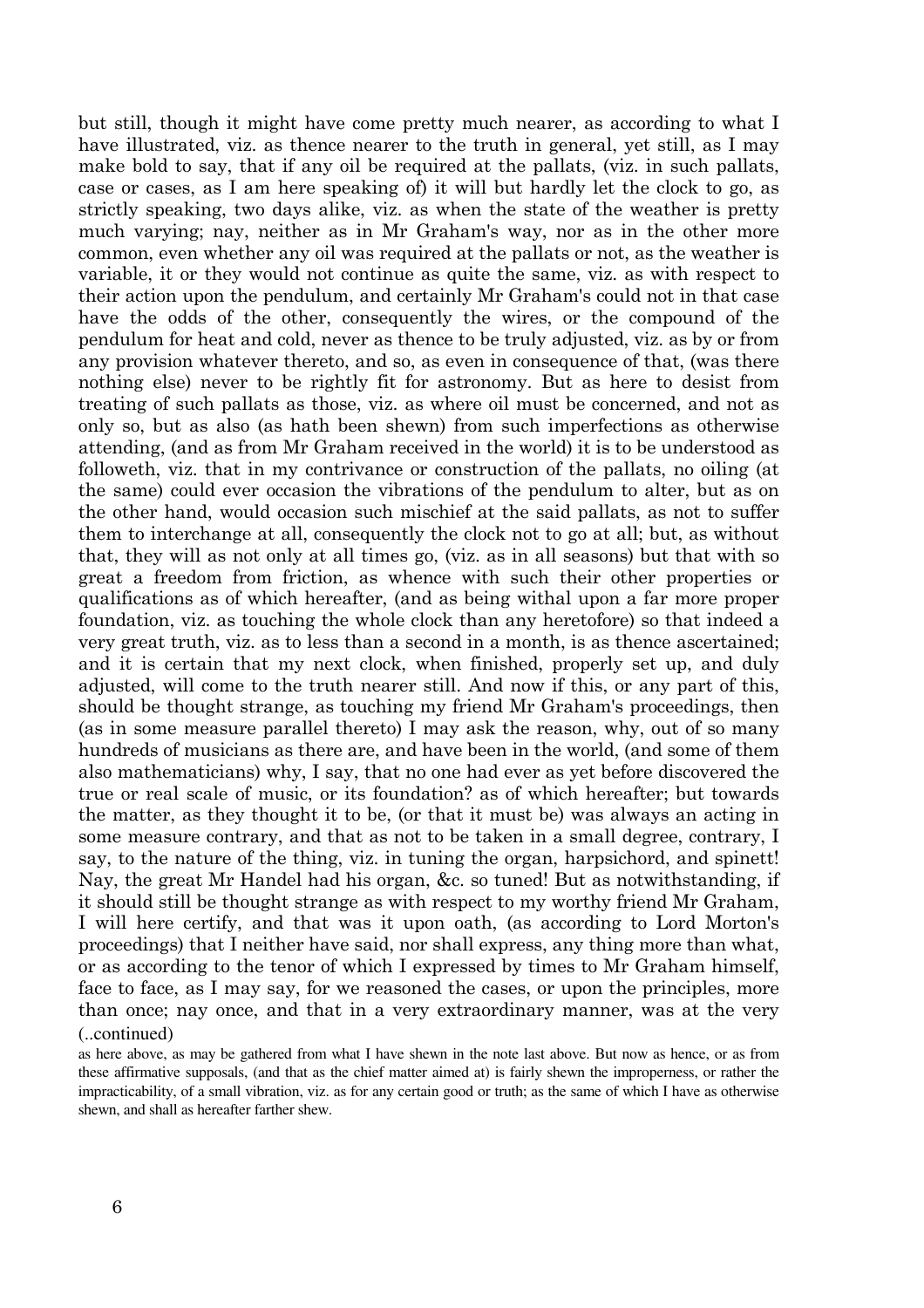first time I saw him, and our reasoning, or as it were sometimes debating, (but still, as the main, understanding one another very well) then held from about ten o'clock in the forenoon, till about eight at night, the time which dinner took up included, for he invited me to stay to dine, &c. Now it is to be understood, that I had along with me (as affording the principles upon which we reasoned) the descriptions, with some drawings of the principal parts of the pendulum-clock which I had made, and as also of them of my then intended timekeeper for the longitude at sea. But here it must be highly worth remarking, that I at first made application to Dr. Halley, and as he had long been observing for the longitude by the moon, and as then becoming quite tired of it, or thoroughly satisfied, as touching the impossibility of its ever doing any certain good (but not then so to be let known to me, but was afterwards told it me by Mr Graham) received me the better; and in his finding what I came about to be as principally touching a true mensuration of time, viz. for that purpose of longitude; but as previous thereto, viz. as in his findings my dealings with the pendulum for a true mensuration of time, to be very much contrary to Mr Graham's thoughts of, or proceedings in the matter, advised me therefore to go to Mr Graham, but that advice went hard with me, for I thought it as a step very improper to be taken; but he told me, that in the way in which I was, viz. as by machinery (for the longitude) more than astronomy, that I should certainly be sent to Mr Graham, and therefore advised me to go without any farther to do; certifying me also, that Mr Graham was a very honest man, and would do me no harm, viz. as by pirating any thing from me, but that on the contrary, would certainly do me good if it was in his power; but withal cautioned me how to begin with Mr Graham, viz. so as in as few words as possible, to let him to understand, that I had indeed something worthy notice to communicate to him; but as notwithstanding that piece of advice, and my doing my best pursuant thereto, Mr Graham began, as I thought it, very roughly with me, and the which had like to have occasioned me to become rough too; but, however we got the ice broke, the which would not bear, and the passage over was as I have shewn, and indeed he became as at last vastly surprised at the thoughts or methods I had taken, or had found occasion to take, and as thence found reason enough to believe that my clock might go to a second a month, and that as in consequence to be, as in the first place, of great service in the adjusting a timekeeper for the longitude; and indeed, as according to Dr. Halley, Mr Graham proved a very great friend to me, viz. not only as by his assistance at the Board of Longitude, &c. but also in his so willingly lending me money, as without any security or interest, and by the which, together with what other gentlemen were pleased to give me, I was encouraged; as Charles Stanhope Esq; £80 (viz. £20 a time, at four different times at which he came to see me, with my good and worthy friend Mr Folkes along with him) the East India Company £100 and several others who worthily contributed to my expence, and still Mr Graham among the rest, nay, as at one time Mr Graham, Mr Folkes, Dr. Heberden, and Mr Short each 10 guineas, Lord Barrington 5, and 10 from an unknown hand. Now by these, with several others, (nay indeed a many others) I was encouraged, for otherwise, as from the encouragement of the public alone, I could never have gone through what I did go, nor consequently ever have made a completion of the matter. So now after this (as in some measure historical piece) to proceed.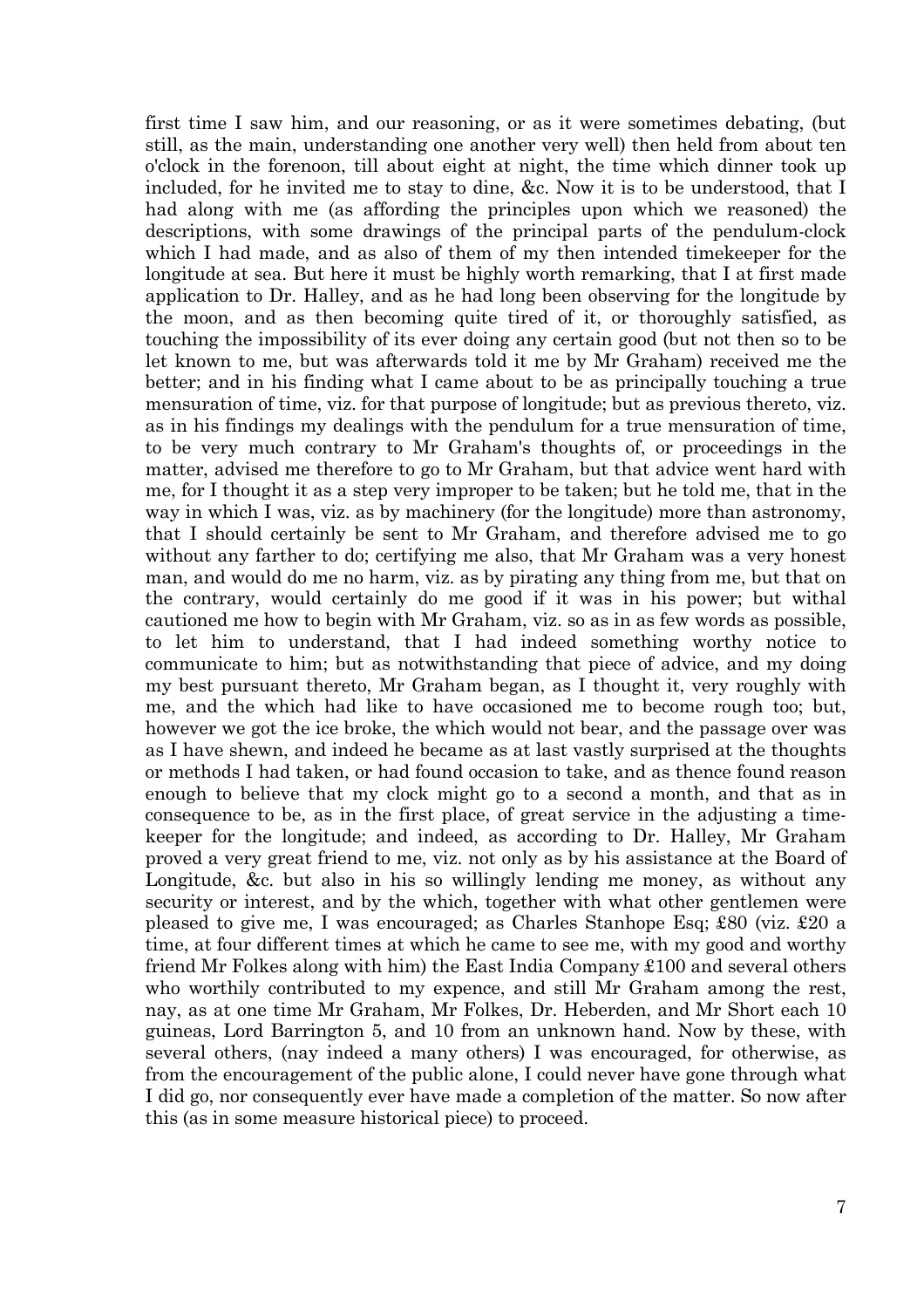And first, as letting the proper circumstances, quality, or efficacy of the pallats for a pendulum as above treated of, and as when together with such their other unparallelled properties as below, to be fairly or rightly considered, it must as in consequence, and that as here in the first place follow, (viz. as from the construction of the said pallats, and distance inversely from the center of motion of the pendulum, to where the force or draught of the pendulum-wheel is by them communicated to the said pendulum) that the power a pendulum must as thence have, so as whereby to regulate a clock, must, I say, as in supposing the bob of a certain weight, be about as the square of the arch it describes; therefore, as by corollary, it must then follow, that if a bob of 3 pounds weight be sufficient to regulate a clock, when the pendulum describes an arch of 12 degrees, 48 pounds must be required to do the same execution, or to be the same in power, whereby to regulate, if the pendulum describes but 3 degrees; but it is to be remembered, that this must be as already implied, viz. as in supposing a proper construction, or due qualification of pallats, still, or as in both cases to be applied, whenas the which, to so small a vibration as the latter, could not be, nor does it want to be, neither was the which in either, or as in any case, ever done before mine, nor as yet right by any but me; no model thereof, draught, or sufficient instruction being as yet communicated to the world; and as without which, although as it were my natural road, would still prove a very tedious matter to others, it being (as it were) so very much out of their beaten path; as indeed the execution of which (with what must at first pertain thereto, and as without instruction) would, or must have been no easy matter to Mr Graham, was he to have set about it, or was his integrity so to have permitted him; but still, as with respect to the matter, Mr Graham said to several gentlemen, that for my improvement in clock-work, I deserved £20000 was no longitude to be concerned, and that because, as he found good reason to think, viz. that such perfection by any other or others would never have been, there being indeed a great deal of reason, viz. as touching the whole clock, to suppose as he did on the contrary; but however, the way or ways they are in will, or may do for common uses, but can never do rightly for astronomy.

 And now, as granting a large vibration to be necessary, it farther remains to be understood, that a pendulum cannot still truly or strictly regulate a clock, viz. to any continuing perfection, nor could any thing of or as in lieu of what is called a cycloid, occasion it so to do; unless, as in the first place, the force from the wheel whereby its motion is to be maintained against the air's resistance, be the very same, or can prove the very same as with respect to it in the whole, as that its vibrations, or (as here to speak more closely to my construction of the pallats) any two of its vibrations as next in succession, 6 may be performed exactly, or, as it were mathematically speaking, in the same time as if at the same mathematical length it went, or as might be supposed it would go by itself (viz. as without any

<sup>6</sup> For it may be notified, as just here hinted, that the actions of each pallat are not equally the same upon the pendulum, but not so, as to be easily perceived to be otherwise, viz. as in looking at the clock, or the seconds in motion, although in this most highly material circumstance, or construction of the pallats, pretty much different, but still, not so to be taken (viz. as with respect to the essential point here in hand) as to be any the least worse for the same, but as that the action of one with that of the other, are quite right, for or to the purpose, as farther of which below.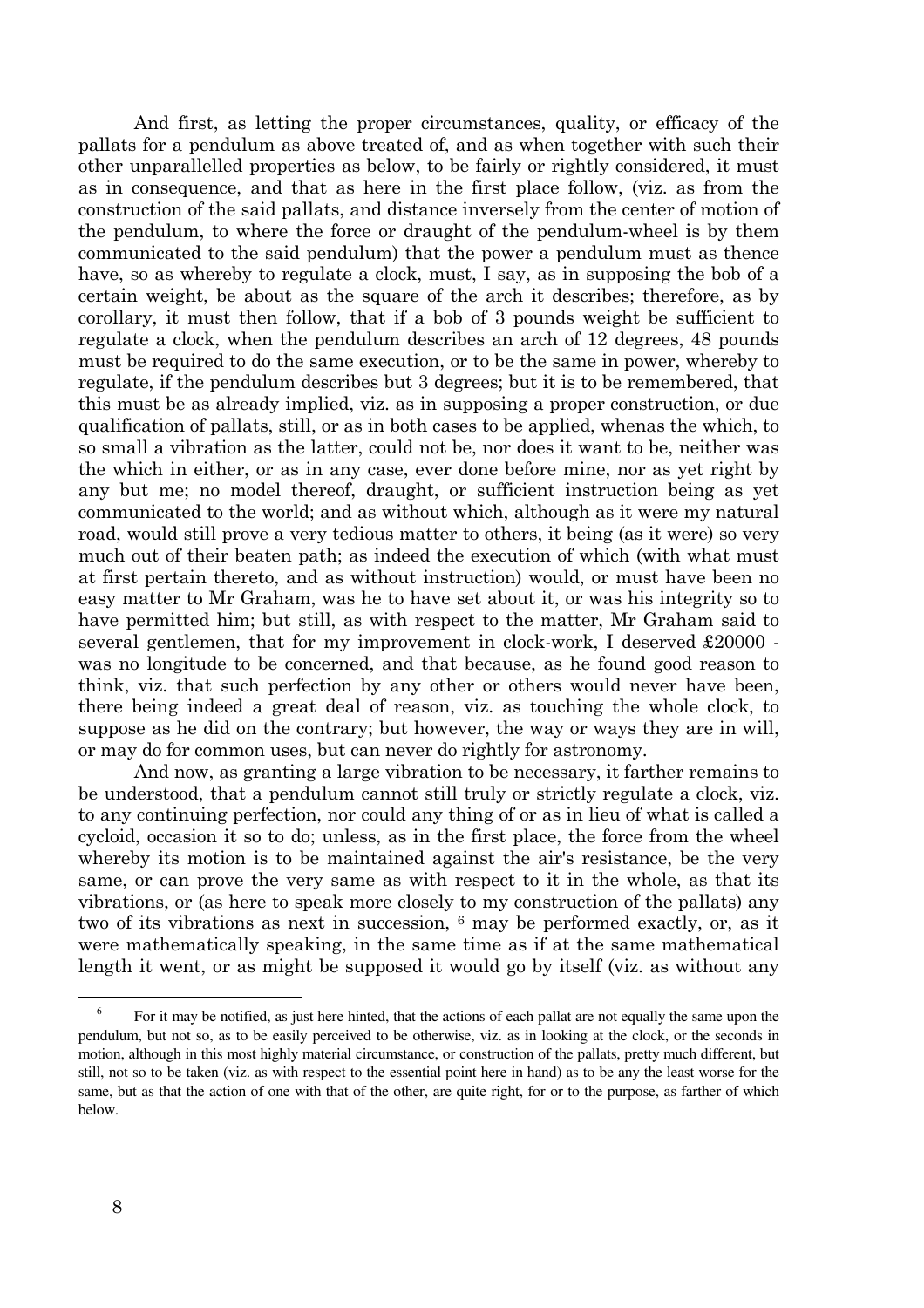force from the wheels of a clock) in vacuo; or at the least as nearly thereto as possible in the case, or as to be conceived of the matter, and that as with still retaining the above-mentioned qualities of the pallats, for any device in the same to render it; as the which, from due contemplation and experience, I perfected. For, as to this weighty article, it is to be understood, viz. from the construction of my pallats, (as intimated above) that the force of my pendulum-wheel is so disposed of, as that, whether the said force at any time becomes somewhat greater or less in itself, or that the air at any time gives somewhat more or less resistance to the pendulum, or both, (see the note)  $\bar{i}$  it is the same to it as here above required, (but

 $\overline{a}$ 7 Now this highly material matter is from the wheel's acting (by my contrivance of the pallats) more weakly upon the pendulum in each or every one of its descents, viz. from the extremity of each vibration, (and there, as at the first, the weakest of all) to the bottom or middle of each, and then (as still continuing) more and more strongly upon the pendulum in each of its ascents, and the strongest of all just before the interchanging of the pallats, and the which interchanging not being, or to be far from the extremity of each vibration, and in which little, or as it were overplus part, a necessary recoiling of the wheel to be, viz. as not only for the interchanging of the pallats, the which, as according to my construction of the same is required, but as withal to have in some measure to do with the effect of a cycloid, but not to be the whole concern in that matter; the pendulum withal requiring to be (viz. as from my contrivance of its combination of brass and steel wires) rather, as mathematically speaking, shorter when warm than when cold. But as here, to come a little nearer in this material point, let, as I order the matter, the force (from the wheel) upon the pendulum, as just before the interchanging of the pallats, to be as by or from them the said pallats supposed or taken as 3 then, as just after their interchanging (and the force to contrary direction, it must but be about as 2, that is, it must be so ordered, (as may hereafter be observed by the drawing) viz. as that it be so by the taking, or supposing for the purpose, a mean betwixt the actions of each pallat, and withal, as farther to the purpose, that, as in the little recoiling of the wheel, to become less and less to the extremity of each vibration, but as whence, or as still on course, the greater at any time the whole vibration may be, of more efficacy the same small force (and still as it were in the little recoiling) must from its quantity or duration prove, and that in such small measure as required; the resters of the pallats (viz. their composers to relative rest) having withal for the better a little to do in the matter, and the which is still from, or as with respect to the length or shortness of the time (though always to be esteemed as but little) that is to be occupied in the recoiling; it being to be understood, that was the force of the said wheel, or pendulum-wheel, to be disposed of uniformly upon the pendulum, throughout the whole of each vibration, that then the bigger that force, and as with some recoiling of the wheel, the more it must tend towards occasioning a greater vibration, or somewhat a greater vibration of the pendulum to be the sooner performed; but that is not the case in what is, as just here above shewn, but, to the purpose, is otherwise to be taken or considered; as that the bigger the force towards the latter end of any vibration, viz. as in comparison to what it may be at the fore end or beginning, and as in supposing without a recoil of the wheel, the slower the vibration must be, or the longer the time it must take up, as mathematically speaking, wherein to be performed, but as with a proper recoiling, and artificial cycloid, rightly adapted, not so, viz. as when in such largeness of vibration as must to this purpose, as well as to other purposes, be as the most necessary herein required, and as when, as must unavoidably be the case, in the moving by the draught of a wheel, or of the wheels of a clock in the medium of air; neither, as by any means, does a suitable matter of this, viz. of the air's resistance, want to be avoided, as many have foolishly imagined, but is of real or great use, as the which I shall shew presently; and so, as I may make bold to say, there has not as heretofore appeared in the world, or to the public, any thing towards a strict, or rather, as along with other things of mine, to, as I may say, the most strict or exact mensuration of time; and where they must find any other thing or things equivalent, as according to Mr Maskelyne, viz. equivalent to my clock here, or to my watch as hereafter, I do not know, nay, there is substantial reason to think, that they will never be known, no, although as without reason they should still make a many more trials. But to return, I have above in this note, viz. as in a parenthesis said, as may hereafter be observed by the drawing, *i.e.* not meaning the drawing and its explanation to be along with this writing, my encouragement not having suited, or, as in other words, my reward for the watch being too backward, so there cannot well be an obligation for that at present, altho' it be the first step; for I was only, and unreasonably, compelled to explain the watch, viz. so far as I had then advanced therein, and thought as concerning its principal parts, but indeed at that time (though I told them what I thought) there was on my behalf, some mistakes (or not right understanding) as touching some of the contrivances in the same; and here it may, or is to be notified, that from no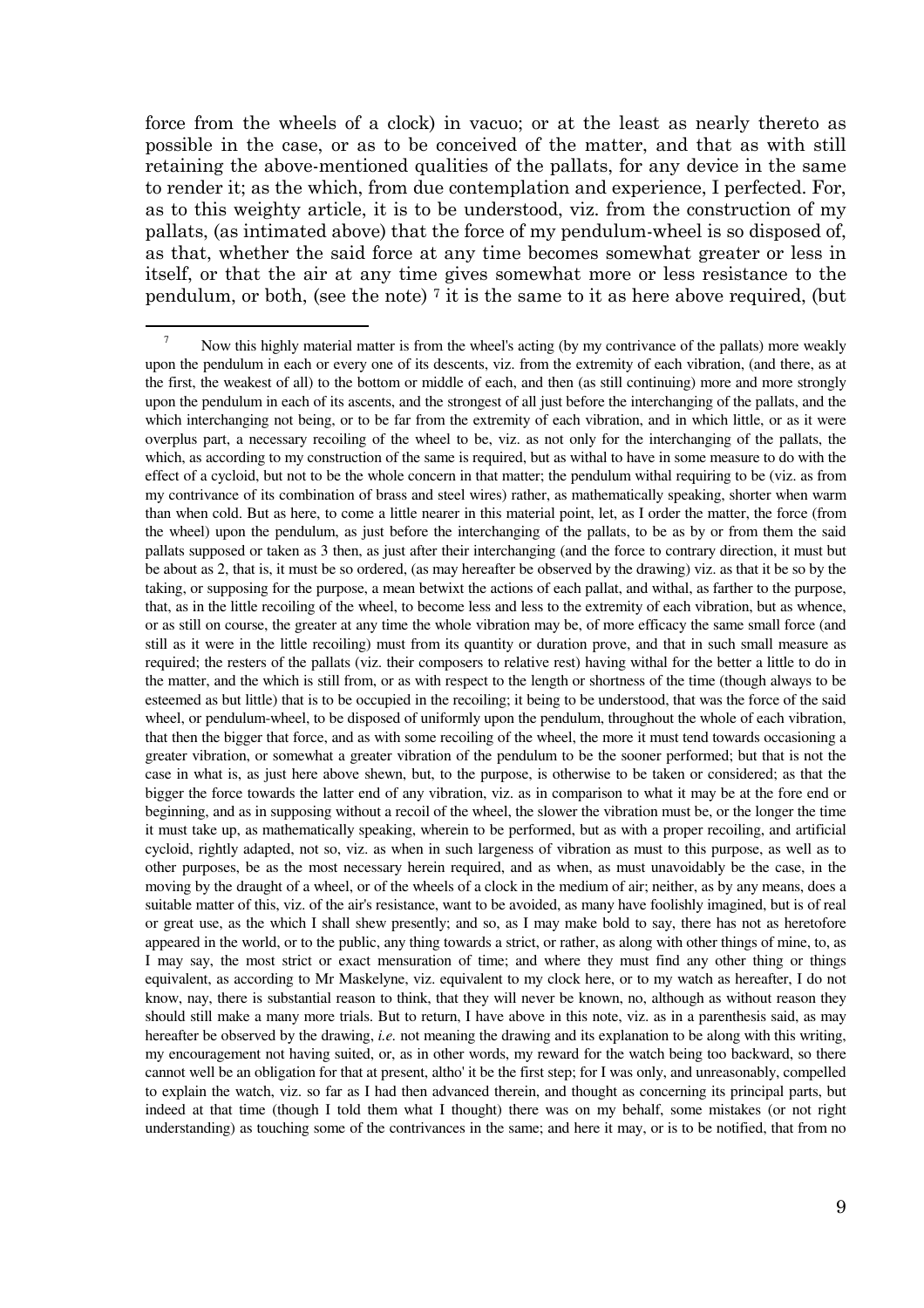indeed this must be with supposing, as in the note, or as with taking for granted, that the pendulum must be rather shorter when warm than when cold) and so by means of something at the top, but not according to Mr Huygens demonstration of the cycloid (for that would not suit the matter at all 8) it is brought to such a degree of perfection, as not to gain or lose so much as one second in a month; <sup>9</sup> the (..continued)

experience of any sea trial (viz. as in my way to work) is or was any improvement ever to be made; no, such trials (or sea trials) as with respect to what I have done, could only be as a loss of time, or hindrance to the matter (save only as once, in order to fulfill the letter of the Act of Parliament) but, as notwithstanding, through unskillful, interested novices, viz. as put in power, and though at the same time learned men, (stiled Reverend) great trouble and hinderance, and as attended with great expence, has that way been occasioned, \* {they not ...

*\*And whenas, I say, that as touching the thing in itself, no sea trial at all was needed, but there did indeed want more land trials, by a pretty many, than what I had time to make, viz. so as from whence to have brought the thing to what it is capable of bearing; but still it was not so ill as Mr Graham's first setting his pendulum a going, and not after that, to make any such experiments, so as whereby to know whether or not there was any room --- ever to make it better, (as according to page 5, &c.) nor could any land trial of my first watch by a novice, ever direct towards making the same to be perfect.*

they not wanting to have my true ingenuity to do; whenas at land (thro' my continued diligence, and the nice performance of my clock, and as without any foolish obstruction or interruption,) I discovered (or found means to discover) pretty much for the better of late, viz. so as whereby to come up to such great exactness as I shall speak of below; nor does the watch, or will the watch, as by way of trial, as just here above implied, ever need any farther than what belongs or must belong to its adjusting, viz. as by the help of such a clock as mine, or rather of such a clock as my next will be; and the mistakes as here above intimated, must remain to other workmen, viz. until they be as by or from me the better instructed, until I be (for a public good) the more freely, or the more genteelly rewarded than what I have as hitherto speakingly been, viz. for what I had so highly, or so deservingly done; no, the remaining part of my discovery (and as still the more valuable) shall (excepting better usage) sleep, save only so far as to be to my own content or satisfaction, for not one stroke as farther will I take; nor shall I endeavour to seek after a place at which to prepare an observatory, with suitable conveniencies, for or to the purpose; but as being paid short, and that as farther withal, to be attended with a great deal of expence, trouble, and hinderance, (scurvy work) I will also be short, viz. as in a suitable degree, excepting as intimated, I, or my discoveries, can as hereafter meet with better usage than what I have as heretofore met withal; for certainly it must be worth all, nay more than all the money it was to cost, as being so extraordinary a matter, or rather, as taking in the clock, such extraordinary matters as were never to be expected to have appeared in the world; nor, as there is good reason to suppose, had it not been from me, would never have so appeared, (as being so far out of the beaten path) and still I must be used ill. What, the longitude, an affair of such importance, and as when to be had in so correct, easy and useful a manner, nay, as here implying more than that, and yet to be so used! O fie!

8 That demonstration holding no farther good, than as at the spring (as they call it) at the top of the pendulum, could be supposed to be without strength as with respect to its bending, or application to the cycloid; and as notwithstanding, still to be strong enough to suspend the pendulum; and that also, as if the pendulum should move, or was to move by itself, or of itself in vacuo; consequently that demonstration must at least, as with respect to the long pendulum way, viz. where the arch of vibration needs not to exceed 15 degrees, and where, as always, or as unavoidably, the draught of the pendulum-wheel of a clock must be taken into the question, must, I say, do more hurt than good, though not at all so to be considered by Mr Huygens, &c. yea, although in this point the mathematicks or geometry has so far with mischief, and as only so to do in the matter; but more of this hereafter.

9 A strong proof indeed, that the force or draught of the pendulum-wheel of my clock, and as in the first place to be understood, with its right duly adapted proportion, and that as partly for its number of teeth, corresponding to its revolution of 4 minutes, but as thence in chief, or as indispensably so to be acquired thereby, (viz. from which the said proportion) such a qualification as whence, by my construction of the pallats, the said force so to be disposed of, as to give to the pendulum no more irregularity in the maintenance of its motion in air, than as if it went, or could go by itself, so as to be observed to what truth it had continued to measure time, viz. as by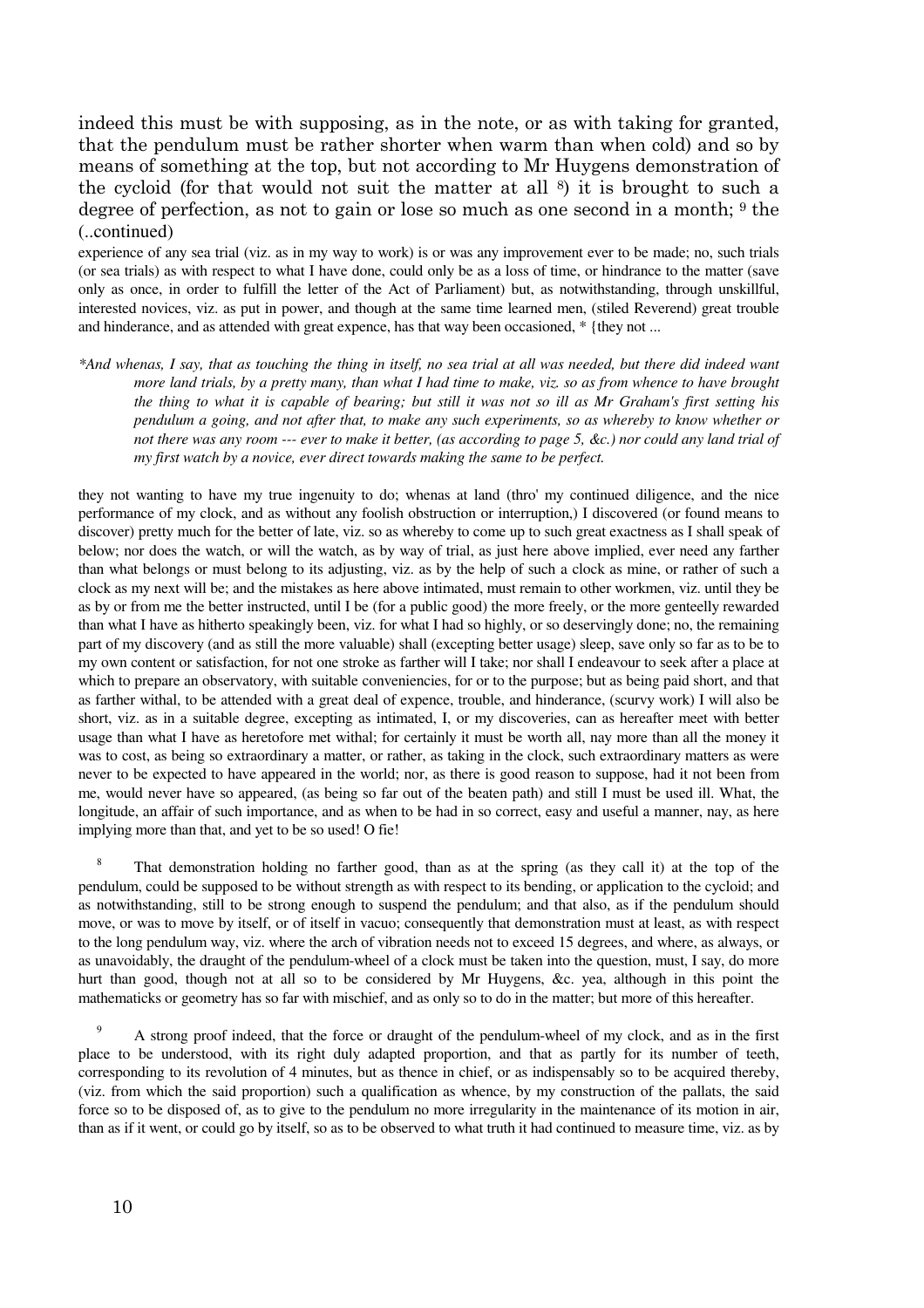suspension of the pendulum (a thing highly material in the matter) being from the brick-wall, as having nothing to do with, or as having no dependance from the clock, its case, or wainscot, for if not so, the true goodness of what I have shewn (or as even of more than what I have shewn) could not be had, 10 and withal (as not to pass unnotified) the clock, from its construction, &c. is never to want any cleaning. <sup>11</sup> But here, as I promised above, (page 9) it must be highly worth notifying of how

#### (..continued)

or from its going by itself, and that for a long time in vacuo; and therefore I may ask, if such a matter be not highly worthy encouragement, what other sort of ingenuity or discovery in the world must be so? my longitude timekeeper, own sister to this, excepted.

<sup>10</sup> For it is to be understood, that I had, after some disagreeable experiments, discovered, that if wood was concerned in the suspension of the pendulum, viz. wainscot, the clock case, (and as consequently in the common way, but out of the question with me, the raising-board upon which the clock stands) the clock would as thence go faster in moist weather than in dry, the strength of such a suspension becoming as thereby, viz. by moisture increased, but it must be more or less so, accordingly as the wood may be of strength or substance. Now, at some years after I had communicated this to Mr Graham, he upon some occasion removed a clock from one side of his room to the other, and when fixed up there, he found it to go about 6 seconds a day different to what it went before, and the which, from the great care he had taken in the removal, could be attributed from nothing so much as from a different strength of the wainscot; but as being very surprised at it, (notwithstanding what I had communicated to him) he removed it back again from whence he had taken it, and fixed it up there to the same fixings as before, and then it went about as what it had done before; after which (in the same place) he put another bar of wood betwixt the back of the clock-case and the wainscot, and screwed the back fast thereto, and the ends of the bar (as on course) to the wainscot, and then it went faster, and the pendulum played farther; now this made or occasioned a great alteration in Mr Graham, viz. as touching the whole of what he had done; for, upon serious reflection, he thought that such as that might not at all times be all; but that as together from what might pertain to the littleness of his vibration, and as so from the tremor occasioned by coaches and carts going by, and as with the shutting of doors, &c. and as then to be in a different place of the room might, as with respect to both, have something to do in the matter; and whenas I before had certified him, that, in a right application of a pendulum to a clock, no alteration in its motion could as upon any such account arise, but only, as with respect thereto, from what the pendulum itself could do, viz. as with regard to the strength or stability of what it was suspended from, and as upon wood, and as here by the by, the string, or some one note of the string, of a monochord, set exactly (as by a leaver and weight pertaining thereto) to the note or pitch of a bell (or, if you please, of a great bell, as of 20 or 30 hundred weight) when dry will, when in moist weather, and at the same degree of warmth and tension, be sharper considerably than the said bell; the consequence of quicker vibrations; viz. as then to be from a stronger foundation; but for this experiment, the monochord must be kept in a room where there is a fire. And here I can also as farther assert, that, as with respect to the perfection of a single instrument with strings; (single; I say, because the matter will then be the most obvious) as for instance of that of the viol, or at least as touching the perfection of the same, (it being the instrument upon which I experienced the thing) and as in supposing its strings to be rightly adapted to it, (or as when they are so, &c. indeed) that as then for the acquiring each, or all its notes to be to the best perfection, that, I say, its pitch must be set, as when in dry weather, somewhat flatter than as when in damp, or else its strings must be at too great a tension in the former case, and as I found from experience, its perfection as thence to be in some measure impaired.

<sup>11</sup> But as farther, upon due reflection, it is certain that a clock may still come nearer the truth than my present clock, the which I have here been speaking of; and, as towards the matter, I have for some time had such a clock to the purpose in great part made; but as not designing to fix it up in the not rightly convenient place or house in which I live, I did not hasten its finishing; as wanting withal (viz. as lately had come in my mind) some other or farther experiments trying with my present going clock, and they as to the better completion of my other clock, or of any such hereafter, and as when withal, justice, as touching my reward or encouragement for a public good, was or has been the most scandalously frustrated. O fie, England! an Act of Parliament broken, and for sureness after twice fulfilled; and not as only so, but that as when in the best, most compleat, or useful manner, viz. that is, or ever was in nature to be wished for. For, as to this purpose, it might have been said as in other words, viz. that had such a matter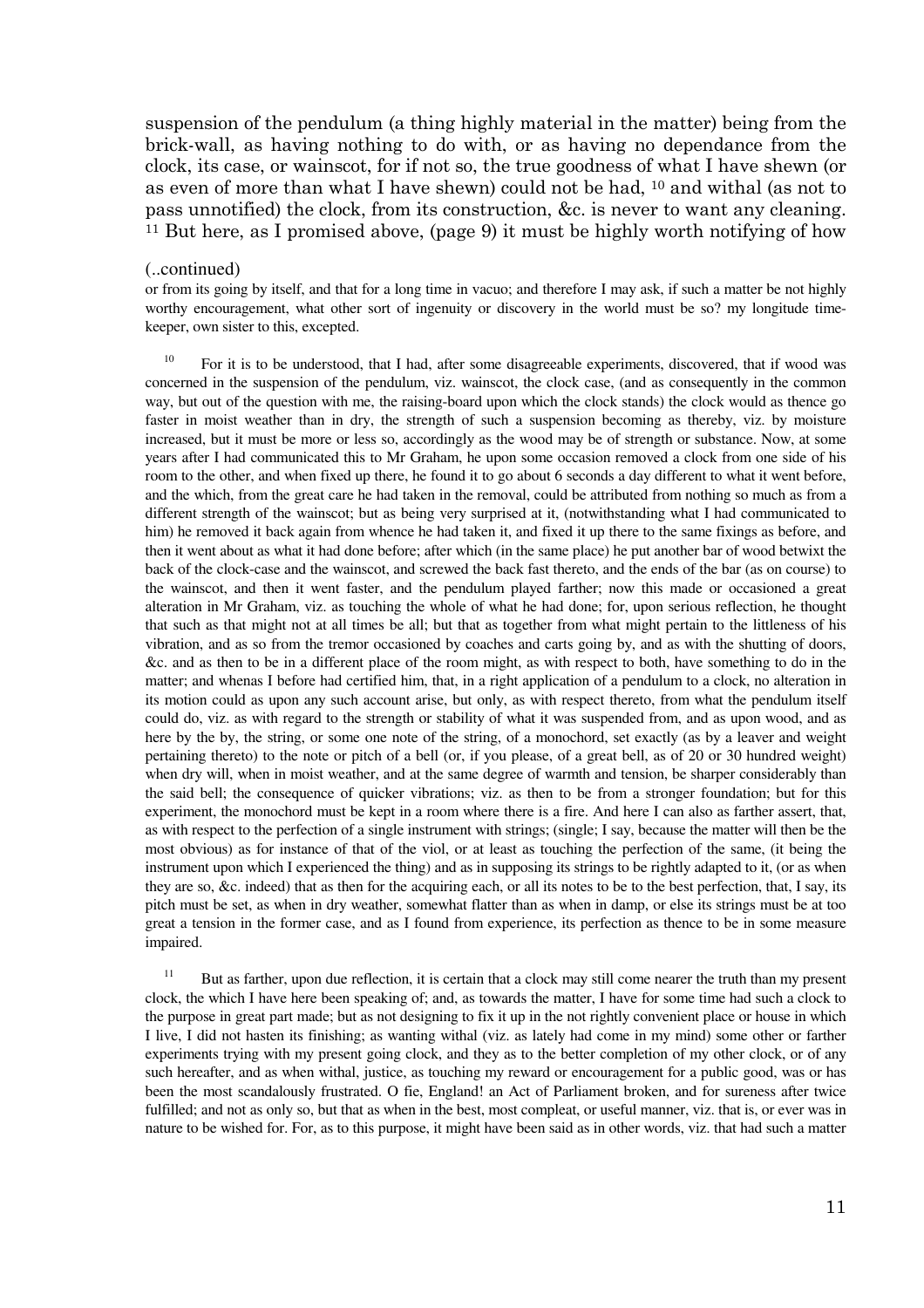great service the resistance of the air is, or must be in the matter, viz. in its proving to give, in a suitably large vibration, or in a suitable largeness of vibration, such a properness of resistance as the nature of the thing may be said to require, for without that a pendulum, as under the circumstances I have shewn, (viz. as with respect to its having no sensible friction at the pallats, &c.) would know no bounds, or at least but hardly any, for its vibrations, and consequently could never be occasioned to measure time truly, since we shall never be able to have any account or useful observations about its measuring time, from its going by itself (or as without the wheels of a clock) in vacuo; consequently it must be very improper for a small vibration to be, viz. where the force from the wheel or wheels must be but very small indeed, and where as thence chiefly from a small quantity of friction, and as may, for badness, be said, at a great distance from the center of motion of the pendulum, the same to be so limited, viz. for during all the time, that it, by the oil, shall chance to go, before it (the clock) comes to stand, and wherein as in consequence thereof, (and as already implied) a little difference in the said small friction, will continually keep bearing a great, uncertain, or irregular proportion in the whole maintenance of such the pendulum's feeble motion; for though a pendulum will, or can by proper means, naturally perform all its vibrations, although of different extent, exactly in equal times, yet that it may indeed do so implies, that it must not have any the least corruption from the wheels of a clock, &c. and therefore, as again, or as in consequence of what I have shewn, viz. as touching the most proper circumstances, no small vibration can ever to the purpose be rightly maintained at all; the resistance of the air, as taken into the question by a conveniently large vibration, (viz. convenient in other respects as well as in this) and as when properly ballanced, or counterballanced as above, making by far a much better controller or master than, as in a small vibration, any little quantity of friction, and as such differences in proportion as will unavoidably happen therein, can ever with reason be allowed to make, or rather, as in other words, can ever possibly so be found to be; nay, if the vibration be very small, it must become even quite insipid, and not worthy of any observation at all; or even when so small as to be but about 2 or 3 degrees in the whole, it could but hardly be esteemed as any better, was it not in some measure to be made out by logginess, massiness, or excessiveness of weight in the pendulum, or even as it were in other words, by an enormous weight in the bob; but indeed, as so, it may or might (as with a provision for heat and cold, or as with something greatly towards the effects thereof) do better by much than what had been done before; but still certainly, it cannot be taken as a wonder, if a little difference in glibness or clamminess upon the surface of such pallats, and as at such a great distance from the center of motion of the pendulum, viz. as Mr Graham disposed it, and as together with such his coincident feeble vibration, I say, it cannot be taken as a wonder, but that the

#### (..continued)

as in the whole remained as fact, it must indeed have been a very great shame to the nation; but as just now, viz. before the publishing of these papers, the case was altered; the chief instruments of which fraud, viz. the vile holy priests, were over-set, their ingenuous, or disingenuous villainy, being at the height, or as when got to the height fell, and indeed it was a very great fall, the matter being got so excessively high; and if they should rise again, yet still it can never be so high as to see at all times, (if ever at any time, so as to be depended upon) viz. the longitude right clear by the moon.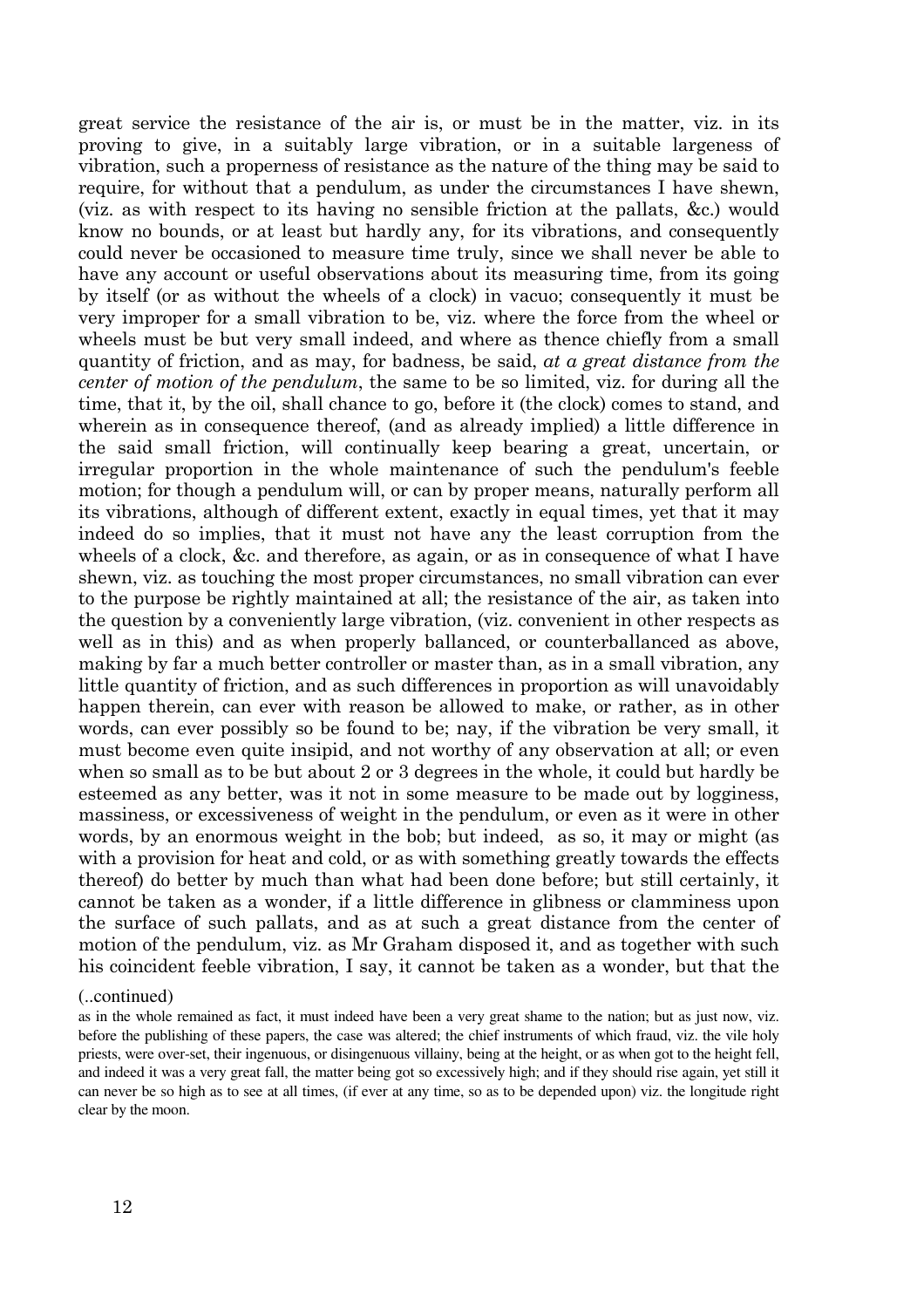clock may vary, as thence by times a second in a day; whenas, if proper steps be taken, or can be taken, in or for the adjusting my next clock, there must be then more reason (and that withal, as from experience in my other clock) that it shall perform to a second in 100 days, yea I say, more reason, than that Mr Graham's should perform to a second in 1. And now how far, or to what equality, the properties treated of above, viz. as touching my pendulum-clock, are preserved in my watch, or time-keeper for the longitude, may in some measure be observed as followeth.

 As first, the radius of its ballance, as with respect to that of the circle, the portion of which the edge of its pallats describe, is about as  $32$  to 1,  $^{12}$  so it is in effect, from properness of weight in the rim of the said ballance, and strength of the ballance-spring, (the strength of which as below, producing more force than what natural gravity as in a pendulum can do) and as together with the largeness of the arch which the ballance fetches or describes, viz. as about 255 degrees, and that 5 times in a second, and as withal the small force it has from, or its little concernment with the wheel, (not meaning very little or small in itself, or inconsistently small, as liking in fact to a creature that's sick and unactive, or as according to Mr Graham's way for the pendulum, but only as properly, or as it were reciprocally small, in regard to the smallness of the distance at which the wheel acts from the center of the ballance, viz. as with respect to the radius of the same, its weight and arch, or rather arches describing) there must, I say, be in effect, a much longer pendulum, or such a thing as must have a much greater power whereby to regulate, than Mr Graham's pendulum that swings, or rather creeps, as he managed the matter seconds; natural gravity exerting but very little force there, (viz. as towards the matter of truth in Mr Graham's pendulum) as being improperly, more to be compared to the motion of a comet in its aphelion, (i.e. so as that a little may disturb or alter it) than to the motion of a planet in any part of its orbit, and as whence to be looked upon, as seemingly a matter so contrived, as if it was for fear the pendulum should do any good, yea, rather than it should any, viz. as when considered in a right light or manner; for, as otherwise to the same signification, the less the vibration of any pendulum, viz. whether heavy or light, the more in nature it must debase, approach or decline towards the bad effect of a ballance of such the same weight, &c. and as with such the same insignificantly small vibration; and indeed as so, and as together with what bad I have shewn as farther, or as still naturally to attend it, was I to set up such a clock, and in the manner in which they commonly are set up, I could but, as from the nature of the thing say, that I had only set it up in order (as for a rude trial) to see how it should chance (as according to Lord Morton) to go, or to continue in its mensuration of time, viz. as with regard to the matter of exactness.

 Now in my longitude time-keeper, (pursuant to what has been said) the strength or command which the ballance-spring has over the ballance, as in proportion to the force it has from the wheel, is so great as 80, or even as more than 80 to 1; a strong artificial gravity indeed, (for so it may be termed) as even in

<sup>&</sup>lt;sup>12</sup>The radius of the balance being 1-1/8 inch, *i.e.* in a decimal 1,125 inch; and that of the pallats 0,035 inch.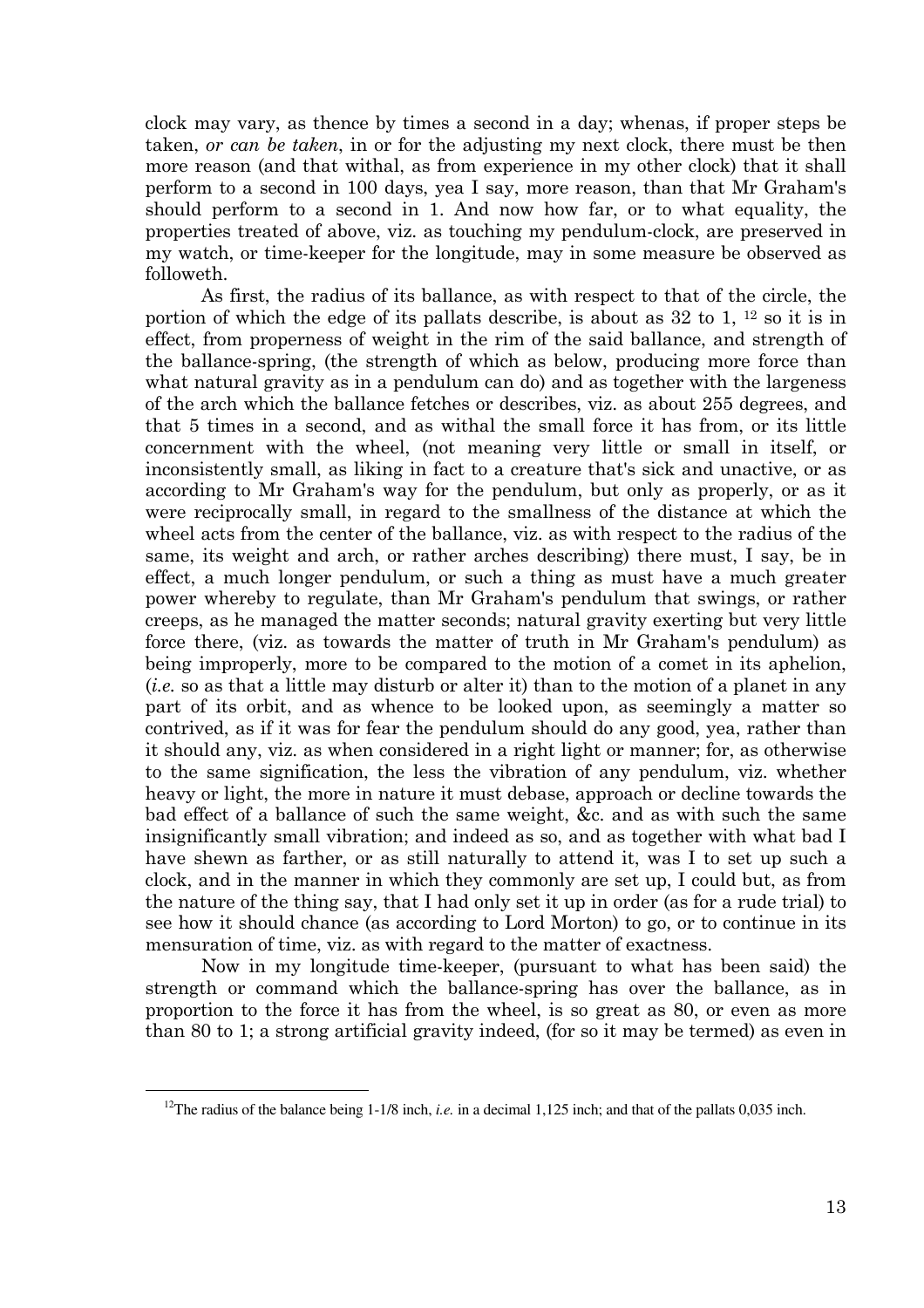effect --- much surpassing natural; 13 whenas, as barely in which respect, viz. besides the other necessary or very material circumstances attending, or the which ought to attend, (as correspondant to what I have said of my pallats for the pendulum, and of which there was no notion in the world before, but of the manner of which as touching the watch, neither of that of my provision therein for heat and cold, I shall not treat here or enlarge) they never did in the common way, nor, as there is good reason to suppose, ever would have exceeded in this grand point, (viz. in the quantity of force which the ballance has from its spring, as in proportion to what it has from the wheel) any more than as about 3 to 1; not that any, either amongst the watchmakers, or men of liberal sciences, were able, or had in the least considered, how far indeed, as towards such a matter, they only had, or there only was advanced; consequently, as touching the point, had never found any occasion to consider, whether or not they might ever be able by any means possible, to advance any higher, (viz. before that some of them had heard me speak about it) or rather, whether or not it was, or could be at all material, for it so to be, viz. in this --- the most material circumstance, any higher or farther advanced, and that in such a bulk or size of a watch, as might for the purpose be the most conveniently chosen; whenas, without which, no provision for heat and cold, &c. (had any such thing withal been thought to have been wanting) could ever be, or could ever have been, of any true service in the affair. But here it may not be amiss for me to remark, that after I had discovered, viz. by doing something as by way of trial towards this matter, that it was after a many toilsome experiments or alterations, that I did indeed succeed to such a surprising degree as I did, a

\**But still, as by the by, it may be noted, that there can be no occasion for a pendulum for any church clock whatever, to be any longer than as to swing 2 seconds.* 

but here, if it should be alledged, that the length of such a pendulum is much longer than the radius of this ballance, it is then to be remembered, that (as in common) the lengths of the pallats, &c. are to be taken into the question; and, as already in some measure implied, it is as farther to be understood or remembered, that in such --- these mechanical cases, that no ponderosity in a pendulum or a ballance, can rightly or ever make up --- the want of velocity; and indeed velocity was very much wanting in my three large machines, yea, I say, very much, notwithstanding their weightiness of ballances, or as notwithstanding what philosophers may reason in other affairs, or rather what philosophy in this affair (viz. as hitherto through mistake, as from the steel-yard, &c. in the matter) might teach us to reason; but I did not then (viz. as in the designs of my three large machines) so thoroughly understand it, nor should I, or the World, (as I think I may make bold to say) ever have understood it, had it not been, or had I not discovered it as it were through accident, in or by my third machine; but as it would be more tedious here than necessary, for me to fully reason the matter, I shall forbear it; but still the knowledge of the same is highly material.

<sup>&</sup>lt;sup>13</sup> The limb of the ballance moving thereby through about 25 inches in a second, notwithstanding, as in that time (and as still an augmentation to its power or dominion) its motion being changed to contrary direction 5 times; and as from which it must as in consequence be as farther allowed, and as withal considering the arch it describes, that its motion must be prodigiously quick, or even violently powerful in the middle of each vibration, and when, as even without that, 25 inches in a second, is no less than 34 miles a day; so rapid and powerful is the motion of the ballance, for faint sleepy work could never do; and whenas no such velocity (as in this point for the better) can be in a pendulum, viz. in such arches as in the long pendulum way are commonly, or can as the most properly be described, until it comes to the length of 13 feet, and then it will still not be in effect so quick, nor consequently so powerful, because of its not having in effect so much velocity, but only so much as whereby to accomplish a vibration, or such a space, viz. as without any returns or return, in the space of two seconds of time, \* {but here...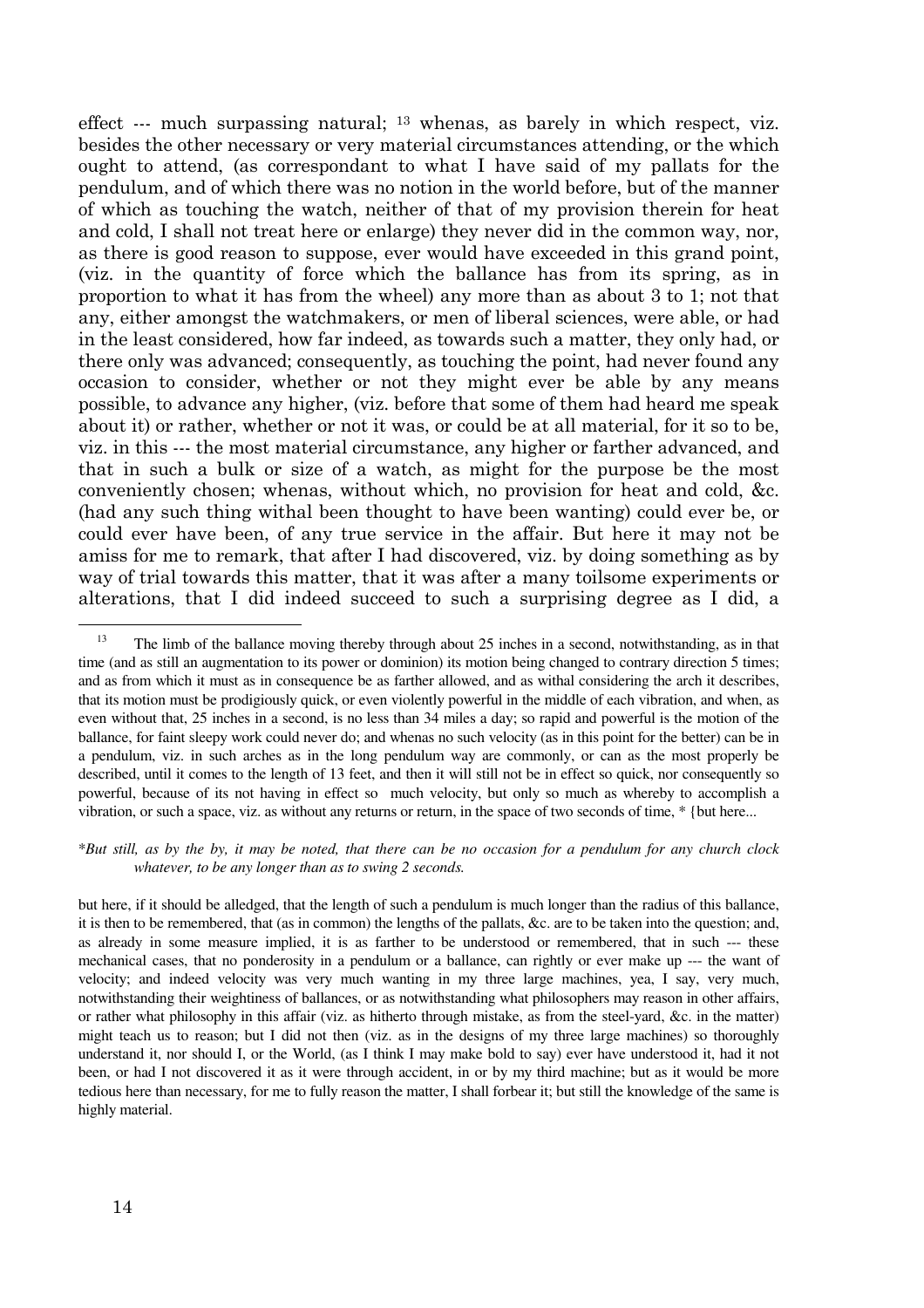strange difference for the better, being betwixt 80 to 1 and 3 to 1! I say this was attained by a great deal of labour, but it was so as wherein withal (and as with a great vibration) to be thoroughly satisfied, that it was, or is, as far as possible --- to be acquired or done; so therefore, if Mr Maskelyne should (after a long time) find an equivalent, it is not possible for him to go any farther.

 And now that this great or chief matter as above, is indeed so much as 80 to 1, is to be understood or perceived as followeth, viz. as in that from the force of the ballance-wheel alone, i.e as without the ballance-spring, the ballance will be almost 2 seconds in fetching 1 vibration, whenas with its spring, it fetches 10 vibrations in 2 seconds, and it is certain that different velocities are, or must be, as the square roots of their forces; consequently if the ballance, without its spring, or without as it were its artificial gravity, took up 2 seconds, wherein to fetch 1 vibration, and wherein it fetches 10, the wheel would then but have the 1/100 part of its command; but here it is as farther withal to be notified, that if, or as when at any time, any small difference happens therein, viz. in the said eightieth part, as indeed small, such a matter must be, or can but be, as with respect to the whole force of the ballance, yet still I say, the same as in the same contrivance, to be taken in or accounted for; hence, as still farther concerning this matter, or rather now, as unconcerning the same, and that besides what might have ever arose from the common experiments of workmen, viz. nothing, there is not, nor could ever have been any likelihood, as above intimated, that any assistance or discovery herein should ever have shewn itself, or appeared to the world from such mechanical illustrations or operations as they exhibit at Cambridge, Oxford, &c. as being for the most part only such experiments as need not at all to be tried, (hornbook work as it were) but as granting them useful in the most common respects, they could never however have had anything to do with this discovery of mine, as being as it were quite repugnant to them, or at least quite out of the run of that channel; but still, or as notwithstanding, as such weak, or even very weak mechanicks as touching this matter, viz. such as neither know, nor can be made to know any thing of the matter, 14 but yet must, as in the most stupendous, but surfeiting manner, be my masters! But then as so, it may as in consequence be said or asked, what was there to be expected? and as when moreover, as at the same time, or all the while to be rivals and antagonists, by another way as they would have it for the longitude, viz. as by the slow and intricate motion of the moon, and as whence, or wherein to be attended with great difficulties and uncertainties in the making observations, and consequently the result to be for the most part attended with very great error, insomuch (as without the taking any

<sup>&</sup>lt;sup>14</sup> For in particular, I took some pains with Mr Shepherd, (viz. when he was my friend) but could make nothing of him, (viz. any farther than that one wheel turned another) although it was at his desire: very unfit gentlemen to be my masters, the reward for the longitude (I mean part thereof) being to be detained in their secret closets for during their pleasure, as having in, or for that interim, a pretty reward; but as notwithstanding they took great care about my watch, for they also locked it up for some months in a closet at the Admiralty, - because it had performed two voyages so well; and so they would keep it as a piece of treasure, for fear nobody else should ever be able to make such another; a fair sign indeed, that they did not understand it, and consequently to be taken as an absurdity that they should (at that rate) have had any thing to do with it; but to make it worse, Lord Morton, for want of understanding as well as they, put or infused chance into their heads.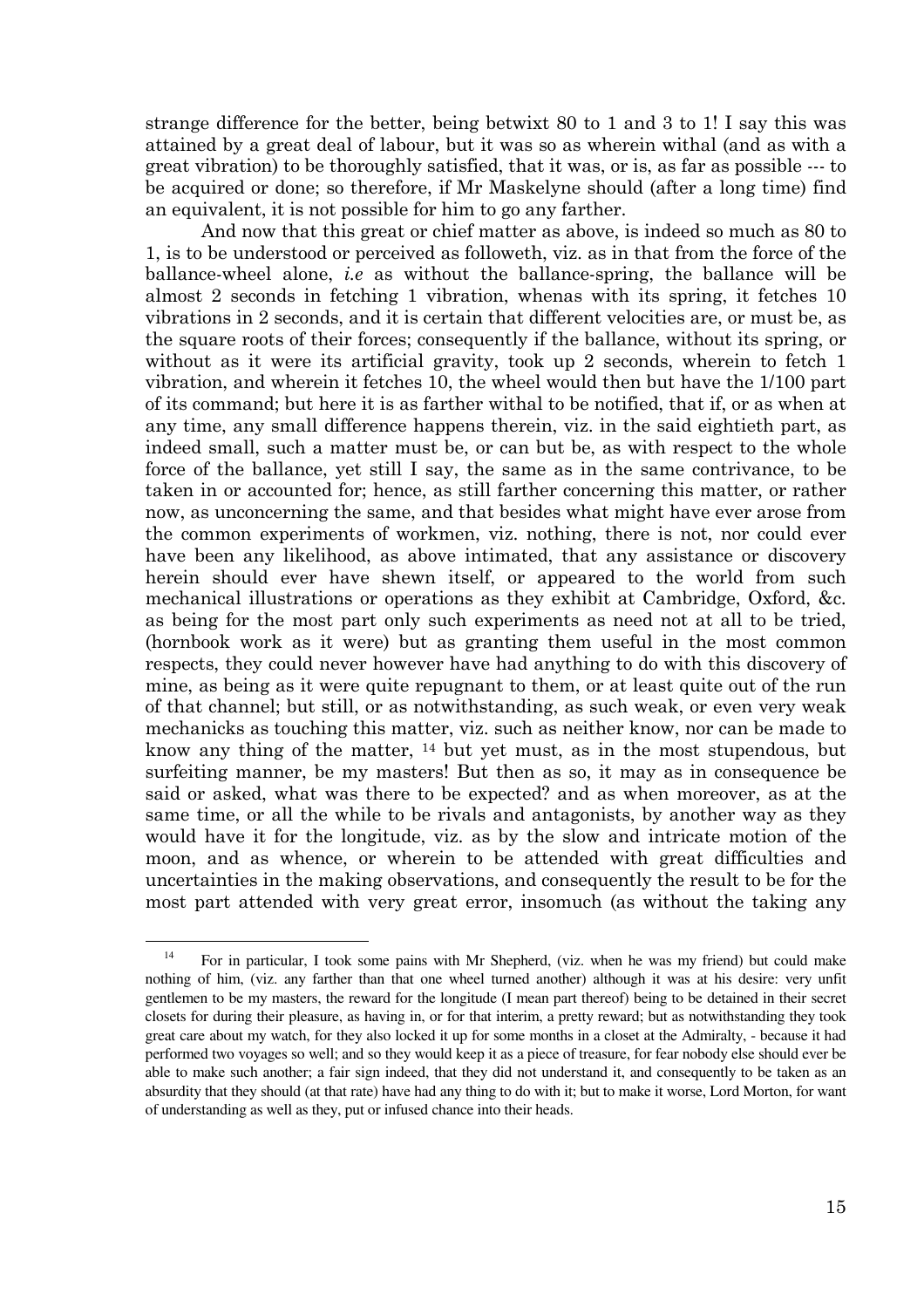notice of such - the operose calculations that must be required) that from the experience which Dr. Halley had had in the matter, it so, or at last appeared, or was found by him, that if in case the Lunar Tables were ever so correct, that even still, as from the observations alone, (viz. when they could be had) there could no certain good ever come from that way to work, viz. so as to be relied on, and upon which account chiefly it was, as Mr Graham told me, that he (viz. Dr. Halley) ceased his pursuit in the matter; an ingenuous decision indeed (since, as already implied, no proceeding therein or thereby could ever with any certainty tend to a public good) for it is still certain, that such observations cannot be any better made now, neither with any more frequency be had, than could be then, viz. in Dr. Halley's time.

 Now, from my experience, I can make bold to say, that my watch (or timekeeper for the longitude) will come up to 1 second in a fortnight, viz. as when my last piece of improvement, and as with a little alteration, viz. so as whereby to receive it, is put in execution, 15 the which I described in drawings in the latter end of the Year of our Lord 1772, and as then in the 80th year of my age; and surely it ought to be looked upon as an age well spent, 16 as tending so highly to a public good, (i.e. if it may be so let to do) as well as to the making hereafter a pretty employment for ingenious men; though not for priests at Cambridge and Oxford.

 Now I promised above to say something farther as with respect to the pendulum. I have said that Mr Huygens demonstration of the cycloid can be of no service in the affair, viz. no farther than as if it was supposed to be in vacuo, &c. if that may said to be of service; and whenas (whether in vacuo or not) was it to be applied to a very thin spring at the top of the pendulum, (for thin to the purpose it must be) 17 it would only occasion the said spring to neck, or break off at the top of the cycloid, and that in a short time; nor can the arch or arches, as described in the long pendulum way, (as supposing at the most 15 degrees) be but hardly said to want it, (viz. as in the manner demonstrated) therefore such a matter as must be in lieu of what is called a cycloid must be chiefly to preserve the spring (or suspension of the pendulum) from its ever breaking, and the which spring, as being to be very thin, (but may be short) must be best to be made of gold, <sup>18</sup> properly allayed with copper, and to be well hammered before it be brought to its thinness, (as being then more elastic, than as if or when allayed with silver). Now

<sup>&</sup>lt;sup>15</sup> The which improvement being to be in the parts which are above (as work-men termed it) the upper-plate of the watch, and as with a little alteration of the shape of the pallats, but as easier for the future, in all respects to be done, as well as when done to afford a greater degree of truth.

<sup>16</sup> Considering what tedious proceedings, in or for experiments, belonging to this must be required, viz. so as to purchase, or to find out the secret way, (or rather some secrets in the way, and them as the only true steps) so as whereby to make a thorough conquest of the thing; nothing to the matter being done before!

<sup>&</sup>lt;sup>17</sup>Consequently the pendulum here not to be so monstrously heavy as according to Mr Graham, the thinness of the spring not to bear with that, neither does nature so bespeak it to be; but that, as on the other hand, or as in the most natural course otherwise.

<sup>&</sup>lt;sup>18</sup>And withal (as here the bye and bye) the pin, on which the pallats (as of wood) have their relative motion, and that as with friction insensible to the pendulum, as I have shewn.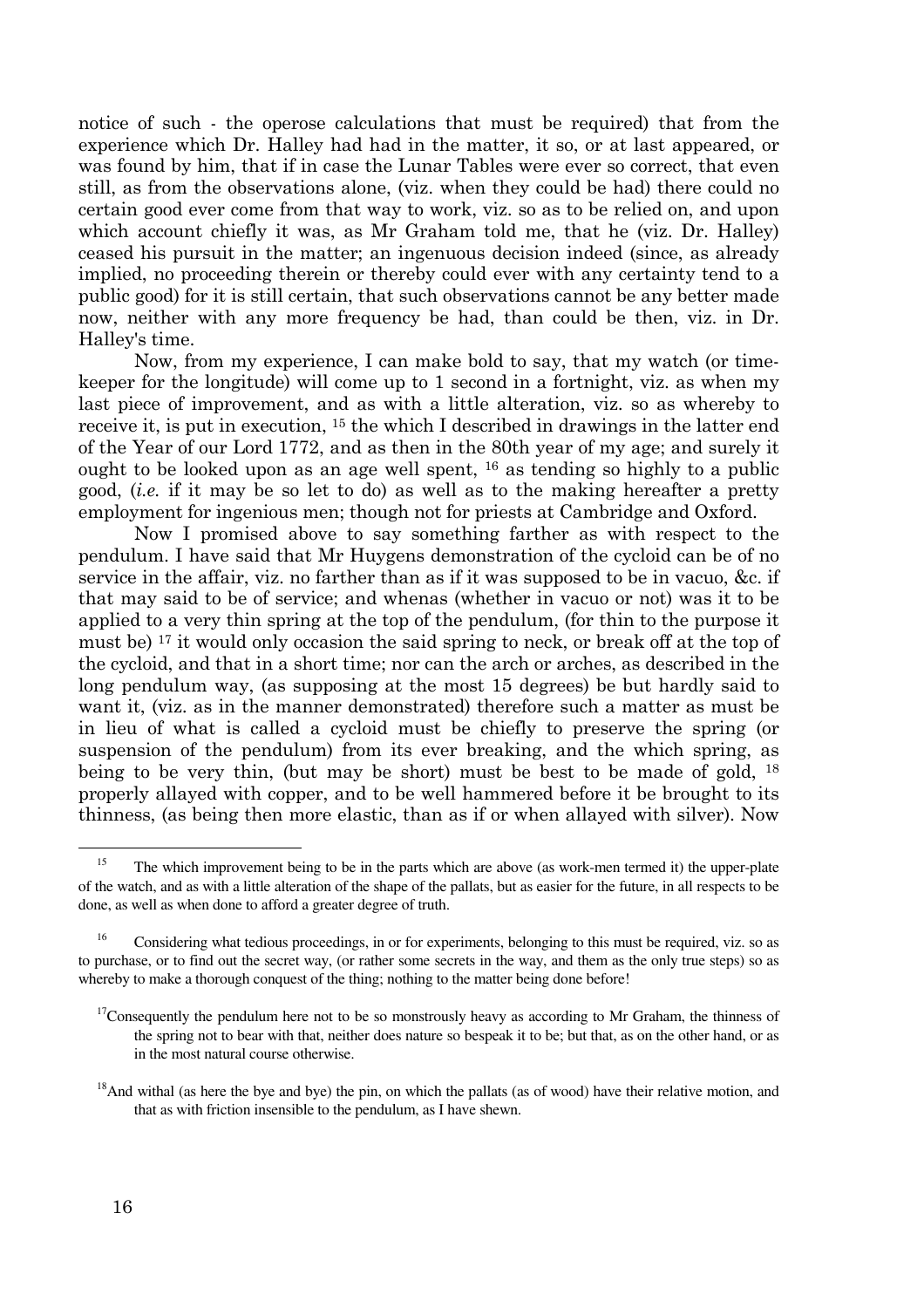the nature of such a matter, or cycloid to the purpose, (and as consequently withal for preserving the spring) must be as in some measure reverse to what is demonstrated by Mr Huygens, &c. that is, it must be so as to occasion little vibrations of the pendulum, viz. all such as are less (and unregarded) than so as to let, or such as will let the pallats interchange, to be still sooner performed, than what they would as otherwise be without it; and at such an arch describing, as whereby just to let the pallats interchange, or as rather at a little bigger, the length of the pendulum to be so (viz. as by or from its adjusting) as then to swing seconds, and also, as when in its fetching farther (as from the nature of such a cycloid as must be, and as when together upon such other foundation as above described) the same; for as thence, from the continuation of this circular curvature of the cheeks, (viz. of this artificial cycloid) that matter, as here in hand, is to be ascertained, but of the radius, in each to the purpose, viz. as subsequent to the action of the pallats I shall not here speak, nor can Cambridge or Oxford education have any thing to do with either that or the action of the said pallats, (viz. so as to define such a matter or matters to exactness, had such particulars as them ever before been thought of; but however, as each cheek, with regard to the property I have shewn of the pallats, or as a tenor to their result, must be the arch of a circle, (viz. for so far as will, in this material point, be suitably wanted or used, *i.e.* besides an overplus of the same for its more truly making) it can be done to a mathematical truth, whenas the other (as according to Mr Huygens) could not, was it so to be wanted. So now to the purpose it is to be understood, that from the force or draught of the pendulum-wheel, as being by the pallats properly disposed of, (viz. as according to the note, page 9) and as wherein with a proper recoiling of the same, that the cycloid may be so, as that when the said wheel may have (or as when in occasioning the said wheel to have) somewhat a greater force, I say the vibrations of the pendulum, as thence becoming bigger, may still be performed exactly in the same time, and as also the same when the air gives or may give somewhat a lesser resistance to the pendulum, so that its vibrations become somewhat greater without any more force from the wheel, and this, because for the most part, that from the same cause which will lessen the resistance of the air, the pendulum is to become in itself, as mathematically speaking, shorter; and indeed from the whole of what I have shewn, a great exactness in the measuring of time is to be had; for withal, it is to be considered, that the draught or force of the pendulum-wheel, in my sort of clock-work, will alter but very little, neither the vibration of the pendulum, as from thence, or any other cause, much at any time, or in any sort of weather; so no wonder certainly (as from the whole) at the nice performance of such a clock, or fine contrivance of mechanism, as the which was indeed to the astonishment of my great and worthy friend Mr Graham; and it is certain, that the result of such as this (viz. as when to be had from a watch rightly or thoroughly converted must be the nearest relation to the longitude, nay, even from its easy and proper application - the longitude; and yet they that must be my masters, knowing nothing at all of the matter, (viz. of such mechanism, 19 it

 $\overline{a}$ <sup>19</sup> But as notwithstanding will still, as by pretence of trial, and through the power invested in them, employ any who know as little of it, or about such mechanism as they themselves do, an evil case sure! Their Cambridge and Oxford mechanicks (as above) not reaching that, (the very soul as it were of the matter) but as on the other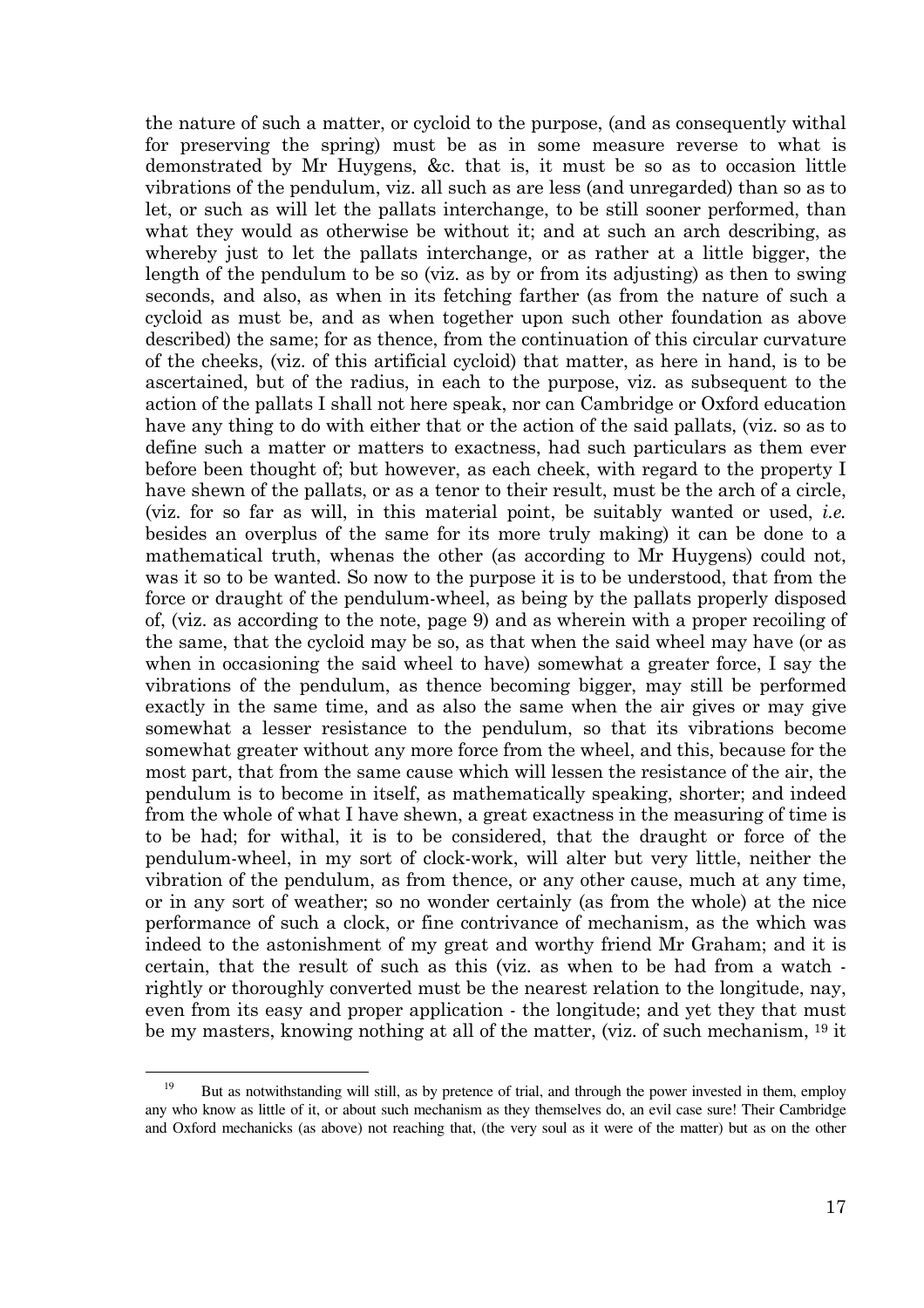being as it were not only repugnant to their learning, but withal, as they imagine, the loss of a booty to them, for Dr. Bradley once said to me, that if it had not been for my watch, 20 that he, as jointly with Mr Irwinn, (and I may say, as opportunity of ignorance then served) could have had £10000 and so my masters (or rather improper inspectors) would still have people to be in love with such other things as wherein to make the best of (viz. as without the taking any notice of the great trouble attending) must, at least, be far more, if not even a hundred times more difficult to tell to a degree of longitude, and that only when opportunities may happen, and such as will but be seldom, than to tell what's o'clock to a minute by the hour-hand of a watch. This cannot be denied by any. But as here to return to the clock, it must be indeed, as at first to get such a clock to be really or truly adjusted, i.e. to what it will bear, or is capable of bearing, viz. as without another of the same sort --- no easy matter to be done 21 and that because of deficiency in, as well as scarcity of celestial observations, as not being in the time of adjusting, neither with frequency nor exactness to be had, viz. as when most to the purpose wanting. Now this is meaning, as without what is to be done by the screw at the bottom of the pendulum, viz. for fast and slow in general, that being an easy matter, viz. when the others are really done; but when, as after once in that, as well as to be in the first place, in other respects adjusted and to stand in the same, but proper place, it will hold to its truth, as I suppose, or have, from experience, reason to believe for ages; 22 not meaning but that it may be removed from the

#### (..continued)

hand, or rather as on the contrary, have writ and published a great deal of stuff, pertaining, as they think, to the longitude, or at least would have others so to believe it to be; whenas it is still no farther than as what Mr Whiston did, viz. by his throwing up a bomb (in the dark) at Shooter's-Hill, (as taking so to do soon after I came) for the which only made or could make a great noise, and the greatness or impertinence or the superfluity, as not having any thing to do in the matter, (viz. as in their nautical almanac) can do no better; for, as touching the same, was they to be asked, what is the useful intent at sea of such a column therein, or such a column, or such a column, nay even to 40, &c. in a month or each month, their answer in the main could be no better than nothing! as being only a deal of stuff, so as whereby to dazzle the world, for though ever so true in itself, can have nothing to do with the longitude at sea! O strange, that any of the commissioners should suffer themselves to be so imposed upon! I wish not only they, but that all the nation understood it as well as I do.

<sup>20</sup> The which, by the by, I believe was his death, because he, as the only one amongst them, did indeed, from his oft conversing with me, and sagacity in the matter, understand it; viz. what it was likely to do; but still (as previous to his conjunction with Mr Irwinn) seemed to be very sorry when I met with any difficulty, as chiefly in that of the diamond pallats: no difficulty now.

<sup>21</sup> There being to be concerned in that proceeding, four different things, and wherein two of which (as touching the point) do as it were pretty much conspire to, or in the same purpose, viz. the composers of the pallats to relative rest, and the correspondent curvature therein of the cycloid cheeks. I say, these two things may only as almost be taken as one, viz. in their joint effects, for so far as belongs to this matter, but not quite so; and the other two particulars in the case, are the adjusting (viz. by a proper provision) the wires, or the redoubling of the wires for heat and cold in the pendulum, and the screw for fast and slow in general at the bottom of the pendulum. And as hence I may say, as rectifications in these different things must pertain to the clock's adjusting, (viz. at first by the master workman) it is or must as therefore be a thing - quite impossible to be done to exactness or perfection, by or from any celestial observations whatever, no, nor indeed by or from any other means whatever, unless (as here meaning of course) the foundation and principal parts, or rather principles of the clock be to the purpose as I have shewn, and could as then still farther shew.

<sup>22</sup> But here, as by the by, I may notify, that a professor, as great as any of the rest, and who rudely made an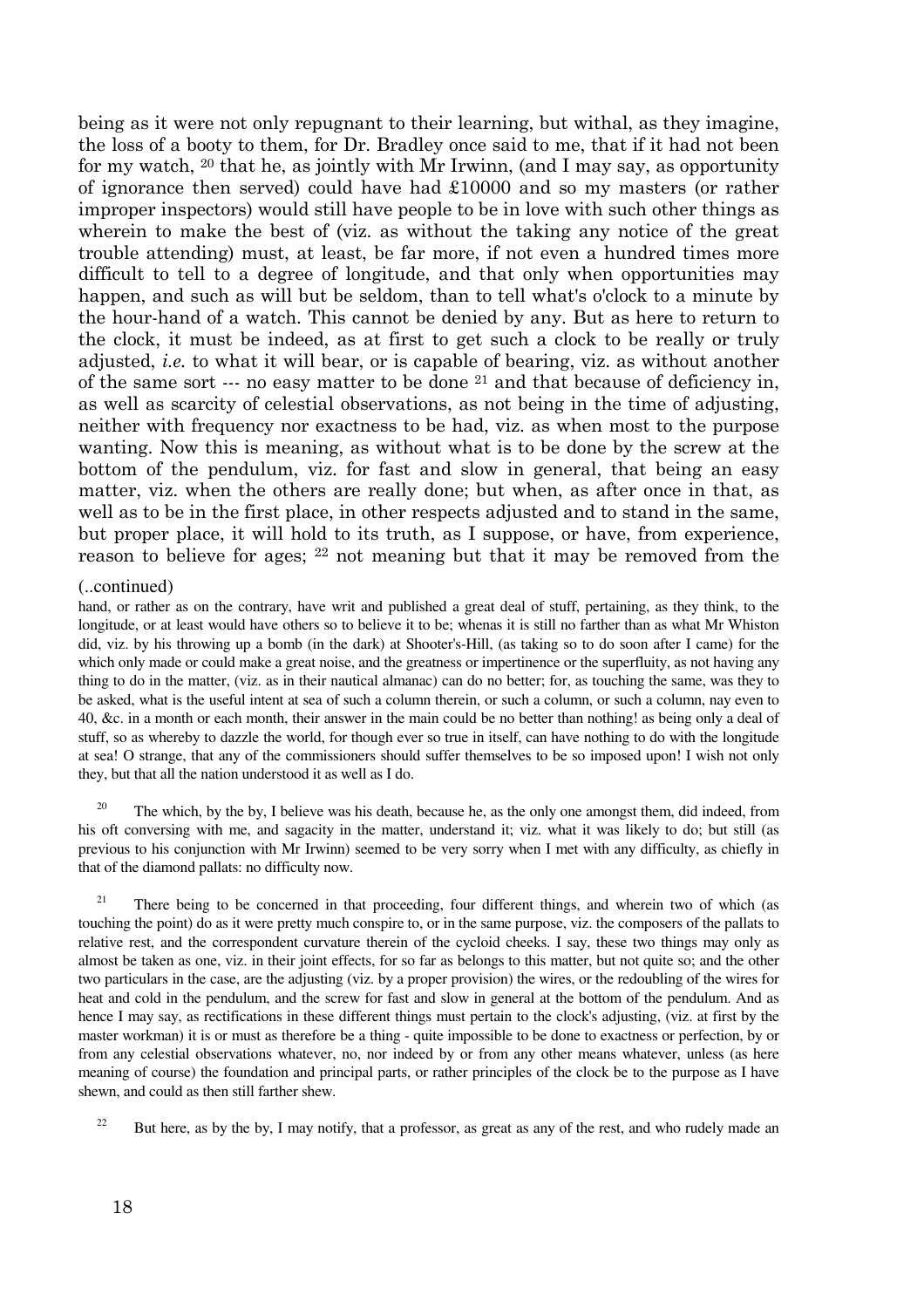place, or a place of convenience, wherein as at first to be adjusted, viz. by the maker, &c. to any other proper place, and there or then (viz. after duly fixed up, or as in other words, after a firm and skilful fixing) to be as again adjusted, viz. as with respect to fast and slow in general, as the latitude of the place may require; and the which (as above) no great difficulty; whenas the first, as the far more essential part or parts of adjusting, must be very difficult, viz. as when alone to be done without another such clock, and that as the best when already adjusted, and so as whereby, by the seeing of both the pendulums as it were instant; and as when at the same time, the clocks to be the most properly placed, viz. one in one room, and the other in another, 23 yet still, as intimated, to be at any time, viz. as by a little turning of the eyes in the door-stead (the door of each clock-case being opened for the purpose) compared to the 20th part of a second or less; but as when (and as very troublesome and tedious) without this, a right recourse to the stars, the right ascension of such, as may be the most proper, here to observe by, being to be as yearly known, or even if not known, yet, as the rate of the clock's going may as thence be ascertained, viz. as nearly as such deficient observations (viz. as with respect to this purpose) can be taken or had, must be better than the sun; whence it is still highly to be remembered, that this can never be so easily, nor so well accomplished, as when by or from the two clocks; no, such observations can only serve or suit for the trying of such clocks as Mr Graham's, but as whence to adjust a clock to perfection (i.e. meaning such a clock as will bear in good earnest so to be done by) could never as thence be done in an age; the stars indeed will do better than the sun, the Equation Tables not being as yet right, no, not in our late famous, or rather (as to its design) infamous Nautical Almanac, neither, as already implied, can any celestial observation ever be so correctly or so strictly made, as not only, for this matter ought to be, but that as withal, when most to the purpose wanted; whenas by a right use of my clocks (viz. as when with proper

#### (..continued)

application to me for a clock  $*$  {must little ...

#### *\*Viz. one of my masters at the Board of Longitude*

must little think, as from their shortness in the matter, and great abuse of me of what really ought to belong to the having an astronomical clock, or as otherwise to that purpose nothing, for (as otherwise with respect to the same) I am very sure, that I should then neither think it, nor find it worth any thing at all in the affair.  $*$  {But how ...

#### *\*They can indeed tell us of what will be the result of the motion or motions of two marbles (such as boys play withal) rapping or impinging one against the other.*

But how the nation (or world) must, or will fairly come at what is much better, or truly fit for this purpose, ought to be fairly or rightly considered; not but that I once thought of giving a clock to the observatory at Greenwich, but my bad usage proved too tedious for that; but still, as already hinted, my next or second clock will be somewhat better than if it had been finished sooner; and if I live to see it done, that will be my wages in the matter; but one would think, a minstrel at the play-house is much better off, save only that this has been my great delight, and must be more noble than his atchievements.

 $23$  A chimney being in each, so that either one of which rooms may be made warm with fire, viz. when properly so to be wanted; and then, if indeed neither of the clocks was adjusted, it would be no great difficulty to get them both so.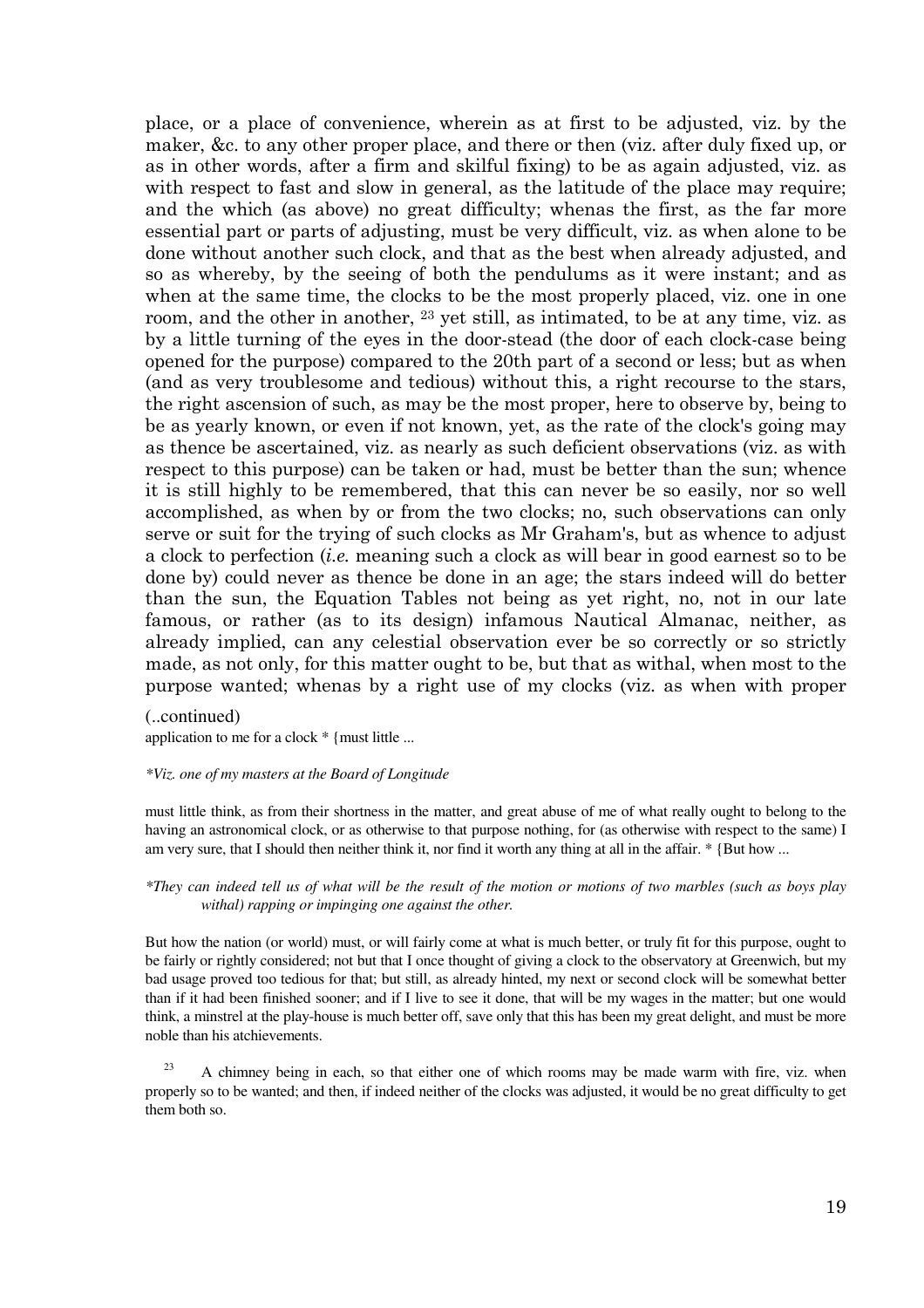conveniences, and proper apparatuses) even that piece of astronomy (the Equation) may hereafter be corrected, because as thence the eccentricity of the Earth's orbit, and whatever else may pertain to the matter, may be the better known. But it is to be understood, that my watch in its perfection (and as without any trouble of fixing, and not as only so, but as partly withal, as thence to be attended with far more, or further usefulness, in different places than the clock) would be the best for a Transit of Venus, &c. was there, or be there such a matter as still or as again to be thought to be wanted.

 And now, if the Royal Society please, I will shew them the draught of the clock which I have in great part made, and not only the draught of the pallats, as in particular, but also the pallats themselves, in order that they may see at least some reason for what I found, or might as in consequence find from such a contrivance of pallats; but not meaning as only from the extraordinary qualification of, or in the same, but as together from other things, and as besides them the which I have treated of; but still, I say, the indispensable construction of the said pallats, viz. for their duty as above, and as must in consequence, or good reason, be with or from due properness in the extension of the periphery of the pendulum-wheel, and the number of teeth in the same, (viz. as then answerable, in its beating seconds, to its revolution of 4 minutes) for otherwise (as presupposed in the note, beginning on page 9) they could not do their duty, viz. in their so properly acting upon the pendulum, as must for a nice, or true performance, or as in other words, for a constantly strict mensuration of time be required; 24 whence they the said pallats must, I say, amongst the rest, be to the purpose by far the most principal; and this my great and worthy friend Mr Folkes, in his speech to the Royal Society, (30th November, 1749) in some measure represented; but certainly it must, from what I have shewn, be fairly visible, that as in comparison thereof, and withal as taking in the bad circumstance of oil, or difference in friction (was it, or could it be even without oil) at such a great distance from the center of motion of the pendulum, as in Mr Graham's way, and as together with the smallness of the vibration as cohering therewith, that it cannot (I say) be otherwise looked upon, but as a matter or matters quite ridiculous, as being even quite repugnant to reason; but a pendulum, with a provision for heat and cold, and from a firm suspension, must do something, but certainly in or towards which natural property, it cannot be said that Mr Graham's pallats can do any thing, for no worse thing could be well contrived than they are, as being only as it were a meer jerting, stamping, nonsensical fancy, 25 as if so designed, as that the clock might as thence

<sup>&</sup>lt;sup>24</sup> And wherein as withal to be observed, (as intimated page 3) that the wheel is but to move a little in a second, (as half the space of one of its teeth, the which are but straight) but the pendulum through a great space. But here, as without taking any notice of this material matter the vibration, it is to be remembered, that the length of a pendulum, as at the best, is only as in proportion to the length of the pallats, or as more properly to the distance at which the wheel acts from the center of motion of the pendulum, viz. as without any thing to be taken as farther therein for the worse, as the which is still so to be notified in Mr Graham's clock, and that as not in a small degree.

 $25$  And yet the same to have taken such thorough root, or possession in men's minds, as that, whatever any man may contrive or do, it must be a kin thereto, or otherwise, the first observation or cry will be, that it does not beat dead! a surprising circumstance indeed ! as having nothing at all to do in the matter, viz. as with respect to what must be done, so as to afford the truth, and consequently so as not to corrupt, or as in the least to baffle, the natural qualifications of the pendulum, but as that it may have all its advantageous properties to the purpose, as from the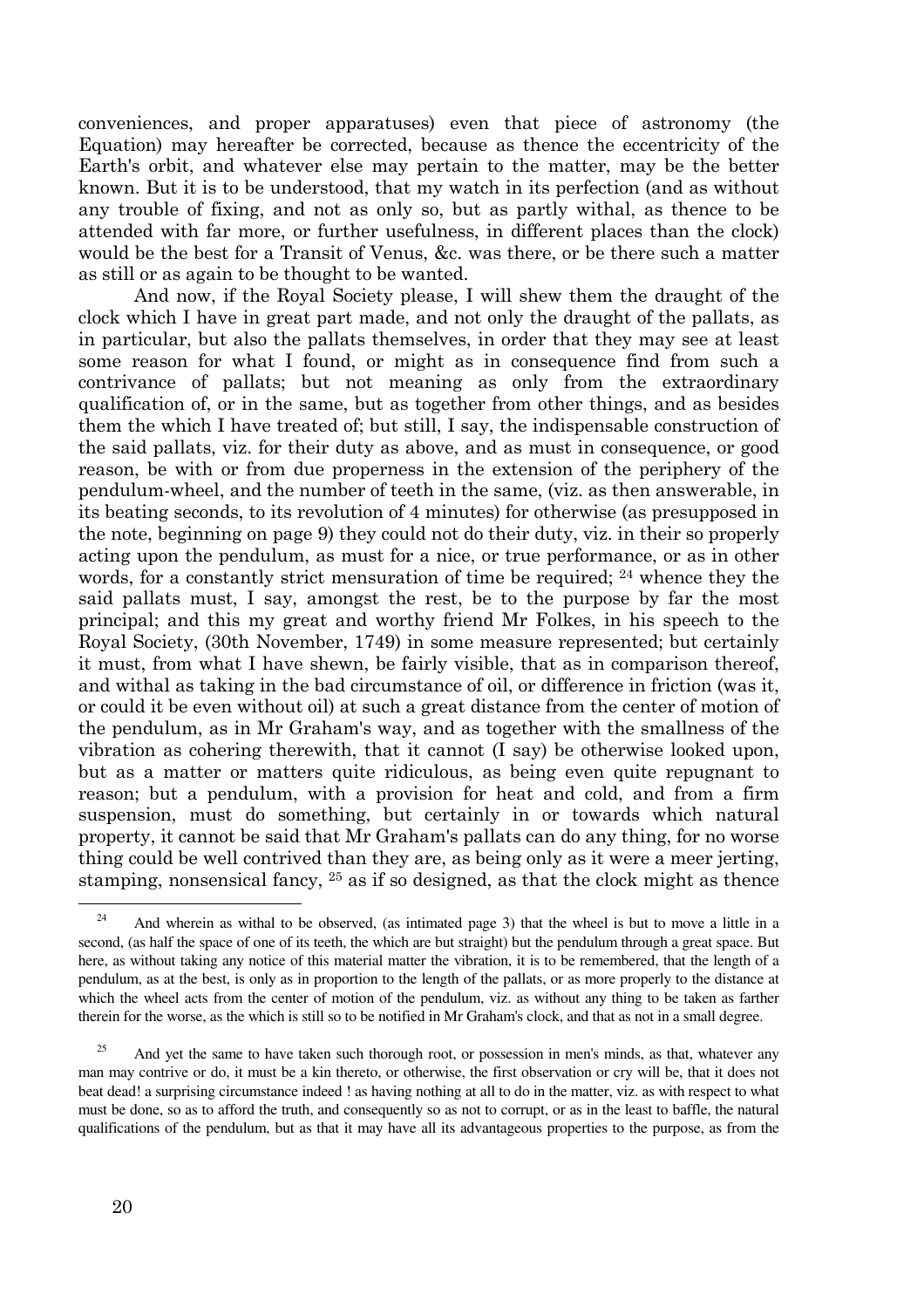the better be heard to go, as if no matter how it went or was to go; I say this must seemingly be the case, whatever occasion he might take as otherwise at first to think about them; and in the whole, as in comparison to the account I have given of mine, one would think must be visibly bad to any of judgement, and as even without experience, (no strict regularity, as I have shewn, being as thence with reason to be expected or afforded, at least for any continuation of time.) But now, as farther, (and as according to my same worthy friend Mr Folkes's prediction) it certainly is as still more highly to be notified, viz. the construction of the pallats of my now small machine, watch, or time-keeper for the longitude, 26 and especially as in my last drawing, viz. so as wherein or whereby exactly to suit in each or all respects, as well as my other pallats, to the nature or property of a pendulum, (viz. more properly than as in my first watch, nay, somewhat better, or more to the purpose, than as at present in my second watch) and still as not to pass unnotified, the materials of which the ballance-wheel and pallats respectively are made, viz. the wheel of steel, quite hard, and the pallats of diamond, and as whence, so far as I am hitherto able to judge, they will hold to their figures for ages; neither will the watch in any other respect (but as chiefly from my last drawing, and where the pallats will also be somewhat easier to be done) hardly ever be out of order, but as above, to point out the time (and that whether at sea or land) to a second in a fortnight; and had not my proceedings been foolishly baffled, this our nation might certainly have had some benefit from them before this time; but as on the contrary, meeting with such extremely ill treatment, I did, for some time,---even hate to think of so much as ever any more to occasion one wheel to turn another, whenas there is a great deal more than what that contains to, to be thought about in the matter; but, alas! it is to be supposed, as a great advantage for such ill treatment (or bad matter) to be, was my being neither University-man, Knight nor Earl, &c. insomuch, that even an Act of Parliament could not possibly, or at least not so well, as on my behalf stand good; but still I had not, nor must not have any intelligence whether it would or not---until some time after my son was returned from his second voyage, notwithstanding his being sent upon both voyages by virtue of the said Act, and the longitude (by my time-keeper) to be had in each or both of them, even to much nearer the truth than what by the same was required! A fine commendation sure to the nation, viz. in one respect, but quite contrary in another. But had it been possible that the Professors of Art or Sciences at Cambridge and Oxford, as from their high algebra, &c. 27 could have been able to have discovered or to have comprehended such mechanism to have been in nature, as I am now, by the blessing of God, master of, viz. for time-keeping, and I to have

#### (..continued)

largeness of vibration, &c. as I have shewn.

 $27$ Not from divinity, by which they wear their gowns, for that would but hardly have let them to have, or ever to have had any thing to do in the matter.

 $^{26}$  Viz. where the vibration, or as workmen, term it, crossing, must to the purpose be very large, and so as thence consequently, from its 5 vibrations in a second, the weight, but as more especially from the largeness of the diameter of the ballance, its motion to be very quick and powerful, or even as it were boisterous, as I have shewn above, page 14.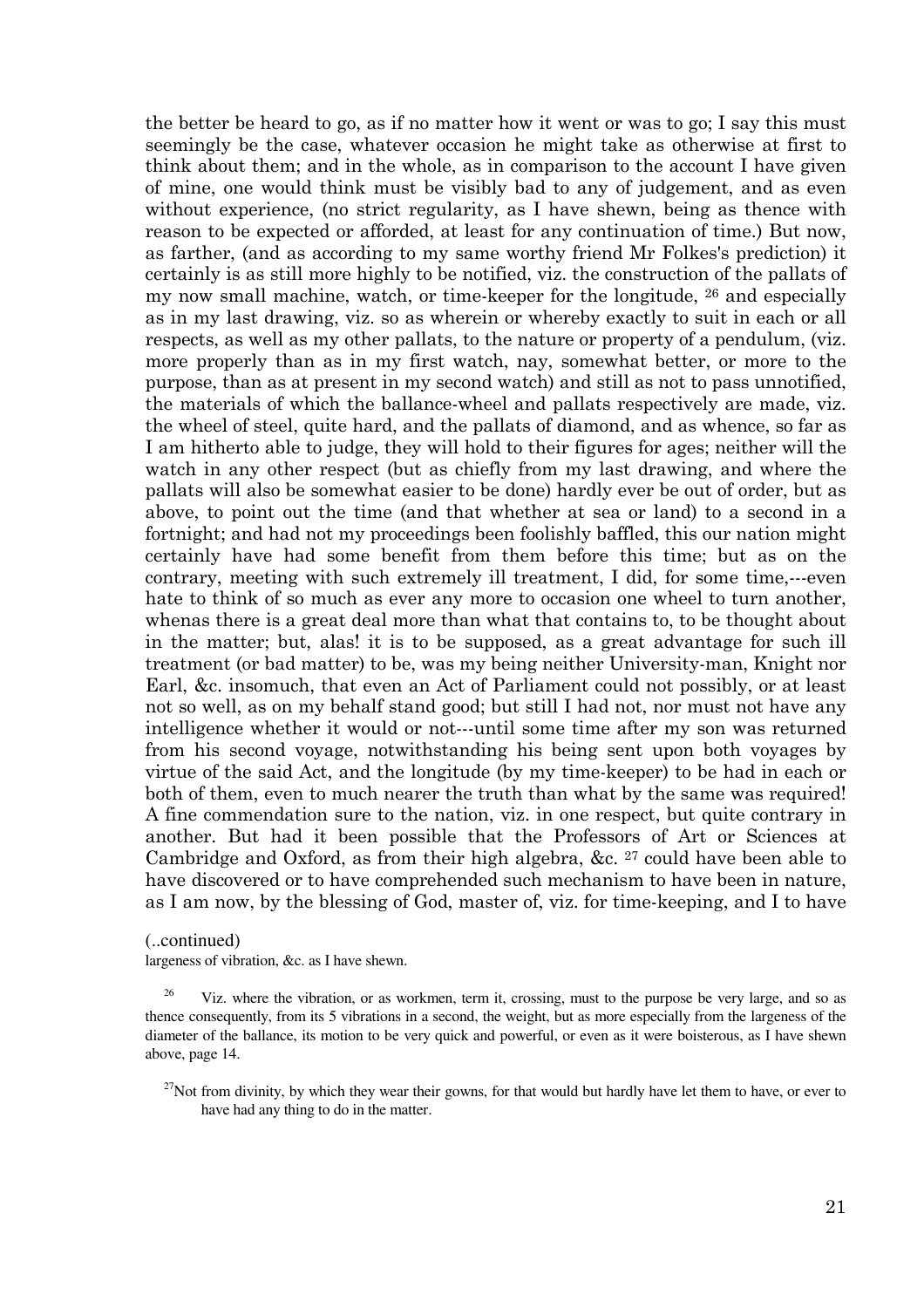been apprised of it, (viz. of their knowing that) and still, or as notwithstanding, to have come out of the country from where I did come, and as with a scheme or description for finding the longitude by the moon, and as when the use of which must, and as even at the best, or seldom opportunities stand, or rather turn upon such tickle points or uncertainties as it must do, 28 and of which the professors must hardly, or presumptuously be said to be ignorant; what a fool of a fellow must I then have been! yea even so, as neither to have been heard to speak to Mr Graham, nor to any body else, viz. of any understanding in the matter; but however, be it now as it will, if it so please almighty God, to continue my life and health a little longer, they the professors (or priests) shall not hinder me of my pleasure, as from my last drawing, viz. of bringing my watch to a second in a fortnight, I say I am resolved of this, though quite unsuitable to the usage I have had, or was ever to expect from them; and whenas Dr Bradley once said to me, (not but that I understood the same without his saying it) viz. that if time-keeping could be to 10 seconds in a week, it would as with respect to the longitude, be much preferable to any other way or method. And so, as I do not now mind the money, (as not having occasion so to do, and withal as being weary of that) the Devil may take the priests; for Dr Bradley owned to me, that as otherwise in the matter, there might be always errors in the tables; always error, viz. in some respect or other in the making or preparing an instrument; always error in the observing; and always error from the refraction; and as moreover owned, that as still in the whole, a little variation from the truth (and as without taking any notice of what was to come from the performance of a common watch, its setting, &c.) might be of extremely ill consequence in the affair; and yet it seemed that, for the love of money, he could even have broke through all! And now the parsons still want to prefer such the same method for the longitude, viz. such as will always be attended with very great difficulties and uncertainties, and besides the very troublesome and tedious calculations, which must as thereunto belong, and as wherein to be liable to mistake, <sup>29</sup> and consequently may sometimes or often times, as from the whole, be attended with great damage; I say, for the love of money, they the professors or priests want to prefer this, above what may be done with ease and pleasure, and with pretty great frequency to a great degree of exactness, (for if the love of money cannot be said to be the case, they must be no better than as if out of their senses, for certainly parsons would never concern themselves at such a rate, or in such a matter, if money was not at the bottom.) But now, as experience in any thing is the best proof of its usefulness, goodness, &c.---when Mr Charles Green (one of the best observers) and my son came together from the Barbadoes, along with Captain Manley, and though for the most part fine weather during the voyage, yet Mr Green, as only on the day time, attempted to make observations, and that as at the time, or at such a time as when the Sun and Moon

<sup>&</sup>lt;sup>28</sup>And for which reason as above, (page 16) Dr Halley gave it over; and as being pleased that such a thing as mine was (to a public good) likely to do, (or to be brought to bear) promised to Mr Graham, that, as in consequence thereof, he would attend the Board of Longitude, rain, snow, or blow.

 $29$ As was the case in one of the two observations, the which Mr Green could only make as below, (as was proved so to be from my watch) and through which mistake, he sweat at his figures for some hours.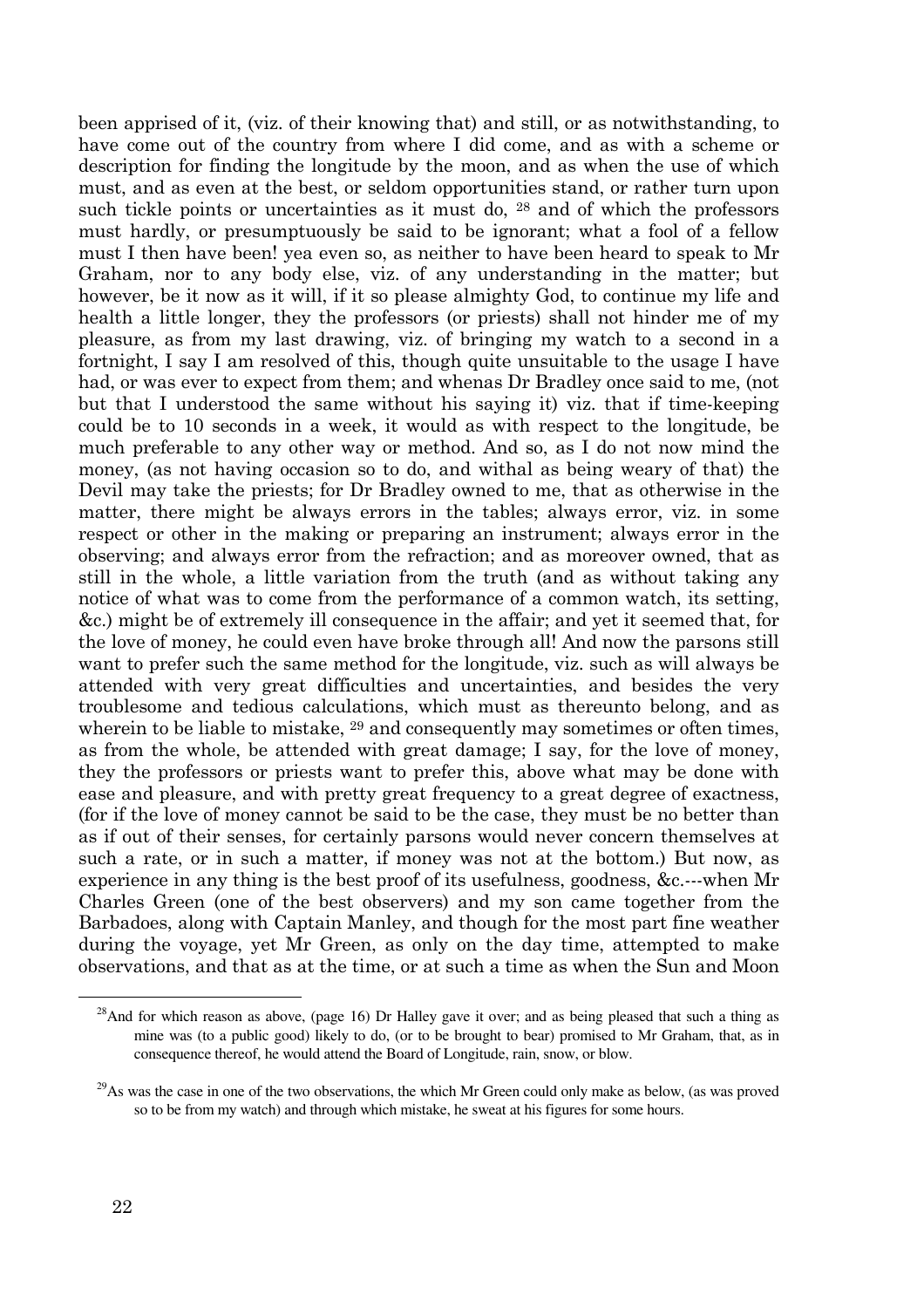were in such situation with respect to each other, viz. as when in distance betwixt 40 degrees and 100, or not much exceeding either way, and as when, in the said time, the horizon happened to be, or to prove, right properly clear for the purpose, and as then, from his making several attempts, viz. as only in that advantageous case, or seldom opportunity, (no attempt by the stars to be made, although as the most from thence to be wanted, for if there had, or he had made any such attempt, it would have been much worse, my watch being there) got in all with much difficulty, two observations, whenas, in the whole voyage, there were but 3 or 4 days on which my son could not as with ease by the watch have observed, had it been necessarily so required; but the Parliament never saw, or was ever let to hear or know any thing of this, or of such as this, whenas such is or was more material to be known than all the rest, as about which so great a stir was made; no trials of the performance of my watch at sea needing to be made, or at least no such tedious or troublesome trials as were made, and the business as in consequence to have been sooner got over, could any right understanding be had in the matter; or as in other words, the nature of such mechanism to have been truly comprehended, and the Act of Parliament so to have permitted it; for then, I say, no trials would have been necessary, save only such as must belong to its adjusting; not meaning adjusting by an adjusting-plate, as in such watches as hitherto common, such a thing as that not having any thing at all to do in the matter; but there are other things as pertaining to the watch here, as well as to the pendulum-clock above, and the which I have not as yet, viz. as in this other case, the ballance, got exactly right, consequently not so truly or strictly to bear to such an adjusting as what the farther improvement which I have spoken of, will render it capable of doing, as not yet having had proper opportunity for it, and that as chiefly because of the trouble and hindrance which the Lunar-Men occasioned me to have; but Mr Ludlam (an University gentleman) says, that I have had time enough, whenas it would have been hard to say whether there would ever have been time enough, viz. to bring, or to have brought, this small machine, my watch, to what it is capable of bearing, and that is to such a truth, as I myself at first, as well as others, (nay, Mr Ludlam himself) could think no other, but to have been--as quite impossible, (a second in a fortnight) but now I am sure it can be matter of fact.  $30 \text{ I}$  say this might have been the case, had it not pleased God that I have lived so long; and as still to my farther improvement, I may not perhaps hit it quite right at the first, but that some

<sup>&</sup>lt;sup>30</sup> But as in supposing this nice accomplishment (or the parts from whence this truth is to be as chiefly from) not to be truly hit upon in every watch, but as in now and then one to be a little wrong, insomuch that the watch may as thence sometimes vary 4 seconds in a fortnight; yet still, certainly that will be a doing its business well; but if more wide than so, it may then be looked upon even as to be done in a careless manner, or by a person or persons unqualified for the purpose; but perhaps it may withal be so foolishly contrived, or varied in its construction, as to aim at its coming cheaper, or to be sooner done; whenas, to have the longitude to such perfection or exactness, must be deserving of any thing, and as in consequence thereof, (viz. of such great safety in the matter) nothing ought to be wanting, neither consequently any such proper conveniencies, so as whereby such watch or time-keepers may the most certainly be adjusted; not implying (or meaning at all) the adjusting of such foreign, or nonsensical things to the matter, as about which so great a stir or noise has been made; neither of such other imaginations as would still be abortive, although as whence pretending to shew how far the thing may be carried, and that as when moreover, or notwithstanding, the silliness therein, viz. as pertaining to the tacking about in a brisk gale.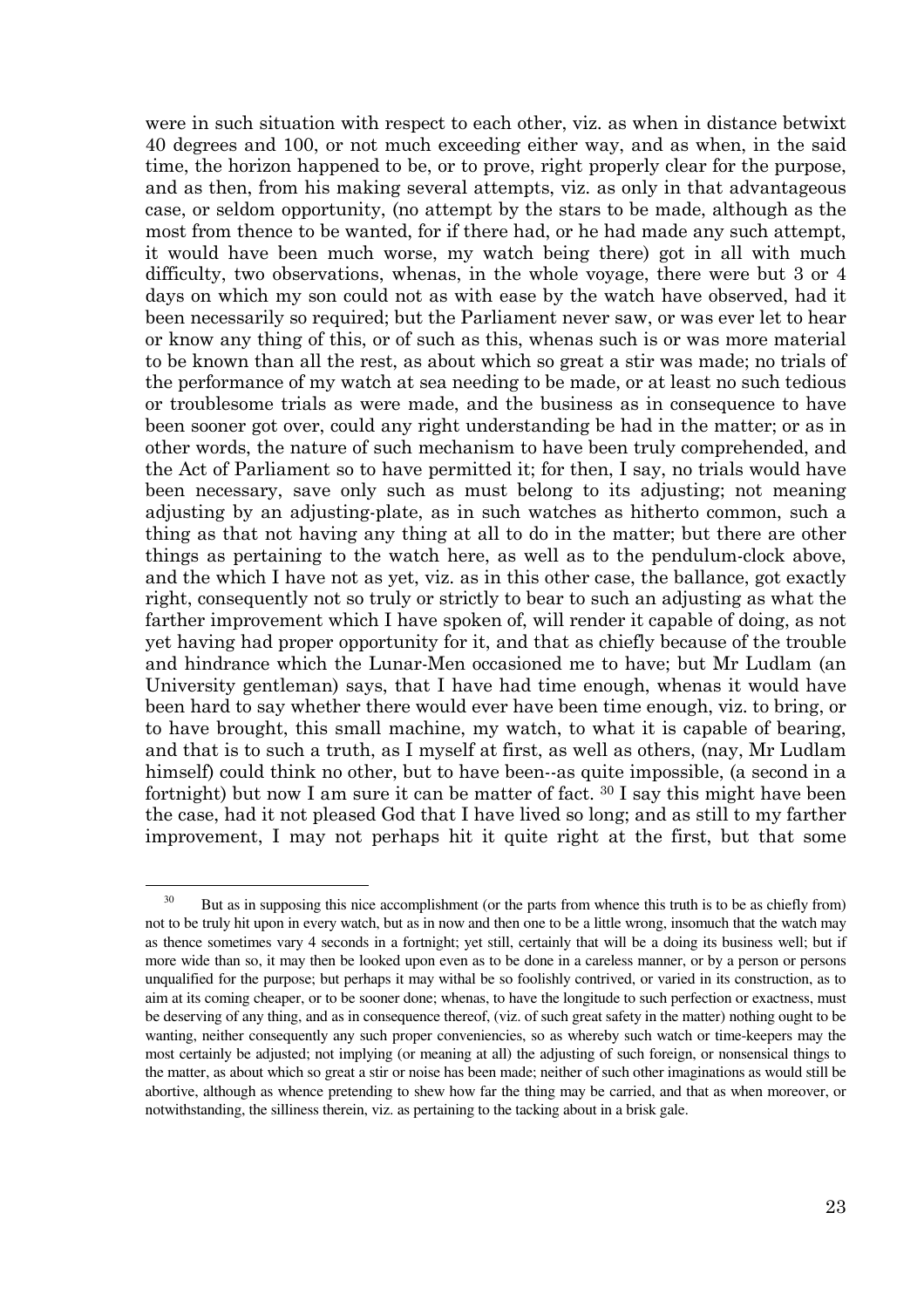experiments may be to be as still for a little time waited for; 31 but when once in this, the last point rightly acquired, may easily be done hereafter, and the watch will perform as I have said above, viz. so as never to deceive the mariners any thing material in their observations, (viz. as when in their taking the altitude of the sun, for finding the longitude) 32 and, I think, all ought to be pleased, in that it hath so pleased God that I have had such length of life, &c. wherein to bring so noble and useful a thing to such great perfection, yea, even to nearly the truth itself; 33 but still the professors or priests as above must absurdly think, that the money would be better to them, than this (or such things as mine) can be to the nation, for they wanted so to influence the Parliament, as to have my money, notwithstanding what the watch had done! 34 And now I am sure from my last

 $32$ But here it may be noted, that what will sometimes render an observation in this case to be 2 or 3 miles wrong, will or may by the moon make it as many degrees wrong, viz. refraction was parallax, &c. not to be intermingled

<sup>33</sup> But it is to be understood, that to get such a longitude-watch adjusted, viz. to what it is capable of bearing, is not to be done (in any reasonable time) by one or more of Mr Graham's clocks, nor indeed from or by any observation whatever, save only, as by or from the performance of such a clock as mine; consequently any proper place, or proper places so furnished, viz. with such a piece or pieces of furniture, must, where properly wanted, be of very great utility indeed; yea, certainly, far to surpass in usefulness, or highness of use, all other observatories in the world.

<sup>34</sup> But what must these men be said to be done by, when the thing was done (viz. so far as to fulfil the Act of Parliament) before they began? and that in the best manner that was, or is in nature ever to be wished for, but as notwithstanding, would not let it, viz. as in the whole be paid for, but thought it the more proper to rob the proprietor of half his wages. Whiston was pissed on, and Ditton shit on, but surely these men ought to be besmear'd or bespatter'd with both, who, after the longitude was had by a good and easy way, wanted to have it from a very troublesome, tedious, difficult, and uncertain endless method! or rather as from uncertain endless methods! For, besides as from the moon, from Jupiter's satellites, the which, as with respect to our needful purpose of longitude, are not worth mentioning; but still, or as notwithstanding, they certainly must, by the hand of providence, be highly created, as well as the moon, for something else; and therefore they should have told us - for what.

<sup>&</sup>lt;sup>31</sup> But as thus withal, from the series of experiments, which I at last, through length of time, &c. have been able to make, I can boldly say or affirm, that it is fairly demonstrable, (but I think it neither proper nor necessary here to specify that demonstration) that no time-keeper, whether in the pendulum-way, or in that of the ballance, can ever be able (through any artist whatever) to go any higher, or to better mine, the which, as is fairly to be proved, was far from being the case with Mr Graham. Nor could Mr Maskelyne, was he to keep my watch ever so long, ever be able to direct how to make it better, no, not so, although the first, and certainly to afford room for a much better to be; but I say, was he to set himself upon such a strange or foreign thing, viz. as not only with respect to his learning, but as withal contrary to his bent and interest, he could never arrive in the matter at a *quod erat demonstrandum,* no, neither that it could be, or not be, as I am now sure, in the affirmative, to be the case with me, yea, as surely as that the properties of a circle, and them of triangles, &c. must hold good to eternity. And indeed it has ever been my delight to search after, and to come up to perfection if possible, yea, whether I should ever have had any thing for my labour or not, and not, I say, as only basely or sneakingly, or as with uncertainty, to come up with in the bounds of the Act of Parliament. And for the which perfection, or safety of ships, &c. I have indeed had a long deal of labour, but, I thank God, I have got it thorough; whenas no other pursuit, as rightly to the purpose, will ever be got thorough, and though as with its having already been a work in hand for ages, yet still, as thence to the matter, or as notwithstanding whatever may at any time be wrote or schemed about it, and though ever so true in itself, or in theory, *I say ever so true,* yet still can be but as upon a bad or dubious foundation, viz. as touching any truth or certainty of the longitude at sea; and therefore the more there is of it, and still more to be wanted, the worse as in consequence it must be to be liked, or as thence to be relied upon.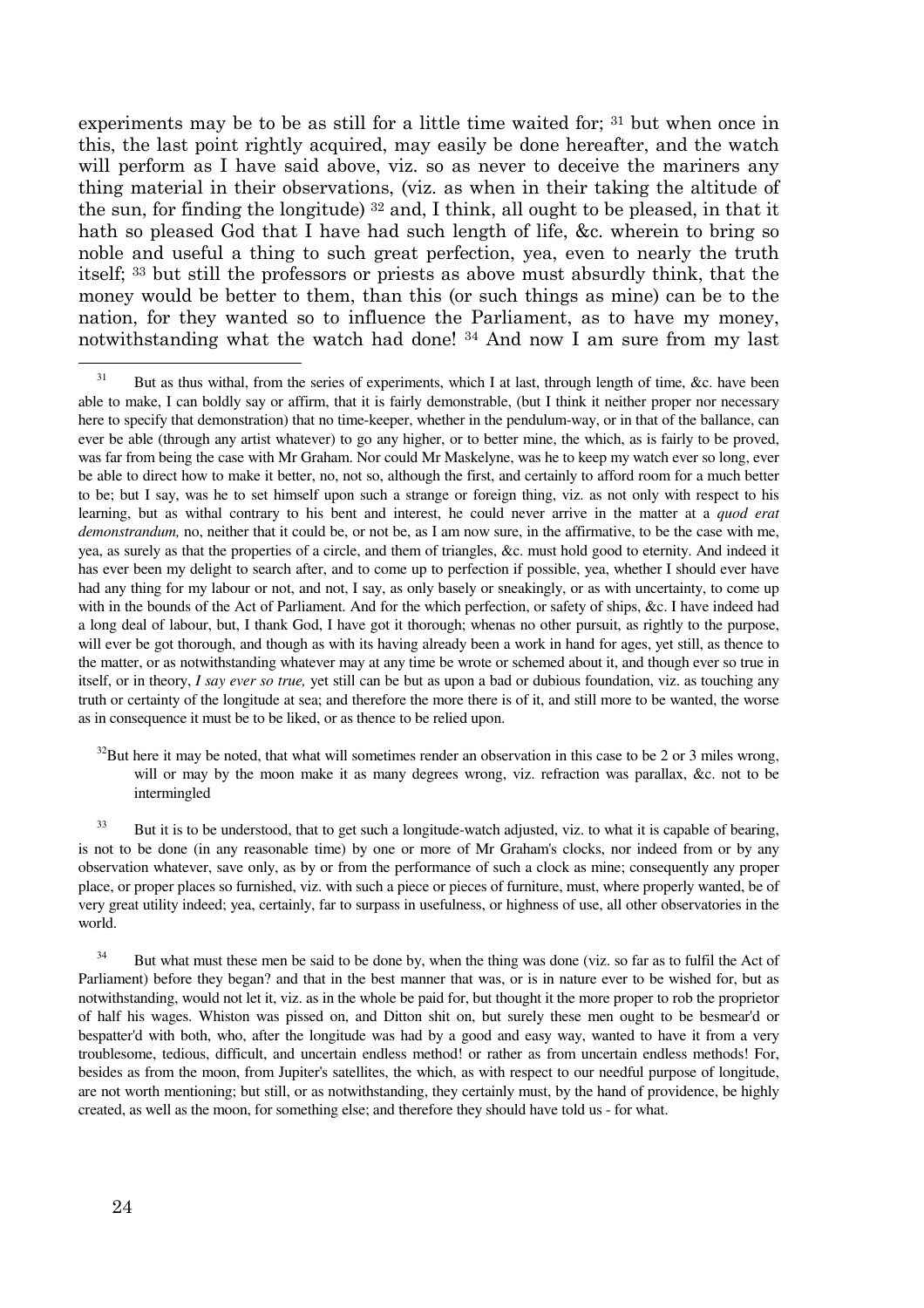improvement, that by or from the performance of a watch of such a size as may be bore with in the pocket, (but I should not advise for it always to be kept there) - the longitude may be had, and that to a much greater certainty or exactness, as well as with far more ease and frequency, than ever it will, or can be, by the moon, consequently the more by far to be relied upon.

 Now, in the former part of this book I have treated about matters pertaining to the strictness of measuring time, and have shewn the deficiencies of such means as Mr Graham had taken or made use of for that purpose; and I have also treated of the improper, troublesome, erroneous - tedious method, which the professors at Cambridge and Oxford would have to be for the longitude at sea: And now I am about to treat of another concern, the which happened to fall in my way, and the which (at least to the Royal Society of London, for the improvement of natural knowledge in every respect) must be well worth regarding when rightly considered (at least I think it ought to be so) as being so secret a discovery; and that is the really true scale, or basis of musick; since for which knowledge, the musicians might have played, or fiddled for ever, and tuned, or have had the organ turned wrong in the church for ever, and the musical part of the mathematicians might have reasoned as they have done, and wrote about it for ever, and never have found upon what foundation the truth of the matter existed; and here, as in the first place, it may not be improper as in particular to remark, that Mr Huggens was, in his conjecture, a great deal wrong; and my friend Dr Smith (Master of Trinity College, Cambridge) not knowing that I had had any thing to do in the matter, though he and I had been pretty intimately acquainted for two years, and had known each other much longer, and as Mr Graham afterwards told me, that he (the Doctor) had then had his book, viz. upon this subject the scale of musick then under hand for longer than that time; but as finding reason to think, viz. as from or upon an accidental conference which happened betwixt him and me, that I was in the right, said, that he would drop his book, and that I might make the best of mine, but instead of that, did some time after, alter (viz. rather perhaps than to lose his labour) from what he had grounded his work upon, and so as to come near to me, as he himself afterwards told me demonstration would let him, and then published it; whenas it is certain, that if he had not happened to have conversed with me about the matter, he had printed his book upon his first ground or principle, and had then been demonstratively sure of its being right, whenas it was far from being so, though not so far as Mr Huggen's conjecture was before him; and it is certain that neither theory, demonstration, nor algebraical reasoning can have any thing to do in the matter, his own proceeding being even a proof to the contrary, for had such in the case been fact, why did he alter? or rather, how could he have found room or occasion to have altered? And as still farther to remain a little wrong, notwithstanding his alteration or amendment; and as moreover to express what passed betwixt him and me, in his Preface to his book, much wrong, instead of his being pleased that there was, or is indeed, a firm and true foundation of musick; but that, or all this, was not the worst jarr that happened betwixt him and me, for, as I could not adhere to him in the case, he afterwards turned from being my friend in the longitude affair, to his being therein no better than an enemy, and perhaps (as already hinted) in fearing that he should through me lose his labour, or that his book should become of low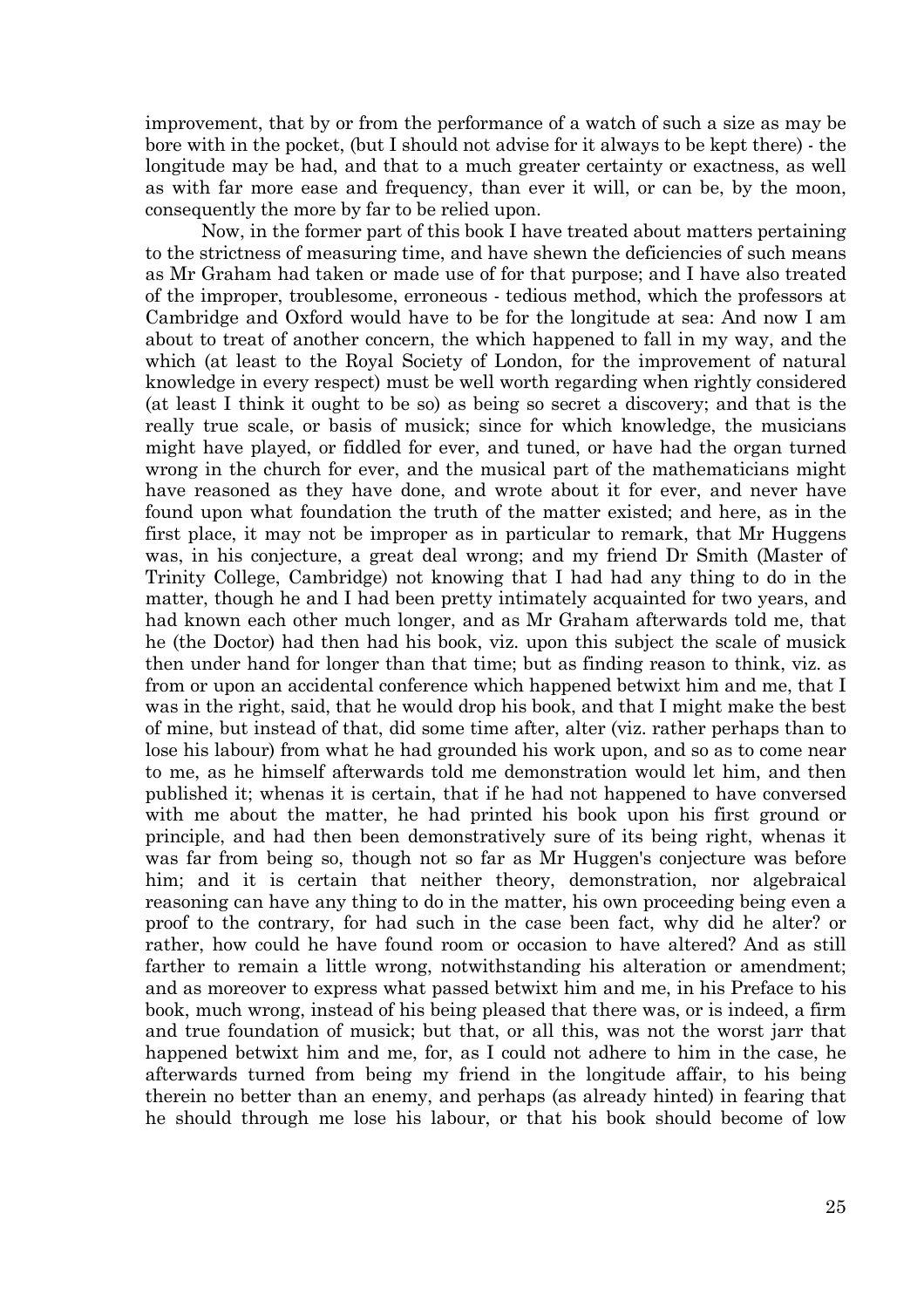esteem, viz. from my foundation or discovery of the scale of musick, as being indeed the only right one, and should therefore as in consequence be stronger than his; <sup>35</sup> for indeed, his neither is, nor can be, any better than as an arbitrary conclusion, for, as touching melody, the chief matter, it will not afford a tune, when strictly put in execution, to any right or true content; neither, as touching harmony, will the fine chords, the sharp  $6<sup>ths</sup>$  and flat  $3<sup>ds</sup>$ , rightly bear with his division or allotment (this is meaning after his alteration) whatever he might judge in either respect from mean or false experiments to the contrary, and his saying as near as demonstration would let him; the whole matter (as I have verified, and can at any time verify) being as otherwise established by providence, for I am very sure (and was then) from the most strict experience that can possibly be made or had, that my foundation is true, and that it is impossible (from the nature and niceness of the subject) for any thing else in the world to define the matter; nay, besides myself, it has been allowed or attested by several musical gentlemen, organists, &c. who heard the result (of, or upon which it is grounded) to be in reality perfection itself, whenas he (the Doctor) was so obstinate in the matter as not to be prevailed upon - by all the inviting, or entreating speeches that I could make, to come and hear it! viz. after I had sufficiently provided for proving the truth of the thing! (viz. more sufficiently than what I had done from the first!) And indeed, the chief head or consequence in the scale of musick, viz. the intervals of melody, are, as I may assert them truly sweet, or mathematically perfect, though never before were thought to be so, or that there was such a field in nature as wherein they could be so, but a foolish imagination sure! Since a good voice never fails, but can always, and without any difficulty, turn off a tune, or even a piece of a tune, truly, viz. as without any regard to the key, as hath been foolishly advanced, and as even by Dr Smith could not be; nor indeed could it be, if the perfection of the intervals of melody were as the musical part of the mathematicians have thought they would be best, could they be so had or admitted; as for instance, was the perfection of the 5th (as an interval of melody) to be as 3 to 2 exact, the thing (objection or supposition) would be right, but, as so, a good voice never yet took it, nor never will nor can, because, if it did, it would be very unpleasant, or even ugly, viz. too wide considerably, 36 or as more especially to be notified, the 4th to be taken by the voice, or by voices quite out of tune wide, viz. as with regard to harmony, or to the harmony of 4 to 3 (it not bearing in that respect so much as the 5th) and whenas true melody requires it so to be, and to which the voice naturally adheres, yea if it wanted to take no more than as only the interval of one single 4th, <sup>37</sup> and still again, as with respect to harmony, (viz. as

<sup>&</sup>lt;sup>35</sup>So he seemed, as it were, determined to keep me weak, if he could.

But then (as in supposing that the case) the out-of-tune ugliness or unpleasantness (I am speaking as with respect to the melody) would be judged, as according to the common notion of the world (and that for want of accurate experiments in the affair) to be as then, from its not being exactly as 3 to 2, but wider.

 $37$  And here it may be notified, that four  $4^{ths}$  and a sharp  $3^{rd}$ , each in the state nonsensically stiled perfect, will not make two octaves, no, not by a great deal; whenas four natural  $4^{ths}$ , and a natural sharp  $3^{rd}$ , both must and will exactly do it.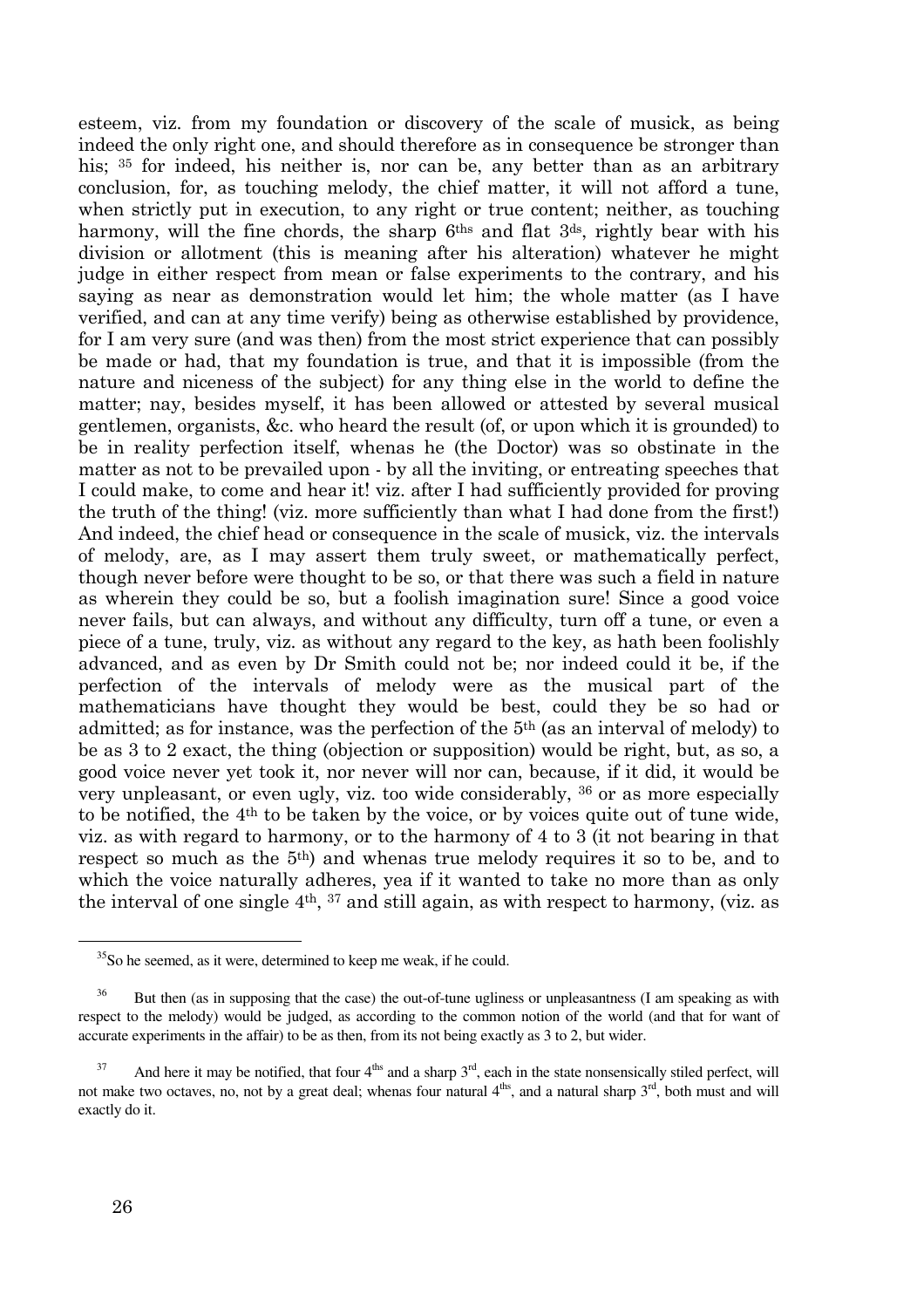in that extreme sharp state) to what amazing fineness it is when the sharp  $6<sup>th</sup>$  (viz. as when also in its respective properness of latitude sharp) is sounded cotemporaneous with it, as I can now at any time, and in each of these respects, certify from instrumental experience, viz. to any who may be proper to hear the same, and as thence consequently produce a proof, that there cannot be in the scale of musick, or that the voice can never have any thing to do with such chimerical notes or intervals, as tones major and minor imagined of old; so the symmetry therefore as implied, of all the true intervals of melody, and as must in consequence thereof be also of the most rational, or graceful chords of harmony, can have nothing to do with such arbitrary conjectures as have been advanced (viz. as according to Holder's harmonical nonsense in the affair; surfeiting stuff sure! though he speaks of it with great admiration) but are on the contrary, and as I have verified from due experience, secretly grounded upon the true relation, or as strictly touching this matter, may be said amazing proportion which the diameter and radius of a circle bear respectively to the circumference; viz. as thus, as the diameter and radius of a circle bear respectively to the circumference; so do the sharp 3rd, and as here properly speaking, larger note bear respectively to the octave (no tones major and minor being in nature, as of old imagined) and from whence all the others are generated, have you as many keys, viz. by flats and sharps, as you please; 38 I say, as thence in the whole, (and that as from the most strict experience, viz. as by or from the most strictly due apparatusses to the purpose,) are generated to a mathematical degree of sweetness, if I may so term it, as well as to be to a surprizing mathematical degree in proportion, as being seemingly from a thing quite foreign to the matter, yet still a wonderfully strong, and stable foundation indeed! But certainly, as the works of God are in all respects perfect, so his praise, so far as may ever be in relation to this (not meaning the play-house) must require to be so too; 39 but still, so long as the foundation of

But here it may be noted, that there can be no occasion for so many flats and sharps in an organ for a church, viz. any farther than for what key the whimsies of the organists may want to play their voluntaries, &c. in, viz. things that need not to be played there at all; time, in divine service,being to be otherwise employed, and that, as not only more suitably, but even as more takingly to the purpose so to be done: But indeed, a more suitable construction of the organ must be highly necessary, or else, a consort of good psalm-singers must ever be disobliged by it, or not come there, or to where it is at all, since their performances as thence, could but seldom be as it were truly genuine, or naturally good; \* {but notwithstanding

<sup>\*</sup>*And I should have thought this ought, as so highly necessary for good psalmody in a church, to have been Dr Smith's study (as a parson) rather than the extravagancy of so many keys.* 

but notwithstanding as in, or as with respect to that case, as such the said performances are not as now to be heard, neither to be remembered, they, viz. the congregations, with the charity children, and in their paltry piece-meal, hodge-podge manner, can bawl or squawl away along with the organ, as if such the said children were the most proper instruments, or assistants, for, or to the purpose, and are sometimes set at such a pitch, with, or by the organ (although but one part sung) as to be even fit to split one's head (an absurdity sure) yet still I say, to be as so thought the most proper; but 'tis not so thought to be the case at the play-house, viz. as with children there; but certainly, God almighty never intended that such the latter should ever excel or over-set the former.

<sup>&</sup>lt;sup>39</sup> And to which purpose it must be, that in or from his completion of humane voices, they do not want as I have shewn, to take or make use of such nonsensically perfect intervals as have been so weakly or foolishly imagined; for certainly, any one note, whenever taken in any tune or lesson of musick, and that whether by the voice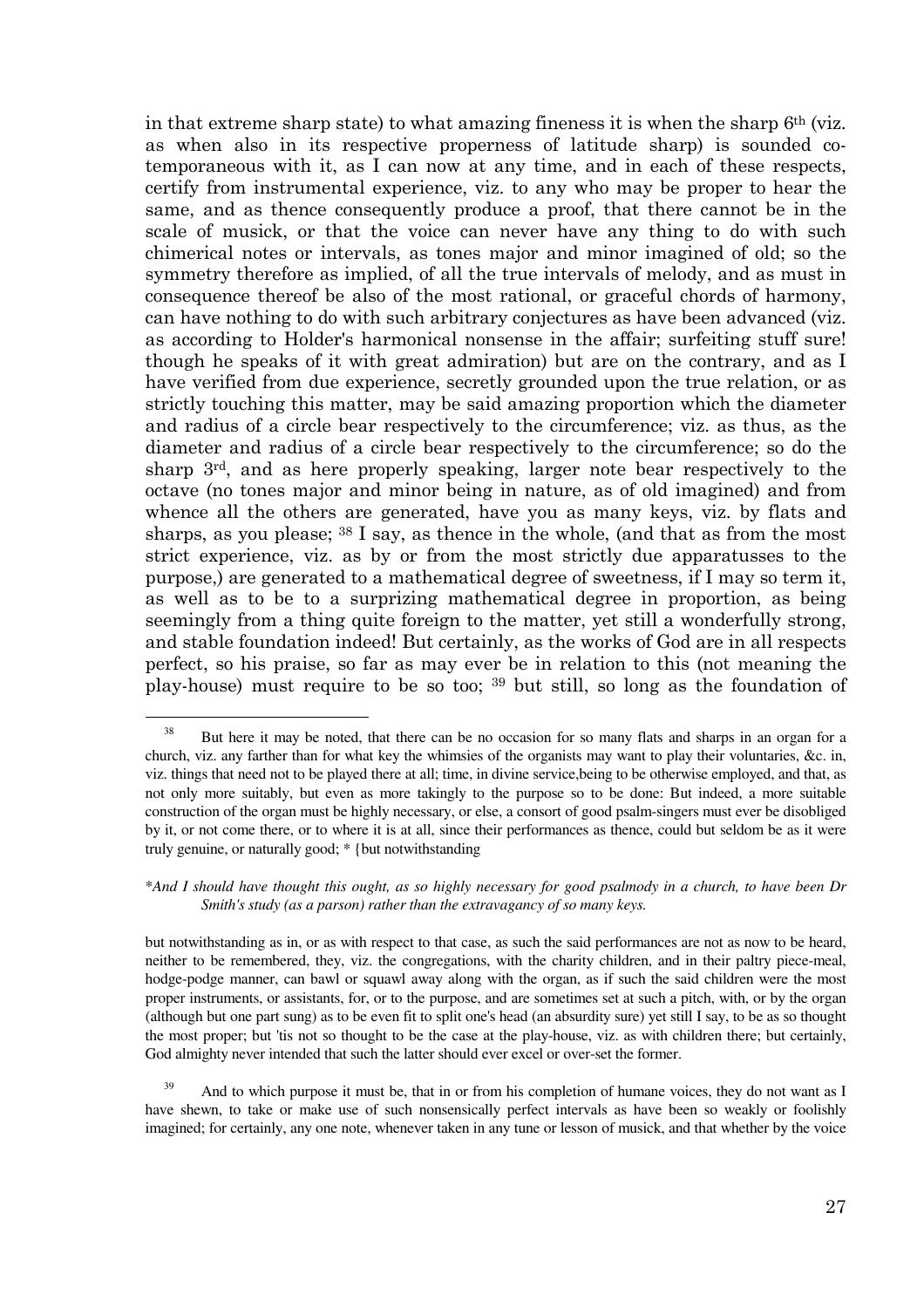musick lay hid in secret, unknown of to the world, as also the knowledge of any such nice preparations or ways of proceeding as might or must be required, in or for its verification, i.e. so as whereby to know whether it was or was not, or might at any time, really be discovered or not, viz. whenever, or if ever that was, or could be so deemed as likely to be the case; but I say, so long as it lay hid, the consequence was, that it did not seem to have any absolute or real foundation at all; for, as in the musical part of the mathematicians, finding in computation, or in that they called theory, a defect of what they denominated a comma, and to be as a thing unavoidable in the matter, they thought that the beauty, or perfection of musick, must in some measure be as thereby lost or prevented; whenas, it is through the same that it is indeed musick, and that to perfection, yea far surpassing our imagination, as from the whole of this description is manifestly to be perceived, and consequently the world to be but little obliged to philosophy here, viz. in condemning the perfection of the thing, or the wisdom of God therein; but however, they wanted to cloke that deficiency (as they thought it to be) as much as they could, as thinking that it was, or must be always in some measure, nay in great measure, so done by (or that it permitted so to be done by) or else the thing (save only as hereafter through mistake upon the violin and violoncello) could not be so fine or taking as it was, viz. to be cloked by various distributions of such and such parts of the said comma, to such and such chords of harmony, and, as at the same time, without knowing what portion of which, each chord respectively, as touching the matter, would bear; nay thought indeed, that such and such a chord as with respect to harmony (not regarding, or notifying what might belong to melody, altho' the chief) would bear the most (or the greatest share in that defect, as was thought to be the case by Dr Smith, viz. before he conversed with me) whenas the which in reality (or as on the contrary, under that supposition) will but bear the least. Strange conjecturing sure! as being in consequence without any suitable experience to the purpose! and yet to prevail through ages! and as moreover, with the respective bearing of the sharp 3rd, or the result of that as with respect to melody (or as even to the destruction of melody) quite the contrary way, viz. sharp instead of flat! But indeed the most part took it from the rest for granted, as so and so to be, viz. without thinking, or properly experiencing the matters at all; nay indeed to make experiments, as thoroughly to the purpose, was quite out of the way or power of any of them (or of all the learning or knowledge heretofore in the world); but to proceed, and though ever so far beyond our reason, I do again certify, nay avouch and affirm, and that as without any notice at all of the feigned term of a comma, that the intervals of melody (the principal matter) are from the circle, &c. as here above advanced, turned off exactly true or strictly perfect, i.e. as without any the least bearing,

#### (..continued)

or upon an instrument, ought always to be exactly at the same pitch as with respect to the rest, whenas, if such weakness as intimated could take place, that would not be, nor consequently musick to have any scale at all; but still, for the sake as it were of such as that, it all along hitherto so happened, that violence, as with respect to natural harmony, was in some measure put (as thought for the better) to prey upon nature in tuning the organ, &c. And whenas or as when, what was done for the best, was with quite a contrary drift thereto, the whole being thereby for the worse affected, and that as not in a very small degree, and yet the great Mr Handel among the rest (as not discovering the matter) had his organ and harpsichord so tuned.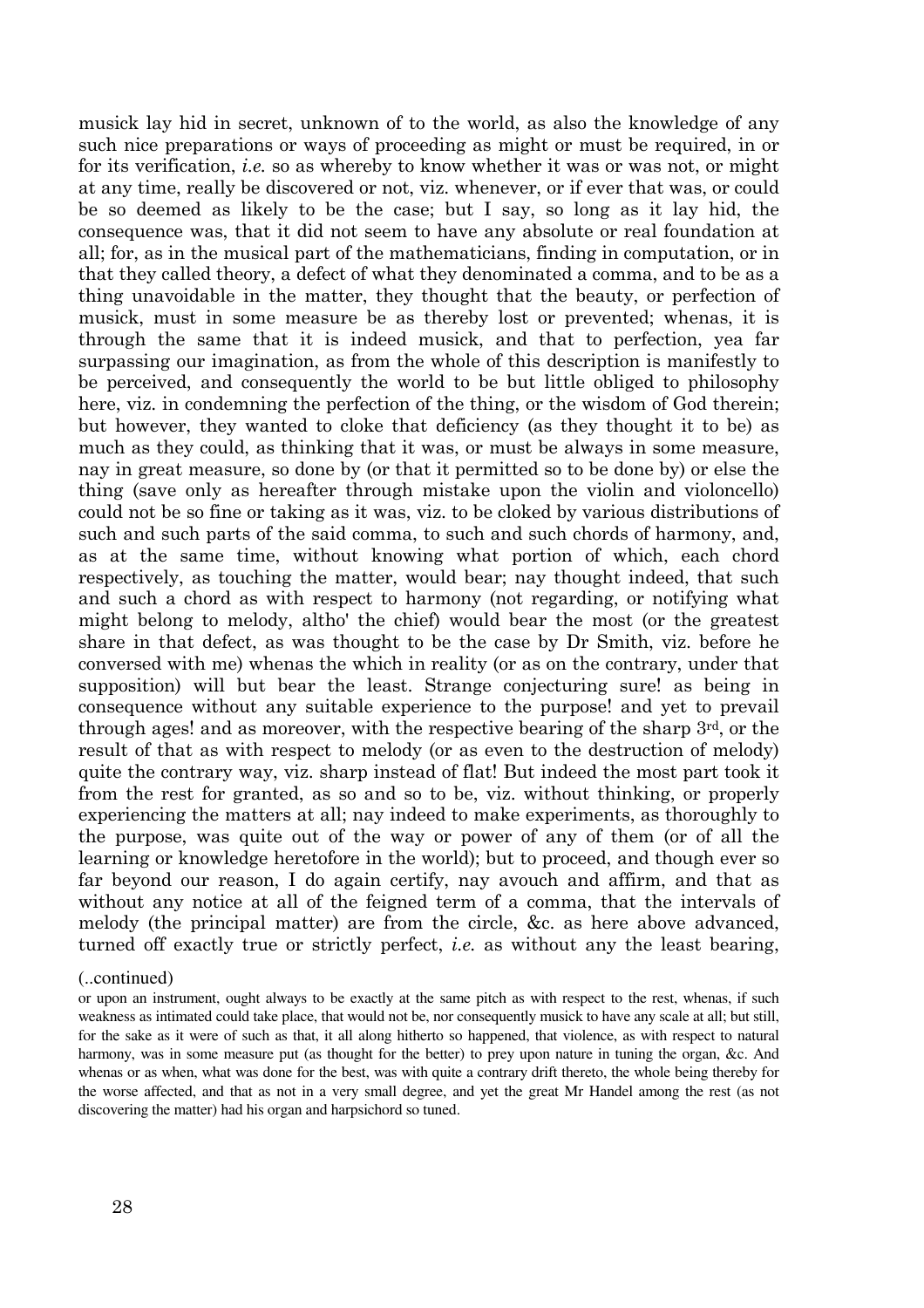defect or infringement at all, viz. as with respect to the most true, or natural steps of any tune; whenas on the contrary, in the taking a few of them (viz. by a true constructed monochord) according to what we should think would, or ought to be perfect (I say a few of them, for all cannot so be) each such one in itself, as with respect to melody, will then have such a bearing, or be so untrue or out of tune, as not to be bore withal, yea so, besides the utter destruction of all the rest; hence if the tuning of an instrument, but as most to be notified the tuning of an organ, be false, or varied from the result of the circle as I have shewn (as indeed it has hitherto all along been, and that in a pretty great degree, excepting through me, as of late, that some tuners have altered) it is not at least fit for a psalm-tune or anthem; for I am very sure, that in its differing therefrom it cannot afford a tune any more or better than a viol, &c. otherwise fretted can do, and that is as nothing to the purpose, viz. in either anthem, psalm, or song tune; but still, as without proof, assistance, or application of a perfect monochord,  $40$ viz, of such a one as I have constructed, and divided upon the true foundation here shewn; or rather as the more easy, or as the most conveniently to be done, viz. as by the help of a proper set of forks tuned the most strictly to such a monochord, for by which, the said forks or each fork can be tuned to the thousandth part of a note or less; 41 and I think, that by a proper use of fire, viz. at a proper distance from the organ, and as thence by means of a thermometer near, or not far from the organ, that the same may be kept to the degree of temperate heat (viz. to 55) for during such a time as may be required for tuning, by the forks (meaning the same to be a sufficient large size for the purpose) all the pipes included in an octave, viz. in what is called the principal; or at least so long, as by proper or due management of the fire (as from strictly observing the thermometer) as that some of them, as in chief, may be so truly tuned, viz. so as whence or whereby to be checks upon such other proceeding or proceedings as may be thought necessary, or more expedient to the purpose; 42 but I say, that, as without something in this way, it must be a very difficult matter to have it right, or exactly tuned, yea though what is here above treated of be the very voice of nature, it not being to be expected, was there nothing else in the matter, but that variations, or falseness, must arise or happen in the proceeding by 5ths, as according to Dr Smith; but the Doctor says in his book, that the voice part of an anthem ought not to be played upon the organ, whenas, I should think it the most material, or else it must be very immaterial to have an organ in a church, and there for a psalm-tune, the which requires the greatest truth of all; but however, be it as it will, our organists generally there take care to blind imperfections with such stuff as does not at all belong to the matter; but

 $^{40}$ Nay, as for this purpose or all true purposes, there must as in the first place be two monochords, in order as whence, by proper means or trials to prove the truth of the string, or of each string.

 $^{41}$ Nay, if a set of forks so tuned could be properly, or duly struck, how sweetly would they play a psalm-tune slowly; nay if in two, three, or parts, nothing in the world to beat them; a monochord or monochords, as under the same, or such-like circumstances, to be excepted.

 $^{42}$ And by the said forks (viz. of a lesser size) the harpsichord and spinet can also be so truly tuned, that some players, as well as others, have said, that they never did hear the harpsichord, &c. before.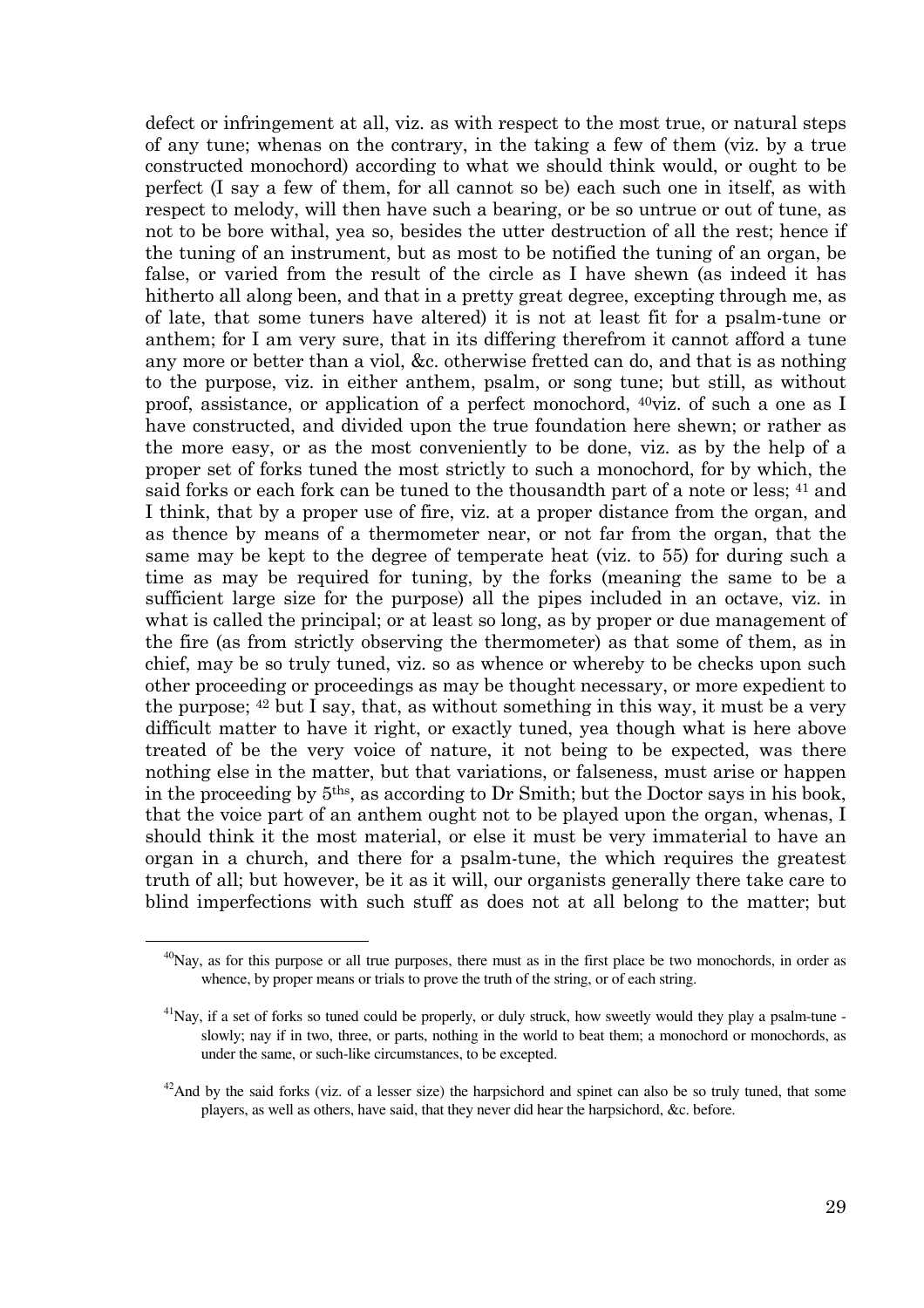certainly a tune ought, as in the first place, to be distinctly a tune, and consequently, in a special manner, far from such nonsense as is usually played before they begin to sing, viz. as from whence, but hardly to be known what tune they are to sing, and therefore it would be much better if imperfections did not want blinding, or to be blinded! But indeed the psalms in general, upon other accounts (viz. for want of better discipline than what there is, and in which defect the parsons are much in fault) are no better than smothered, as will fairly appear when I publish the treatise which I have, as more particularly, drawn up about the scale and use of musick, as therein unveiling that abuse or obscurity! 43 But to

\**I say their dignity, not thinking the Clerk to take any of their business from off their hands; notwithstanding, singing men and boys in cathedrals have surplices: but as a tenor to this, Dr Smith (upon our discoursing) said to me, that they could send us parsons, but where must we get good Clerks? And indeed, to have a good Clerk, must, in great part, be as a gift of providence, whenas the other is only as it were from learning.*

and whenas if not, they ought, and as with a suitable grace (or affinity to the tune, as well as at the same time, by proper accents, &c. to enhance the nature of the psalm) to do it themselves, but perhaps they might think it to be as a thing almost repugnant to their preaching; but, no matter for that, they ought not to think it so, but otherwise, and that as truly becoming thereto, viz. to be, as it were, with lower thought - but higher esteem, consequently without any the least pride in the matter, so that as thence, according to their drifts (viz. the whole sacred drift, scope, or meaning of each psalm) as from their contents, &c. as the which contents ought indeed to be, and that as to a full intelligence, at the head of each psalm, that so the same might, as at least with reason, vie with the musick, and that, as the most highly becoming such, that same part of divine service, as therein to do, or rather, as in other words, as the most highly fitting for such the highest part of the said divine service, and as under the Gospel's dispensation to be handled, or so as to be for the better regarded; \* {no notes ...

\**Not meaning the lines of the 148th and 149th psalms, nor them of the latter end of every verse of the 136th, to be given out; neither do we sing the old 148th tune, nor old 113th, such tunes, besides several others as of old, being very unsuitable to the purpose; neither as farther, do we use the 100th psalm tune for any psalm but the 100th, having tunes enough to suit all other psalms, and their measures, as in the new version (and as not over-looking therein the 96th and 87th, but for which psalms to have fine and suitable tunes) and indeed it is fitting the 100th should have a tune to itself, and none can suit it better than its old tune, viz. as when sung eloquently or laudably, i.e. as when at a truly right or natural pitch, with good strength of voices - in four parts rightly adapted.*

no notes withal being to be played (or in anywise to be found) but what the voices sing, excepting the octave below the bass; no repugnancy of thorough bass nonsense to be used in psalm-singing. I speak from due experience, \* {and if ...

\**That being no other, as with respect to psalmody, and as I have seen fairly tried by a company of singers, than as the Devil's invention, for they esteemed it as no better, as being, with regard to them, a debar to any beauty in the matter.*

<sup>&</sup>lt;sup>43</sup> Viz. if, as according to royal David's declarations, as touching his deliverances, as also of them of the Israelites out of Egypt, as well as others the works of almighty God, his dispensations, &c. and as with praises, &c. thereunto pertaining, as in the psalms, be as still to be had in remembrance or veneration, and that as by the words or lines of the psalms to be (as now in the new version) right duly handled, and as therein implying, for the most part, by the going on in succession, with proper portions or divisions of each, or any psalm in hand, viz. as when as so to be done, or as so to be permitted by the parsons, viz. from a skilful delivery of the Clerk (meaning the same as then, to be as fitly chosen for the purpose, as if it was for a play-house), *i.e* if their dignity (viz. that of the priests) will so admit it; \* {and whenas ...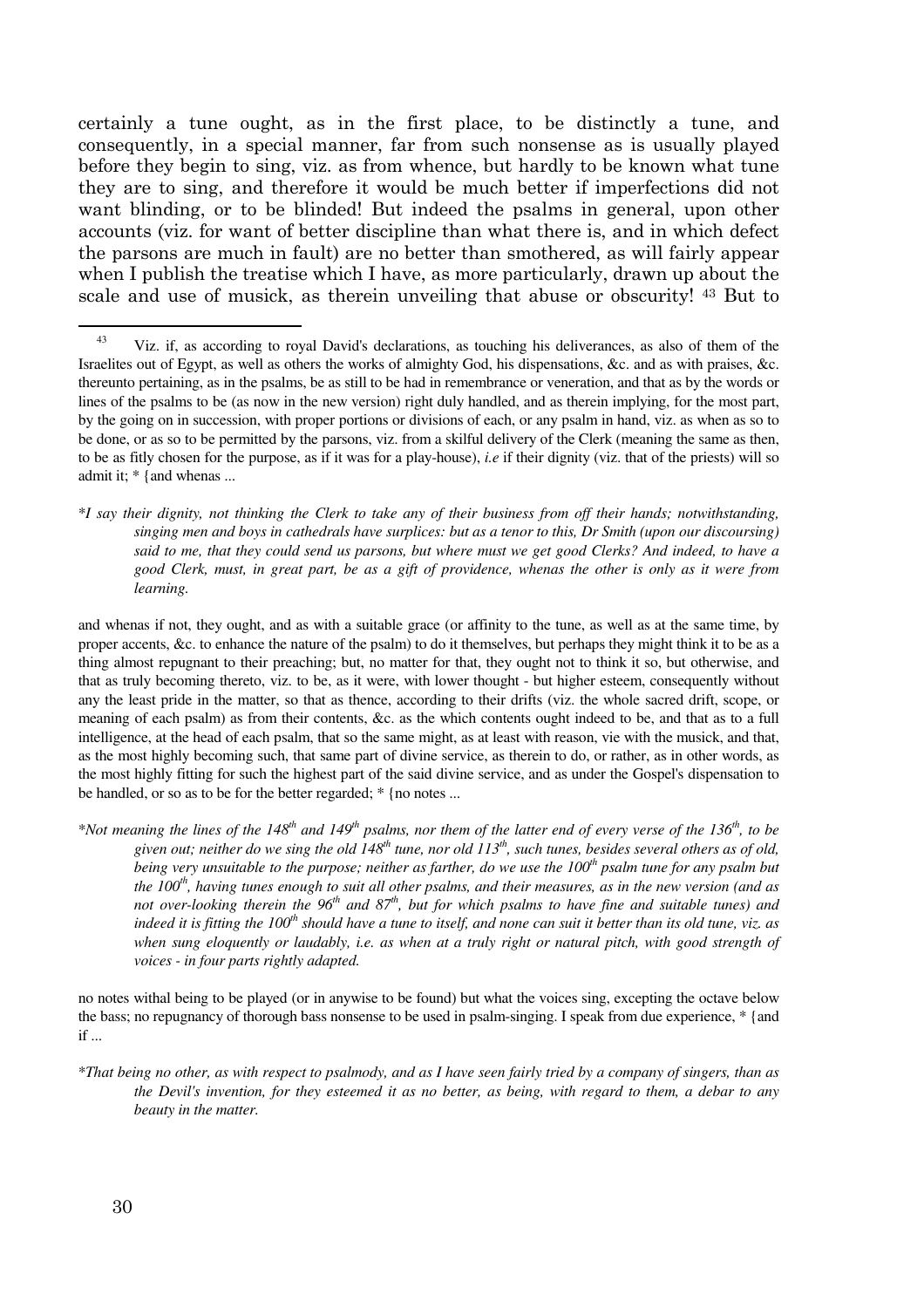#### (..continued)

and if at any time, any of the three or four notes, the which the voices may sometimes sing, cannot be reached or touched upon the organ, such an omission would be no fault at all, because the voices may, or can, do so well without it; or if, instead of playing so many parts, they touch (at least in the tenor) all the notes which voices sometimes, or in some places use, as in their passing from one note to another, *i.e.* to act or do in that point as according to nature, and as letting the upper parts to be sung by the voices only, and as when in them, for a verse or more, as best to suit the matter, or subject matter in hand (and as to be instructed before-hand by the Clerk) the treble to be wholly omitted; I say in this manner the thing would be much better, or they might do or act much better than to affect the making such a strange confused noise, so foreign to the matter, as they always do, and therefore, as in consequence of which (or of the whole I have shewn) not the subject to remain, as under disguise, a mere nothing, \* {but that ...

\**Viz. as by the taking for singing (to the praise and glory of God) here and there three or four verses, in a nonsensical manner, as to be without any right drift or reason, and as so, no matter in what version, because, for such a going on, Dr Brady and Mr Tate need not to have made a new one, nor needs any parish (deficient in the matter) ever to chuse it, but as still to their shame keep on; I say as still to their shame, for it must be certain that such a proceeding can for the most part signify nothing, save only for the making of a noise, or sham with the organ, and as thence putting as it were a slur on David, just as if a psalm, though ever so well handled, must or could but be, as with respect to a sermon, nothing! But as notwithstanding such impertinancy, as with regard to the royal psalmist, it may perhaps serve (as according to the paltry meaning of such a drift) to make the parson to go up somewhat more brisk or chearful into the pulpit, &c. and as when it cannot be said, that there is, or can be now, quite so much occasion here for preaching, as when St Paul, &c. had to convert the world from such heathenism as was grown upon it, and whenas the praising of God (that everlasting Gospel) is to hold to eternity, and according to St John, they sing the song of Moses in Heaven, as not being out of fashion there.*

but that, as on the contrary by custom, the commendable matter here imply'd to be rendered familiar, as the same, (viz. custom) has done the badness of the play-house: For a psalm, when at so low a degree as to be taken or handled as nothing, must be nothing; and who can say the case is now any better? Well may the play-house prevail, or even the buzzing things in the street! Wherefore I say, if such as this, or the contents of this, be to be regarded more than a play, then it is certain that the smothering, as here above signified, will by my writing be unveiled: But if the case here be not reasoned aright, then David, who was a type of Christ, must be inferior to a priest; for as farther, if Christ in the main contradicted David (viz. as touching the substance of his psalmody, as with respect to religion) they could not both be as according to that same spirit of God, which was yesterday, today, and must be the same forever; but as in consequence, if so, the best way would be to give religion over; but still, even from philosophy, God almighty ought to be praised, or highly praised for his works (yea, assuredly as from astronomy, stupendious works indeed); consequently, if David's motives and ways be not sufficient, so as whereby to keep up his praise, there ought as then to be others taken: But as in supposing it to be (as above) reasoned aright, then, as in consequence of which, was this highest piece of worship, as here advanced, and as with proper tunes or compositions once to be right duly performed in churches (viz. as with more proper, taking, or suitable compositions, as well as to be more properly used or handled, than as hitherto common in churches, viz. as to be there performed by some proper choice of men of each parish, and that as to their pleasure without any salaries, yea more to their pleasure than running about in the fields, and as with their having a proper loft or gallery in the church, - as supposing by a company of about fifty young men so situated, not but that some of them may be married men, \* {and as ...

#### \**And for which purpose, entire, we had a loft erected.*

and as to be right duly instructed by the Clerk, as I have known, and as whence in the whole, any one of them would almost have thought himself half dead, if he could not have got himself to the church, \* {and as ...

\**And I am very sure, that had there been an organ, and withal used in such a manner as hitherto used in churches, it would have been impossible in any of our singers, ever for that to have been the case.*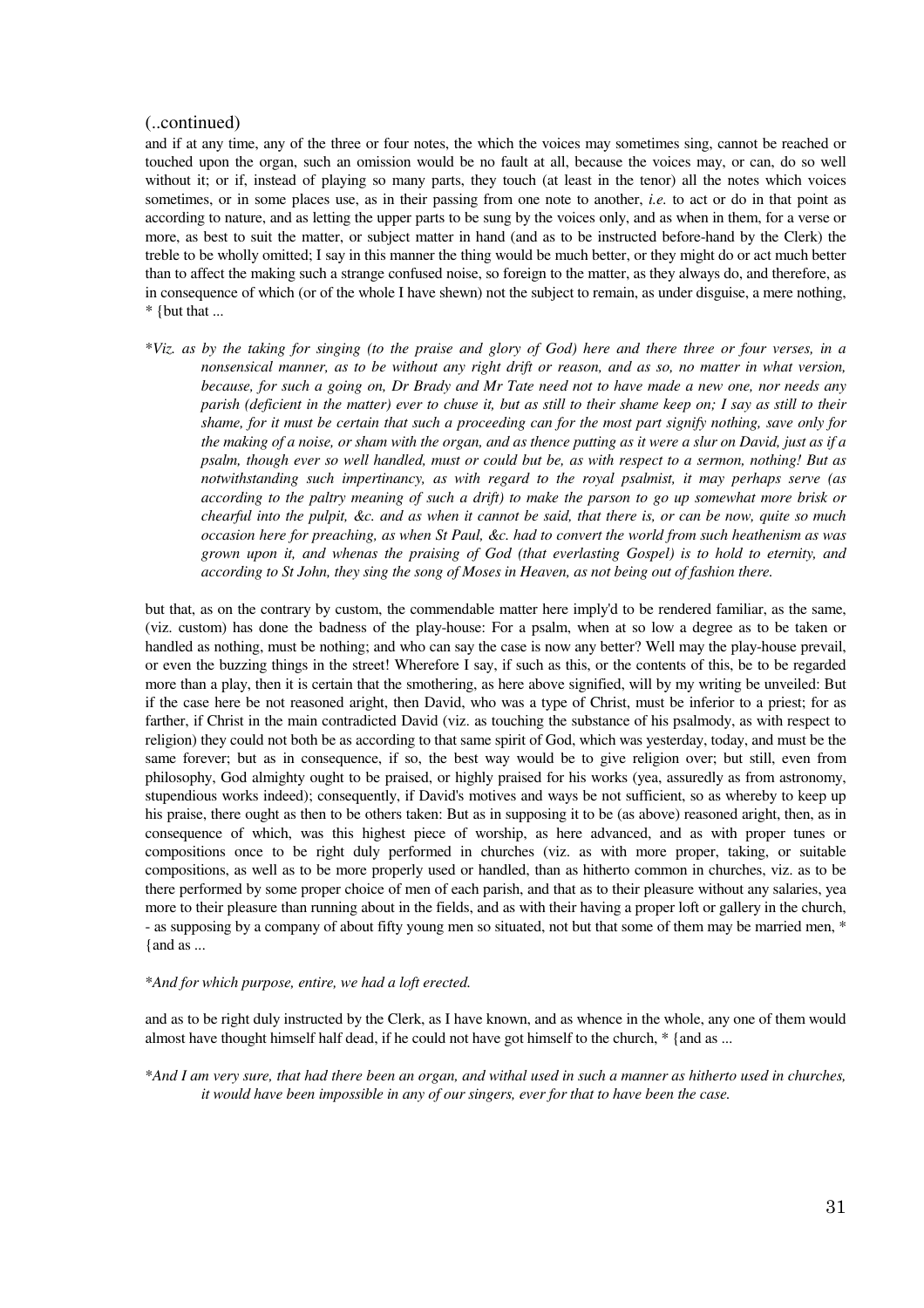## return, Dr Smith says, that the voice-part of an anthem ought not to be played upon the organ: 44 But why does he say so? Why, the reason must be, because he

#### (..continued)

and as so, together with some boys for the upper parts of such compositions) how wonderfully strange it must be! yea even to where unknown, or unaccustomed thereto, as if they were barbarians to it! The psalms not being as only properly adapted to private meditation or contemplation, were they, as now, in that way to be regarded, but as, in chief, David made use of their subject drifts, and that to the greatest advantage, in public singing; and who can, or dare say, that there is no occasion for any such method, or course, now to be observed or taken, as there was in the royal psalmist's day? But that as on the contrary, the drifts of the psalms, as with respect to singing, to lie as under disguise above. So now, as in the whole, ought it not to be asked or considered, whether it be not a shame that these sacred things should not be more punctually handled, or better regarded, than what they are as now? or whether it was not a shame that David, &c. ever wrote them at all, viz. as in behalf of a public worship? as the which latter, indeed, seems to be - by the parsons, tacitly thought to be the case, or otherwise, one would think that better care would be taken about them, viz. about such divine or sacred precepts, yea even if less care was to be taken about a sermon.

<sup>44</sup> Not that I greatly mind what we call an anthem; but a psalm, viz. with its tune or composition of musick properly adapted (not such composition as according to Mr Handel's taste, of or for a psalm-tune) and so to be pitch'd, as that to exactly suit the voices, and sung in three or four parts by a company of singers as above - what a noble thing it is! But it is to be notified, that a little bit too high or too low in pitch, as the 1-8th part of the larger note, will greatly disoblige the voices (viz. more than one would imagine); I speak from the experience of 20 years, and as with proper instrumental care for pitching; and as in the same time (or long experience) I strictly found or confirmed (as in the time of divine service, or as therein the best to suit) that one tune required to be pitched a little flatter or sharper than another, and as when, without experience, one would have thought that the same pitch might have done right well; nay, and that any one, the same tune, required to be pitch'd a little flatter in the after-noon than in the fore-noon; but still, it must be allowed that good voices for psalmody must have the preference before all other instruments; but then (and as here exhibited) they must require to be exactly humour'd; \* {but that ...

#### \**Not knowing how it might be with the Hebrew musick; nor, perhaps if we did, should we be therewith content.*

but that is what the organ cannot do, save only as in here and there a tune, and as at now and then a season to be excepted, and as still with supposing it to be exactly in tune to itself, or that it would keep so exact thereto as to what it might be set, and that they could also touch or play thereon such notes, and only such notes, as the voices sing, or rather as may, to the greatest importance or enhancement, by them be sung; and so, as we had not an organ, neither to help us, nor to hinder us, \* {we had ...

#### \**Viz. not, as in the main, - an organ instead of a psalm.*

we had not our tunes pitch'd according to the fixed notes of an organ, nor of any other instrument, but as only from an instrument whose pitch might be set exactly to where it was at any time to be required, and the which (as from properly small divisions upon it) I noted, as from experience, to each tune respectively, \* {in order ...

#### \**Note, the instrument laid, in its case untouch'd, save only for just the time or times of its using.*

in order that we might not, in the least, be ever disobliged on that account, viz. by being at all either too flat or too sharp: And it here it may be worthy remark, that an organist, who was out of place, came on purpose to hear our singing three different Sundays, and attended the church both fore-noon and after-noon, and said (or owned) that it was impossible for a psalm (or the psalms) to be so well handled by any instrumental musick whatever, and wondered how the singers (the which consisted of plough-men, shoe-makers, carpenters, smiths, taylors, weavers, &c. and as with some boys, singing with their voices small, for the treble or highest part, and with only two boys at full strength for the contra-part, viz. in such tunes as we used such a part) could ever be brought to such perfection; for, the first time he heard them, and upon the very first note, he was quite astonished: \* {Now I ...

\**And here it may be notified, that nothing can be more handsome than for the parson to sing bass along with the*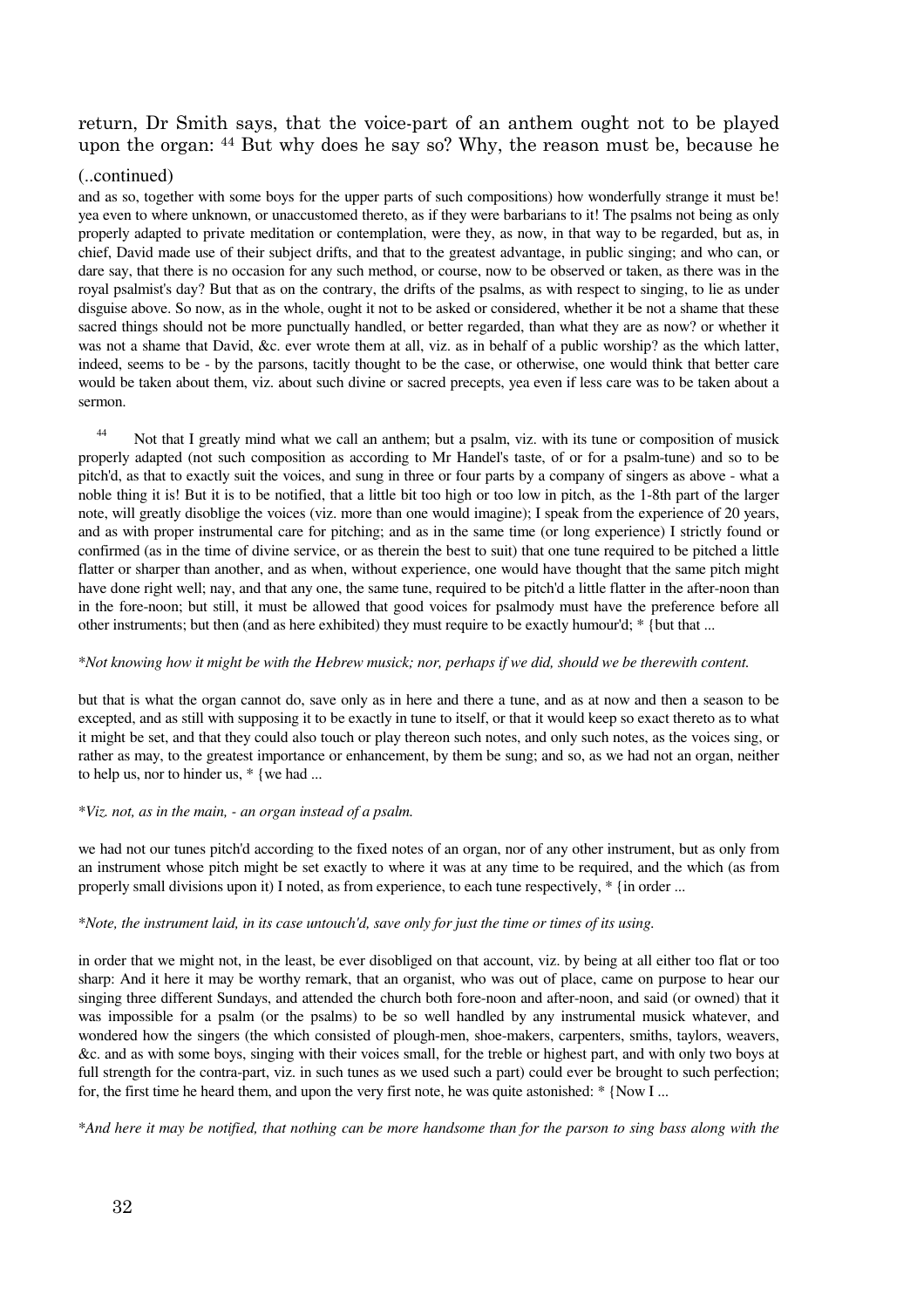never found it to be rightly in tune (or to agree with what the voice and ear wanted it to be; I am not speaking here about pitch), whenas I am sure it can be so, or may be so, viz. if consisting only of such stops as may be said to be rightly proper for the purpose, (consequently, not such stops, or musick thereon to be played, as to be even repugnant to the design or nature of psalmody) <sup>45</sup> but still indeed, to have it exactly so, nothing more nice in the world! 46 And besides, or as without the foundation of the true or perfect intervals of melody, as here spoken of (and as ought certainly to be, nay must as in consequence be, the chief, or primary matter), it would have been a thing quite impossible, as with respect to consonancy, ever to have brought the respective bearings (as denominated of the chords) to such and such their most proper or respective distances or latitudes, viz. from each such ratio, as from which respectively they may be said to be generated (or, as unqualified thence to issue); and so as whence, not only to become as in the first place, and as already avouched, true intervals of melody, but also, as at the same time, viz. from each, as it were their then correspondent seasonings to afford the most lofty, or the most elegant degrees of harmony; yea so I say, as touching this latter point, as well as the other, and the which as otherwise would never have been possible ever to have been brought to a true decision! whenas from the circumference, diameter, and radius of a circle, that matter is withal undoubtedly, nay I am very sure undeniably, decided, the chords having as thence, or from their allotment exactly as thence, (viz. no one respectively to be in the least degree either flatter or sharper than as so allotted) they have, I say, as thence, a much better relish, or a more lofty warbling, viz. in tunes or lessons of musick, than if they could be had from what has been thought would be perfect; but still, it is to be understood, that to tune an organ, &c. only by the harmony of the chords, viz. as without any other assistance (and although the common method hitherto practised) must be quite insufficient for the matter of exactness, or as a beginning

#### (..continued)

*singers (and not to sit gazing about him, as knowing nothing of the matter); neither will it hurt or strain his voice: As also, here and there a man in the congregation who cannot sing tenor.*

Now I could instance of other gentlemen - strangers to us, besides this organist, who were also taken with our singing, but I will only here mention one, who, after the evening service, was pleased to give the singers a treat, and that because, neither at St Paul's, the King's Chapel Royal, nor at the play-house, had he ever heard the like, though he had oft times frequented them places; and he also admired the decency of our singers, all standing when singing (facing the congregation) with their basses in the front, and in the next pews the tenors, &c. and the trebles up behind; yea certainly a finer, or a more graceful sight, than to see our gentry at the play-house - a sight never designed by the dispensation of Providence; consequently, never (as a ceremony) for any pretended psalmody there to be sung in Lent.

 $45$ No, such deficiency, and as hath been shewn in more respects than that, surely wanting as great a regularity, as was instrumentally wanted in mensuration of the time for the longitude.

<sup>46</sup> Each interval of melody requiring, if possible, to be even to a mathematical point of exactness, and the same to be from, or accordingly (as I will once again affirm) to the result of the circumference, diameter, and radius of a circle, for I am very sure that no other points or stations will truly afford a tune; a most surprizing, stupendious matter indeed! Consequently, such stops as they call  $10<sup>ths</sup>$  and  $12<sup>ths</sup>$  (if tuned as they denominate perfect) can have nothing to do with psalmody, nor rightly with any thing, save only so as whereby to help the organist to make a vast great, confused noise.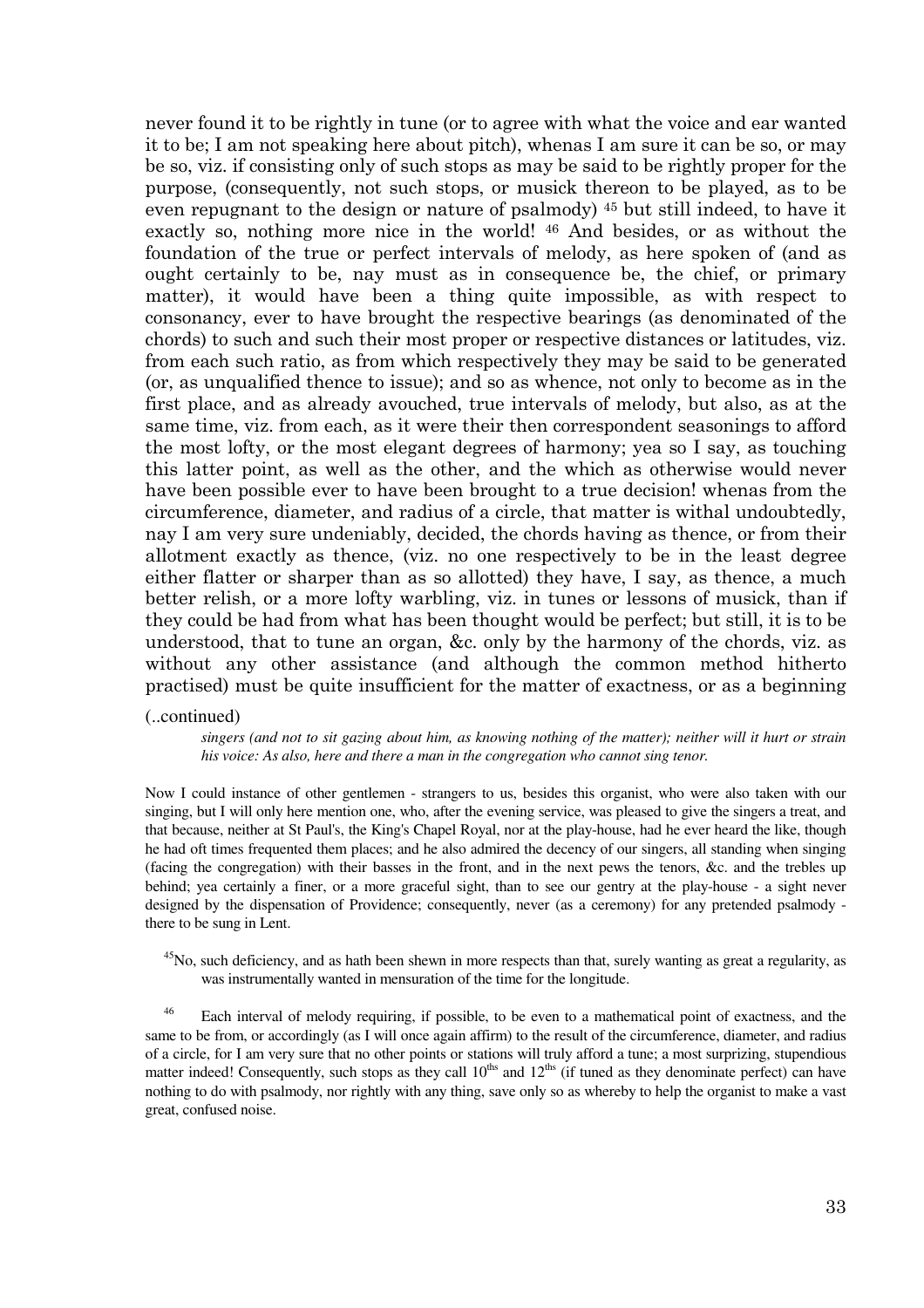at the wrong end of the work, and that for want of a more proper means so as whereby to set out the steps, or to gauge the matters more exactly, since as thence by a good tuner, and as without such a proper gauging, all the chords may seemingly be had or obtained to what they ought to be, and as when at the same time not the true intervals of tune; the intervals of melody being in themselves much more nice or delicate than the consonances of harmony! As for instance, the 5th upon an instrument, may, as a single consonance, be thought to be very fine (nay is indeed the most fine) when there set or taken exactly as 3 to 2, although voices never take it so (nor can ever take it so, that being only a foolish imagination, and quite out of the course of nature), and it may be thought to be good (viz. upon a spinet, &c.) when any where taken betwixt that and the flat latitude, at which it is as only, or as rightly to perfection to be admitted, viz. as with regard to its mathematical point, or points of melody; and the same may be said of all the rest, *i.e.* as strictly touching their flat or sharp latitudes respectively, viz. from what has been thought would be perfect (could such have had their admittance); consequently, it must be the true intervals of tune, or, as in other words, the true stepp'd passages among the different parts of melody (though not to be fathomed by our reason) that gives to harmony its true or fineness of relish, yea so, as well as to melody in itself, as in a single part tune, or solo; 47 and as so, or that that should be the case, what ought therefore, as once again, to be said of the foundation or existence of the natural notes, or intervals of melody? and to what chief purpose must the same, as thence, be said to be? But Dr Smith speaks of perfection being in the violin and violoncello, as if upon them (at random) the inconsistency, as hath been shewn, could be so truly humoured, as whereby the chords and intervals to be rendered perfect (viz. as accordingly to what has foolishly been so styled), whenas, it is only their sort of sound (or, as in part, surge) that is indeed excellent, or even very excellent, for concealing of faults in quick musick; a famous property indeed! And as when at the same time (as without fretts duly placed, viz. as according to the foundation from the circle as here advanced, and the farther consequence of the truth of the strings, as to be acquired therefrom, and to be corrected, if or when occasion) there can be no real perfection in them, no humouring to be in the case (excepting as when, in a long note, they hear it wrong, and flip their finger a little to make it better) for (as above) it is certain, that (as well as by the voice) any one note whatever, when taken in any tune, ought always to be at exactly the same pitch as with respect to the rest, or else (and still as above) no scale of musick at all; and it is not possible, as pursuant to what has been said, that the fingers can stop at all the sundry places at which they are, or ought at any time, to stop, and especially so, as with regard to their

<sup>&</sup>lt;sup>47</sup> A meat pie (as here by the by) will not be good, truly sweet, or relishing, without some pepper and salt: Nay, in a peal of five bells, *i.e.* where there is but one  $5<sup>th</sup>$ , it, viz. that  $5<sup>th</sup>$ , although seemingly under no restriction of being any otherwise than as what we should think would be truly perfect, yet will not be right truly sweet, unless it be no wider, but exactly according to the result of the circle as above, as I the most strictly know from experience, viz. by such means as by which, indeed, it was right truly to be known; consequently, as even from thence alone, was there nothing else, a full proof is had (as was also by my apparatus, testified by others as well as by me), viz. of what wrong imaginations about the matter there has all along been, or prevailed, in the world! the true foundation of musick being unknown; but as on the contrary, divers opinion and nonsense about it.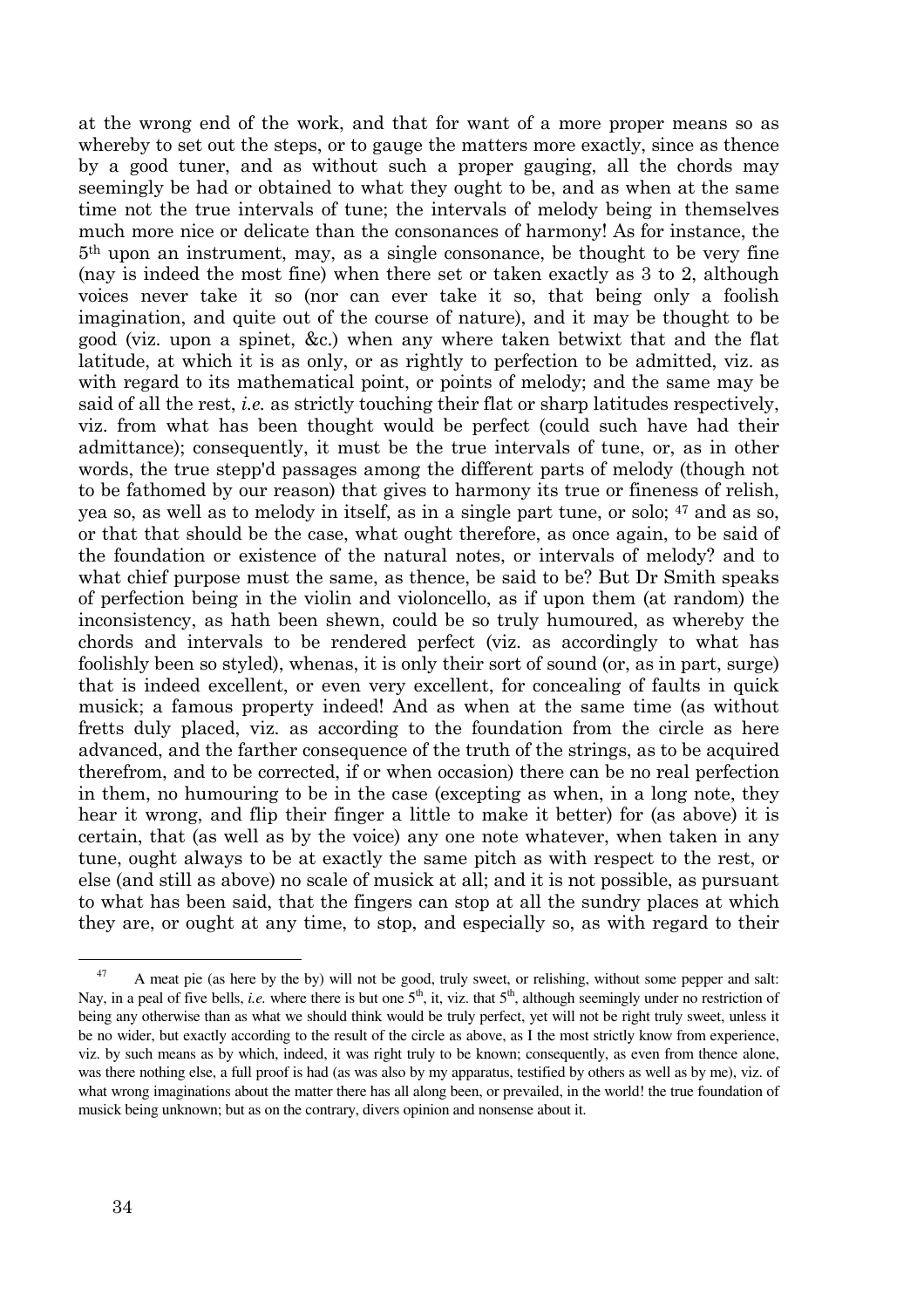playing in different keys, viz. so near hardly as to the 20th part of an inch, whenas to perfection, much nearer, nay very much nearer than so, is, or must be required, and as most especially upon the violin, where the strings are but short; or otherwise, and as chiefly touching any sort of psalmody, as an anthem, &c. there can be no such perfection in them as Dr Smith seems, from these sort of instruments, without fretts, to maintain; 48 but even without any farther to say, it

 $\overline{a}$ 

#### \**Now this is not to be done by hauling the whole bridge at once, but as by discreetly jerking or pinching, at the bridge, string by string.*

and as together with such proper dentings or small lengthenings respectively of the strings into the nut (in the first string excepted) the whole length of a thick string not being rightly concerned in sounding close up to the nut (meaning as from the thickness of the gut, viz. as without notifying when stretched, the wire upon it, as in a covered string) but that a little bit of it, from its stiffness and lying fast in the notch, will still as it were remain at rest, or not (as again) be fairly concerned in sounding; but, from the softness of the fingers, that is not the case at the fretts; I say as thus, and as together with Captain Bentinck's screws; for indeed, without such screws, such experiments upon them instruments, as I am here about to speak of, could not well be tried, whenas, as only then, in the making use of the larger note, or third frett from the nut, the strings in the first place being made correct (no easy matter to be done by the musicians, at least at present, as being as it were quite foreign to them; but I am still treating about perfection) a touch or trial of the sharp  $6<sup>th</sup>$  (the which, as a single consonance, must be as sharp as the ear will permit) as also of the  $4<sup>th</sup>$  (the which must as still be sharper, or as rather, with respect to consonancy out of tune, wide or sharp) will greatly rectify, or decide the matter, viz. about the open  $5<sup>ths</sup>$ , &c. nay, as not amiss, a touch of the first and fourth strings with the bow under the strings, will, as a sharp  $6<sup>th</sup>$ , (compound of the octave) as sharp or wide as ever the ear will permit - give some confirmation to the whole; nay sometimes by these, a small fault, or faults in the strings, if towards, or near the nut end, may, when skilled in the matter be discovered; and even as hence, it is withal (as farther) sufficiently proved, that what Dr Smith asserts, as touching the scale of musick, is not right; \* {for, in his ...

#### \**But indeed, if a man be notable, or cannot be as highly master in this concern, viz. so as to make, and prove his strings to be, right truly in order, he cannot make this (most highly good) experiment; neither others, as belonging to the same purpose, and as also to be, in the first place, as the most highly necessary.*

for, in his making (or supposing) the  $5<sup>th</sup>$  to be wider, and as also (on course) the whole note (as they call it) wider, must, as in consequence, spoil the sharp  $6<sup>th</sup>$ , because as thence, it must become wider or sharper than what it will bear; now these are indeed very material matters, and that besides the other proofs or truths which the fretts will afford; but still, as overlooking all this, or such as this, (as indeed, heretofore unknown or unthought of, but that as on the contrary, being biassed or prejudiced, through false or foolish conjectures, viz. as touching what was done, or might be done) these instruments, the violin and violoncello (notwithstanding deficiency) were, and still are said, and as without fretts, to be perfect; whenas it must be, that faults by their voices are cloked or concealed. But here it may be proper to notify, that a viol (viz. with six strings), to any who may have a capacity to put it in order, or can be instructed to know what must belong to that, and consequently to keep it so, or always to have, or make it so, will then afford (as in itself, and as so - the King of Instruments) the greatest proof of all, of what is the real scale of

<sup>&</sup>lt;sup>48</sup> For supposing a psalm-tune (viz. its tenor and bass) to be played slowly upon them, and never in the least, at any time, to flip the finger (or any finger) from where at first stopp'd down, or pitch'd, what a bad piece of work would be made! For even, without fretts, they cannot (as above) right truly set their open notes as  $5<sup>ths</sup>$  in tune, a  $5<sup>th</sup>$ , as a single consonance, and chiefly upon them instruments, being good anywhere, viz. betwixt and including where it is falsely said to be perfect, and the flat latitude at which in tunes, or lessons of musick, it only as so, can be said to be; not but that they may set them truer (viz. the open notes as  $5<sup>ths</sup>$ ) than they can always stop other notes (the hand having withal sometimes a great way to shift) but I am reasoning about perfection; and towards which (the said perfection) in tuning by the use of fretts, mathematically placed, and as according to the result of the circumference, diameter, &c. of a circle, and as thence on course, or as a very material matter in the affair, the true or certain distance of the whole length of the strings, viz. from the nut to the foreside of the top of the bridge, to be, as by a lath or gauge, the most strictly kept or observed,  $*$  {and as ...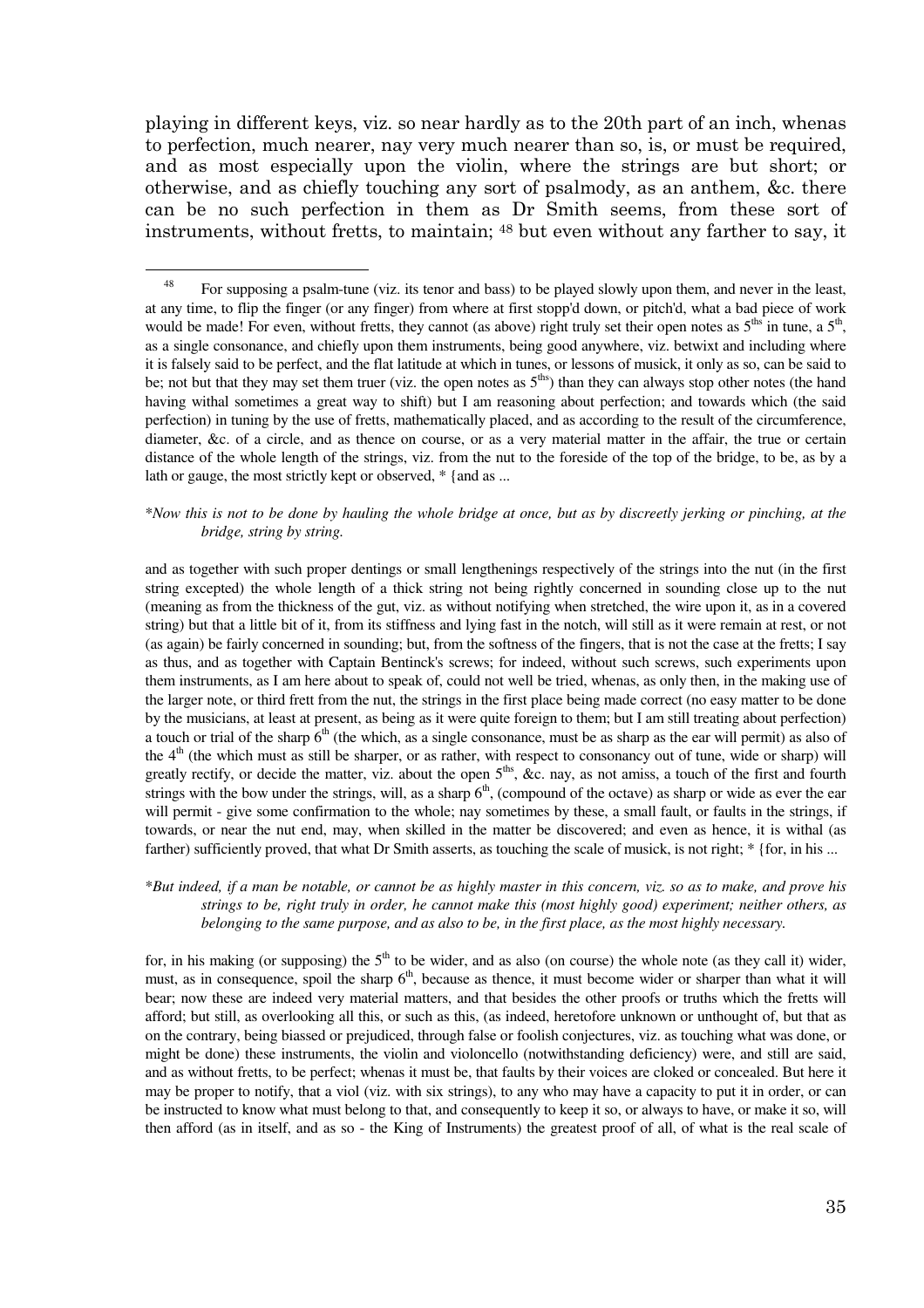is certain that there must be greater faults embraced there, than could be put up with upon the organ, harpsichord, or spinet; a famous qualification indeed in them sort of instruments, as here above advanced! And as very surprizing on the other hand, what ought there to be said of the infamous or monstrous division, by the use of fretts, as now in common upon the guitars? For certainly the improvement of screw-work for the open notes, cannot in the least do anything towards mediating or bettering the badness of the scale, or rudeness of the division thereupon used! viz. the same which was foolishly, and for a long time, used upon the viols and lutes, 49 but that there must be, as now again, as well as were then for all the while, - infamous masters indeed, viz. for the greatly abusing of musick; for now, from the pretty voice of the guitar, viz. in its clokeing such stuff as can have nothing to do in the matter, no, far from it, and though in that point (viz. clokeing) much better than the viol, &c. could do, yet still as with respect to musick (viz. in the condition intimated) there can but be as it were a fine sort of janglement turned off, for, was a psalm-tune or an anthem to be played upon it (be such to be notified) the beauty of holiness (as according to the royal psalmist) must, in praising of God that way, be very much defaced, true melody and harmony being - both as thence sacrificed, viz. to the absurdity from, or by which the fretts are placed; and yet to this, ladies of quality must sing! But what must they sing? Why, a shame to themselves and their masters! because it can play nothing else! - but now to proceed, (the last piece as here above treated, viz. as about the guitar, being as it were almost a digression, and but hardly worthy notice, but I say,) it ought certainly, as in a high degree, to be remarked, that Dr Smith's endeavours, whereby to find the bearings of each chord, viz. by the number of beats respectively in any given time, and as thence to tune the organ exactly - could be nothing, but were pretty much a-kin to the finding the longitude by the moon; 50 for, as nothing to the purpose could be had that way, so, in his tuning an organ, harpsichord or spinet, and as not being on the other hand by an accurate monochord, founded, upon what he calls his own principle, neither as upon that of mine, how could he tell what was done, viz. as touching any strictness or truth in either of them? 51 But as notwithstanding, whatever university men write or do, it must be had in veneration, as was the case with Mr Huggens's

#### (..continued)

musick! although an instrument, now - of low esteem, nor was it ever worth any thing at all, for during all the while the which it was in vogue; but I shall not here treat about its qualifications to the purpose, for that would be, as here too long: But I may here notify, or certify, that an organist who, upon hearing me play some tunes upon my viol, owned that it spoke to perfection itself; and whenas, without a monochord, a spinet or harpsichord can give no such proof to the matter, viz. of what is the true, or real scale of musick - as the viol in itself can do.

 $49$ Viz. the octave into twelve equal parts; two of which to the whole note, and one to the half.

<sup>50</sup> Now here it may be proper to notify, that no beatings are to be heard from a viol when truly fretted, or rightly in order, no, nor, if you please, from two viols, playing slowly a psalm-tune and its bass, viz. any more, or no more, than as from human voices; but indeed, not so the case with an organ, neither with musical forks, but still, not to be enumerated.

 $<sup>51</sup>But$  a monochord to perfection, to have been produced from Cambridge education, would have been another</sup> thing (viz. something very extraordinary indeed).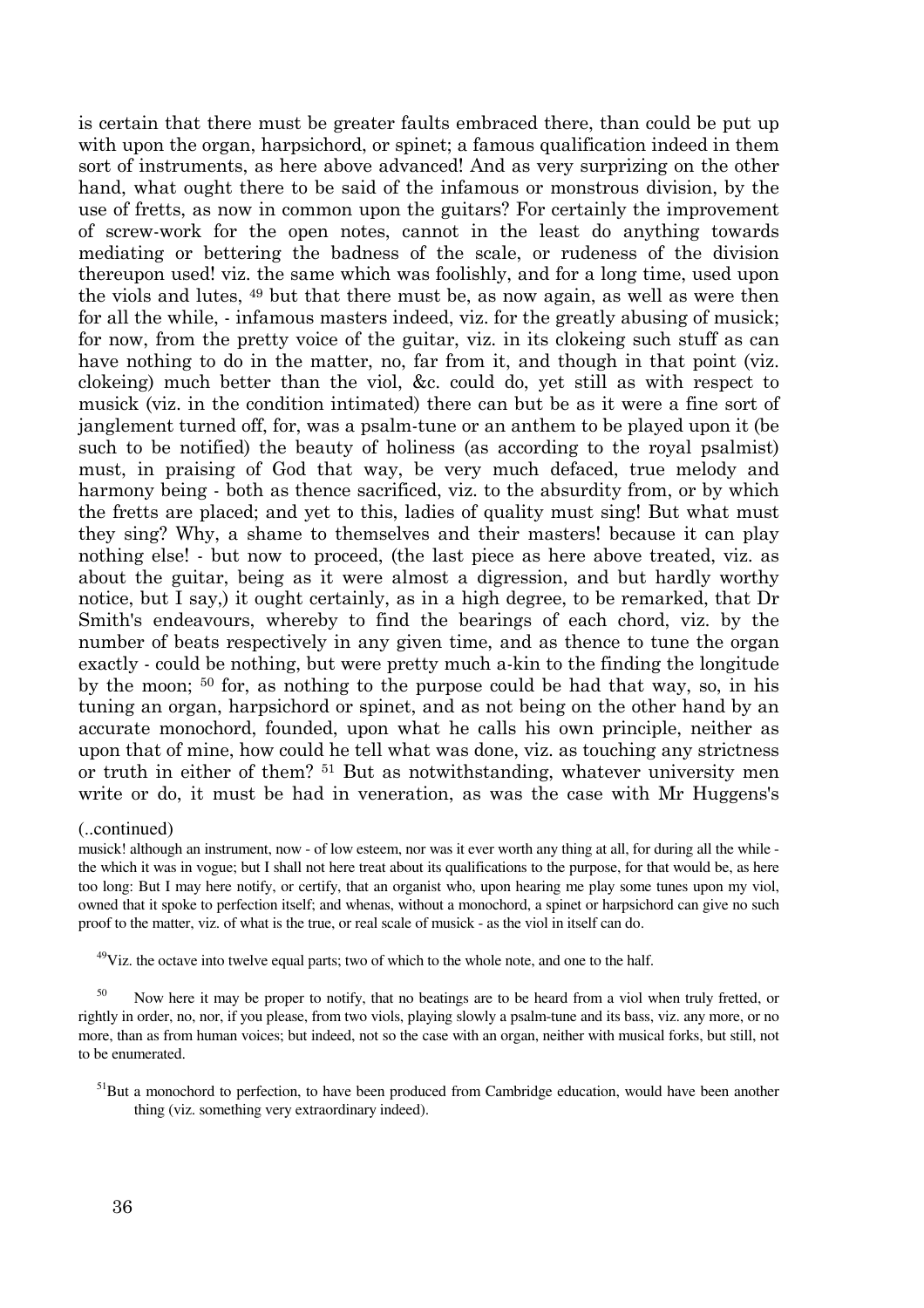division as touching the scale of musick; 52 viz. the octave into thirty-one equal parts, whereof five of which was to go to what they call the whole note, and three to what they call the half note major, whenas if an organ, harpsichord, or spinet, was to be tuned exactly thereto, viz. by a monochord well executed, and truly divided or set off upon that principle, *i.e.* each division to be thereupon true to its place, at least to the 200<sup>th</sup> part of  $\frac{1}{4}$  inch, as ought to be the case with a monochord, nay, must to the purpose be so upon my principle (viz. as set off with great accuracy from logarithmical calculations, and as then together with such a string as must still to the purpose be required; 53 or was a viol, &c. to be fretted accordingly as here signified, viz. to what Mr Huggens thought must be the best, they would, viz. any, or each of them respectively, be very confusedly out of tune, viz. more so by far than what Dr Smith had imagined, and as farther upon his own conjectures had made, as he thought, very accurate experiments about; and, as with respect to his book, no doubt but that algebra was made a tool of, or rather (as in its having nothing to do in the matter) a fool of, viz. before he took occasion, through his conversing with me, to alter from what he thought he had ascertained, not meaning that he altered from the algebra, but only in the algebra, so as the better to suit with me; but still, as to his experience or application thereof to an instrument (as already shewn) there could be no proof, either of his principle or mine, or rather, as in other words, no proof at all of what he had brought his principle to, as in comparison, or consequence of mine! And yet to publish upon such a silly, weak foundation, or insufficient, uncertain way of trying, as wherein (for ought he could prove or assure to the contrary) mine might be taken or aimed at, instead of what he calls his own! O fie! Infamous Cambridge craft indeed! Such experience as that, not being able to verify the truth of what he thought, or might think, he had brought the alteration to his book to! 54 for, from his conversing with me, be his book what it will, or whether it had ever been wrote at all or not, or even whether he had ever so much as thought about it at all or not, he might, from that way to work, have done the very same! University ingenuity! Nor can any the best player upon the violin, &c. (viz. as without fretts, or any adjusting, or

<sup>&</sup>lt;sup>52</sup> As likewise in his cycloid, viz. as with respect to any application of such his demonstration to the pendulum of a clock, and where it (the said pendulum) must move in the medium of air, and where, consequently, the draught of the wheels of a clock must be concerned; and whenas, even without that (or these matters) it could not, for other reasons which I have given, be as there - for any good applied.

<sup>&</sup>lt;sup>53</sup> For here I must notify, or rather certify, that none of the common wire (viz. of the spinet wire, &c.) will do for the string of a monochord: No. A string for a monochord is indeed something very extraordinary, and of very great moment, and that as unknown to the world before! But I shall not here treat of its properties or faculties; but however, it is very practicable to be produced, since as now, after my discovery of such unimagined secrets or faults as would pertain thereto, and as not only so, but also how to prevent the same, and render the matter perfect, it is no great difficulty to be had (but still, not that every one will do) as is to be verified from divers sorts of experiments by two monochords, truly perfect in other respects; the old notions of a monochord being even as nothing at all towards the matter.

 $<sup>54</sup>But$ , Dr Smith says, that he directed Mr Turner, an organist, so as to put his way of tuning in execution, and that</sup> he (viz. Mr Turner) approved of it very much: but here, it must certainly be worthy remark, that it had never been the Doctor's way, had it not been mine first.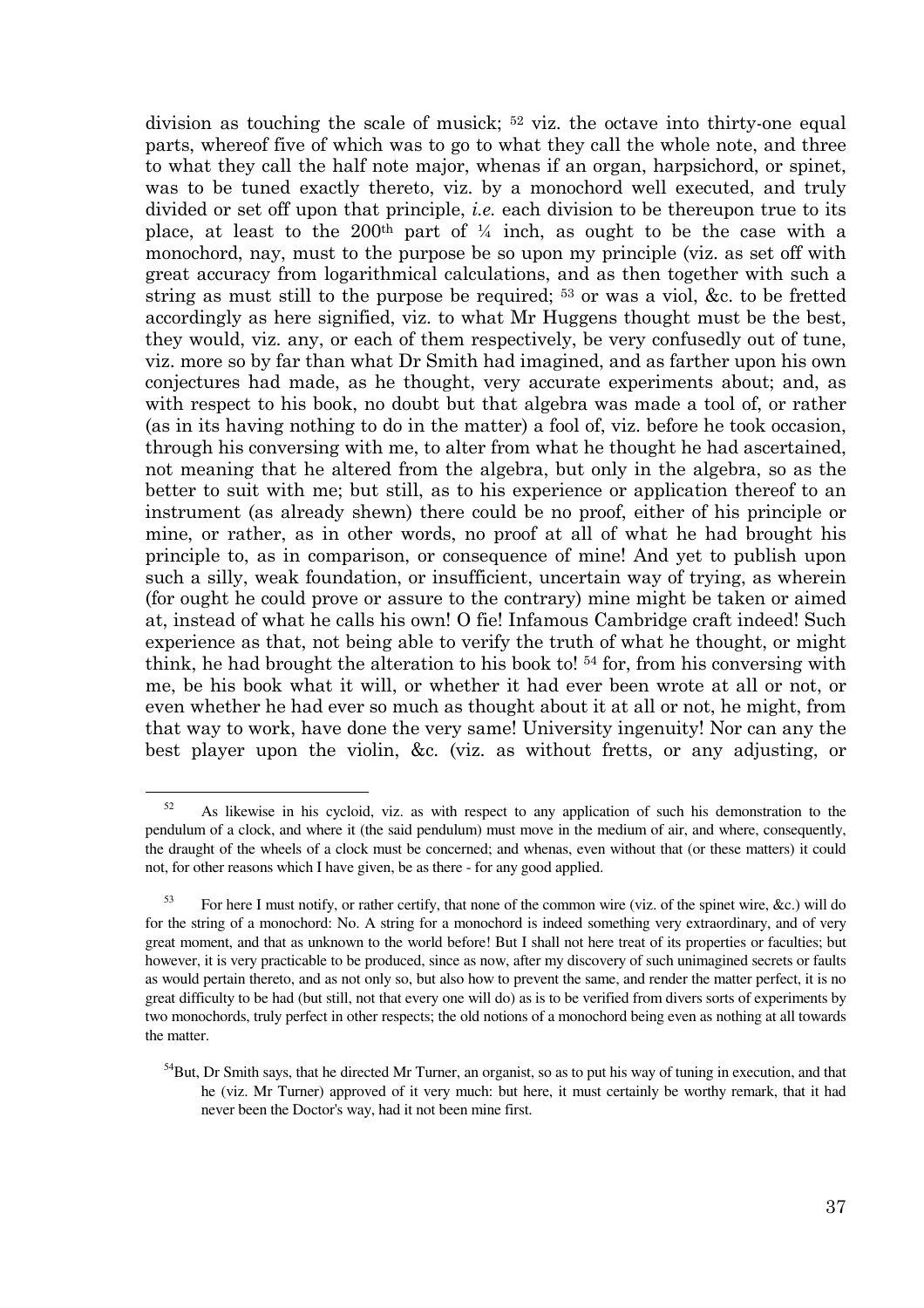correcting of the strings as whence to be verified) ever as thence know what is the real scale of musick; for supposing he could stop, or may stop exactly to, or in such places as at which his ear may best like it, or even, as exactly to what he ought to stop; yet I say, as thence, he can have no mathematical account of the proportions or intervals of the scale, or of what is the scale of musick he makes use of: As for instance, no one, even the best player, could ever tell whether he played the sharp 3rd exactly to what is said would be perfect, or whether he played it, as with respect thereto, a little flat or sharp, in order that it really should be so; no, no more than what a good singer as by nature can, and that is as thence or thereby none at all; consequently, such a performance can have nothing to do with the application of the real scale of musick to the tuning the organ, harpsichord, or spinet. Now, Mr Graham never so much as offered to beset, bespatter, or besiege my proceedings, after any such rate or matter; but, as notwithstanding, Mr Ludlam could: But now, upon my first telling Mr Graham that the Doctor and I could not chime in right about the scale of musick, and that I believed I had lost a good friend as with respect to the longitude affair, he (viz. Mr Graham) was very much displeased, and thought that, instead of the Doctor using me ill (viz. as by his taking or setting the accuracy of my labour as nothing) he ought, as an upright, ingenuous man, to have been pleased that musick had so good a foundation, and so as to put an end to all disputes and conjectures about the matter, and Lord Macclesfield also expressed the same; however, I kept to my integrity, not minding the loss of a friend, and who I had so great an esteem for, and would very gladly have had him to have taken the matter (as in its true light) quite off my hands (viz. before he published his book,or as even from the first time that we conversed about it) as thinking he had both more time and art than I, viz. so as whereby the more handsomely to communicate both it and it's use to the world; but that he would not do, as pretending (viz. after he had altered his book) that demonstration would not let him, the which, as I have shewn, could be nothing; but as I was certainly in the right, and standing to my integrity I lost his friendship, and indeed it was with tears; 55 but this is the way of the University-men, they want to suck the virtue out of every body's works, and then to call all their own; for through me, he (the Doctor) brought his scale of musick very near to mine, or nearly to the truth, but, as in the main to be taken, left a little difference, that it might be called his, and not mine: Nay, with respect to these sort of men (or University gentlemen) I have smelled a design, of the same sort or kind, upon another discovery of mine - besides this, and that a secret as this; and the which had never been discovered at all, had it not been through some transactions I had with my third machine; consequently as so, and as to be so very weighty, or so highly useful a matter or discovery as it was, and as never to have been known or discovered without it, it was therefore longitude enough for it, and worth all the money and time it cost (nay, it was even withal, as some requital towards the loss or expence of the other two) viz. my curious third machine; and the which, with the other two large machines, was the most scandalously sacrificed, viz. by a novice, as at, or to his pleasure employed - by the Board of Longitude.

 $55$ Not that he had any great skill in the matter (viz. of my machinery) but did me good, nay a great deal of good, from what Mr Graham said of it.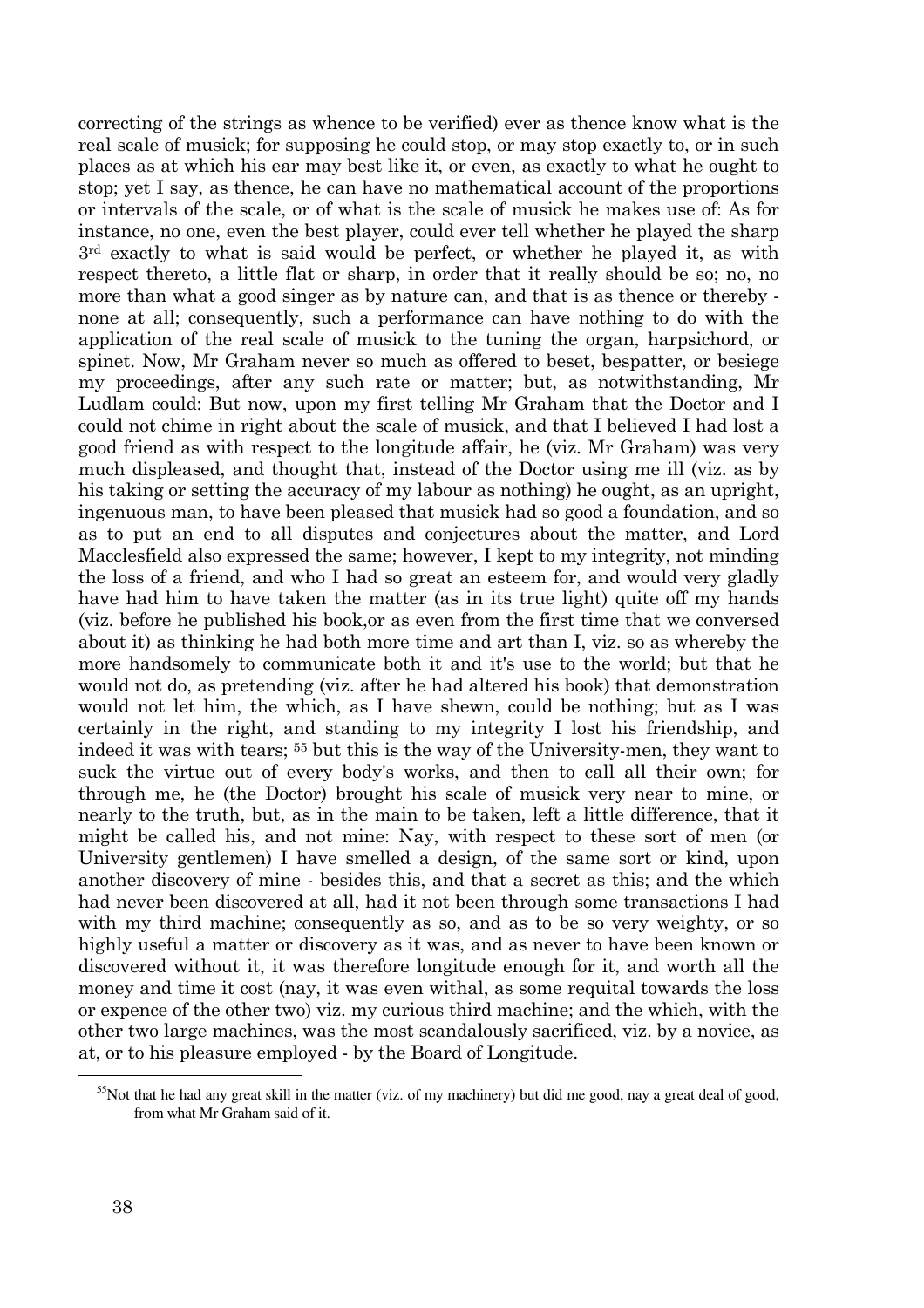Now, Mr Graham allowed that his methods for a nice mensuration of time, were insufficient as with respect to mine; but that was far from being the case with Dr Smith; he was a parson, and they are strange things!

 And now I think, that the drawing up of this book, and as together with the drawings and other writings I shall leave (and especially them of late) as illustrating why time-keeping can indeed be so truly had, must, if their virtue can be kindly received --- be better to the public than if I had finished or completed ten longitude time-keepers; no (Lord Morton's) chance to take place in the proceedings: For, towards a proof of which, let it be remembered that I have said in this book, that if it pleased God to continue my life and health a little longer, that then, from my last improvement, I would bring my watch or time-keeper so as to perform to a second in a fortnight; and now, since the drawing up of that part of the book, I have indeed put the major part, but still not the most nice part thereof, viz. of my last improvement, in execution, not venturing, upon serious thought, to attempt the whole, lest I should not live to see it perfected, and I now find the watch to perform as above expressed, nay even to nearer than so! but still no astonishing matter, save only to them (or such philosophers) who cannot be able to weigh its construction, or the main points of its contrivance, and as wherein hardly to be influenced, whether any oil or not: But indeed, had I continued under the hands of the rude Commissioners, this completion, or great accomplishment, neither would, nor could, ever have been obtained; but however, providence otherwise ordered the matter, and I can now boldly say, that if the provision for heat and cold could properly be in the balance itself, as it is in my pendulum, the watch (or my longitude time-keeper) would then perform to a few seconds in a year, yea, to such perfection now are imaginary impossibilities conquered; so the priests at Cambridge and Oxford, &c. may cease their pursuit in the longitude affair, and as otherwise then to occupy their time.

 I will now give some account how the real scale of musick is indeed generated from the proportion which the diameter and radius of a circle bear respectively to the circumference; but, as towards which, this great, or secret discovery, it is, as in the first place, to be understood, that it was after I had made several strict experiments of divers, or diverse divisions of the octave, and they as from or by such necessary, or proper preparations, or aparatusses to the purpose, as from my other business I was enabled to make; yea, I may boldly say as thence, from far more correct, or natural qualifications to the purpose, than any before me were ever able to make or have (nay, and still are - as yet the same), and that, as so at last, I found to my great surprize, or admiration (viz. as from the same strictness of trial of the result of the properties of a circle, as here above specified, and as with such, the same apparatusses to the purpose) the real foundation of the matter to exist, or to be, as thence, by the hand of providence established; and the which (as in brief) I shall explain as followeth.

Let the ratio of the octave, or, as even here, as well as below to the purpose, the octave itself, be represented by the logarithm of 2 (viz. by ,30103); and let that same number be also taken or supposed as the circumference of a circle. And then (as in the margin) let the space of quantity of two octaves and a sharp 3rd be taken, or be as chiefly, or rather a primarily to the purpose notified, viz. when (as according to my ,30103 2 ,60206

,09582 ,69788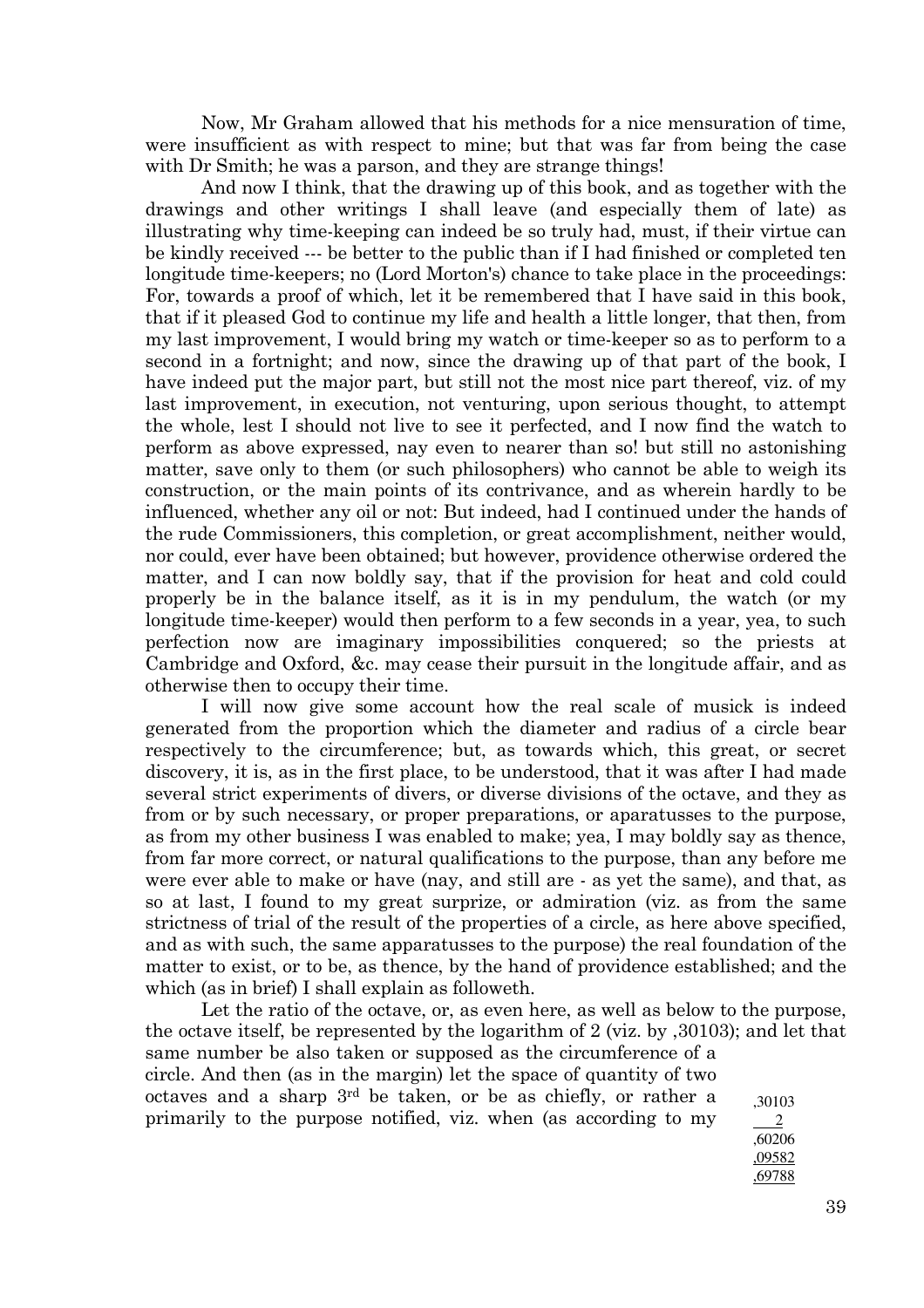discovery) the said sharp 3<sup>rd</sup> is in its most strictly musical proportion, and that is as when, with respect to the octave, the same is taken as the diameter of the circle (viz. here, as ,09582): For the proportion which the circumference of a circle bears to the diameter (and as true enough to this purpose, as well as to others) is about as 3,1416 to 1: So, as 3,1416 is to 1, so is ,30103 to ,09582.

 And then, as five larger notes (but not with tones major and minor, as hath been imagined, and that from of old) and as together with two of the lesser notes (as all along foolishly styled half notes major) are, or must be, exactly contained in the octave: So therefore, as in taking half the diameter for the larger note, viz. ,04791, as I from strict, or proper experience, found it to be - as an interval of

melody, right truly pleasant (although, as barely in itself, as well as the lesser note, nothing to do with harmony), and that four 5ths , thence as below to be generated (viz. of each containing,17447), and as when, as I am proof sure, to be then in their most strictly musical proportion, will, as according to nature, be equal to the two octaves and sharp 3rd; and at the same time, as already intimated, each one of the four 5ths will also be as without any infringement in

,17447 4 ,69788

any case (viz. as with respect to the product of nature) so generated by subtracting five times the radius from the circumference, where will be left such a quantity or space, as the two lesser notes must, with equal shares, take up; and that will be ,06148, so the half of which, viz. ,03074, must be the lesser note; and the lesser note subtracted from the greater will leave ,01717, properly to be called a flat or a sharp (or the difference of the notes), and not nonsensically the half-note minor; the lesser note having withal the same authority to be called a whole note as what the other has; but they may respectively or properly be styled tone major and tone minor, viz. without meaning the fictitious nonsense as of old; and (as well understood) a 5th must contain three of the larger notes and one of the lesser (viz. as in the case or cases here, ,17447).

 But as notwithstanding, that from what is here above, are indeed the real steps or intervals of tune, or of natural melody, exactly pointed out, or are to be as thence truly generated (viz. accordingly as they are taken by the voice or by voices); so there must, as in consequence thereof, be also the real consonances, or chords of natural harmony, truly limited or described; nay as so, in both respects (viz. as touching both melody and harmony) I found, to my great surprize, to be confirmed upon strict instrumental musick, as I have shewn above.

 But still (and as has just been intimated) that though from what is shewn above, the true steps of melody, as also the true consonances of natural harmony, are, as touching them all, or each of them, exactly to be defined, yet, as from thence, no ratios at all can be said to be (that of the octave to be excepted), so the said chords, &c. must be denominated as they have all along been; and, in the logarithm way, as here to the purpose the best way, as the ratio of any chord is to be had by subtracting the logarithm of the lesser number from that of the greater, so therefore, and as only proper, viz. as in what is here, as first above - may differ from such ratios, so each chord, or interval, must to its properness, or sweetness of relish, in tunes or lessons of musick, be said to have respectively such and such flatness or sharpness of latitude; as the  $5<sup>th</sup>$  to have ,00162 flat latitude, the  $4<sup>th</sup>$  (its complement to the octave) as much sharp; the sharp  $3<sup>rd</sup>$  to have ,00109 flat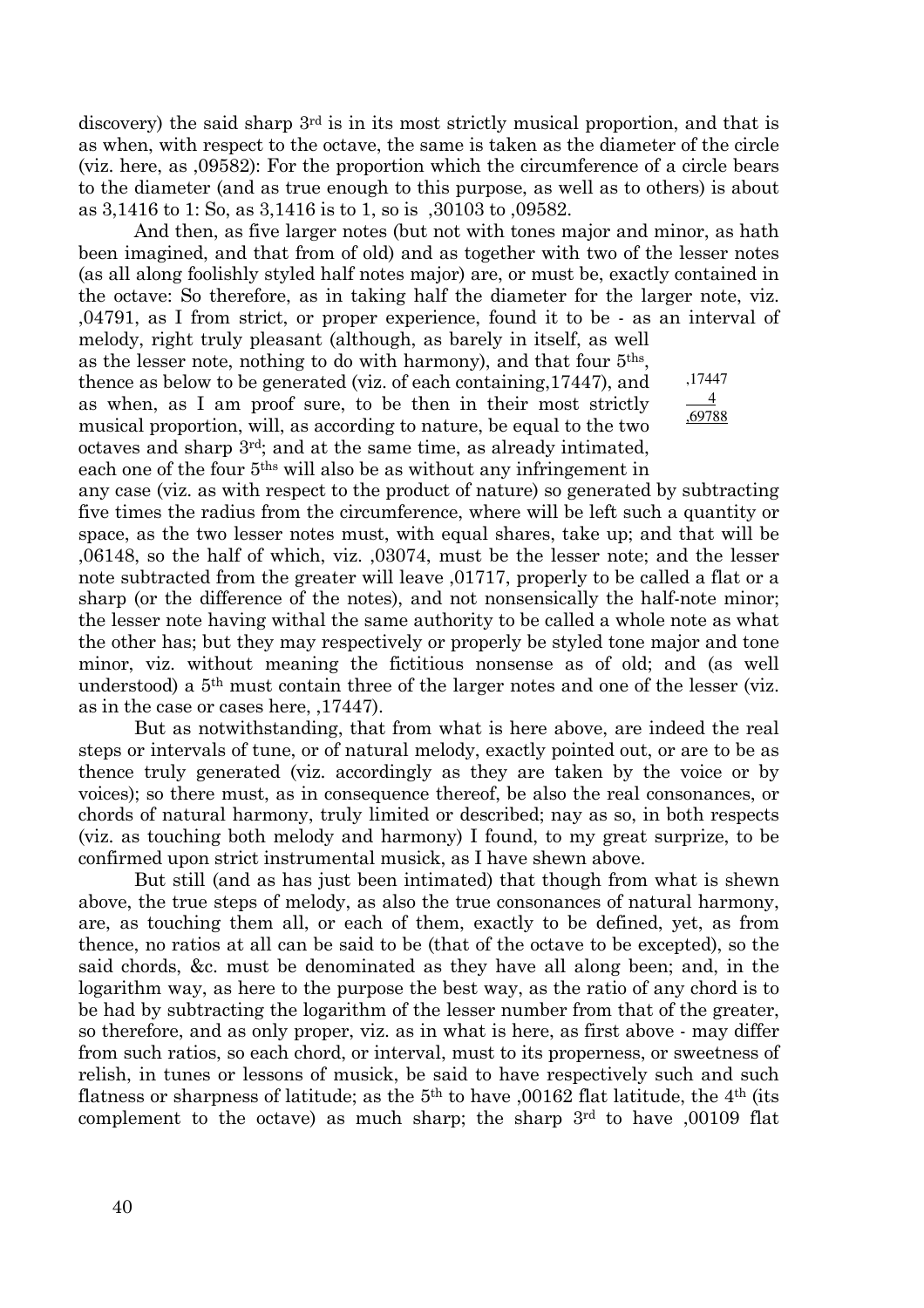latitude, the flat 6th as much sharp; the flat 3rd to have ,00053 flat latitude, the sharp  $6<sup>th</sup>$  as much sharp; and here I may notify, that the  $3<sup>rds</sup>$  will bear their flat latitudes better than the 6<sup>ths</sup> will bear their sharp; nay, the 5<sup>th</sup> will bear its flat latitude of ,00162 as well or better than the sharp 6th its sharp latitude of ,00053: But, to bear have I said, as touching them all! whenas, as when in that, their exactly right degrees, they are only as so rendered perfect! I speak from strictly due experience (viz. from such as no man before me could ever make, nay, and are as still the same); and therefore, as each interval respectively so results from the properties of a circle, as I have shewn, they cannot each one, or any one, as by a proof from thence, be said to have a defect of any part or parts of a foolishly feigned nonsensical comma; no, for this, as here otherwise shewn, is certainly the true essence of all that can be said of the matter, whatever nonsense any book, as heretofore in the world, may consist of.

 Now, whether my style of writing in this affair, be right proper to the purpose or not, I thought it must be better than that the contents of this book should be in danger of sleeping in oblivion; yea, notwithstanding what I had - as verbally communicated to the world.

### FINIS